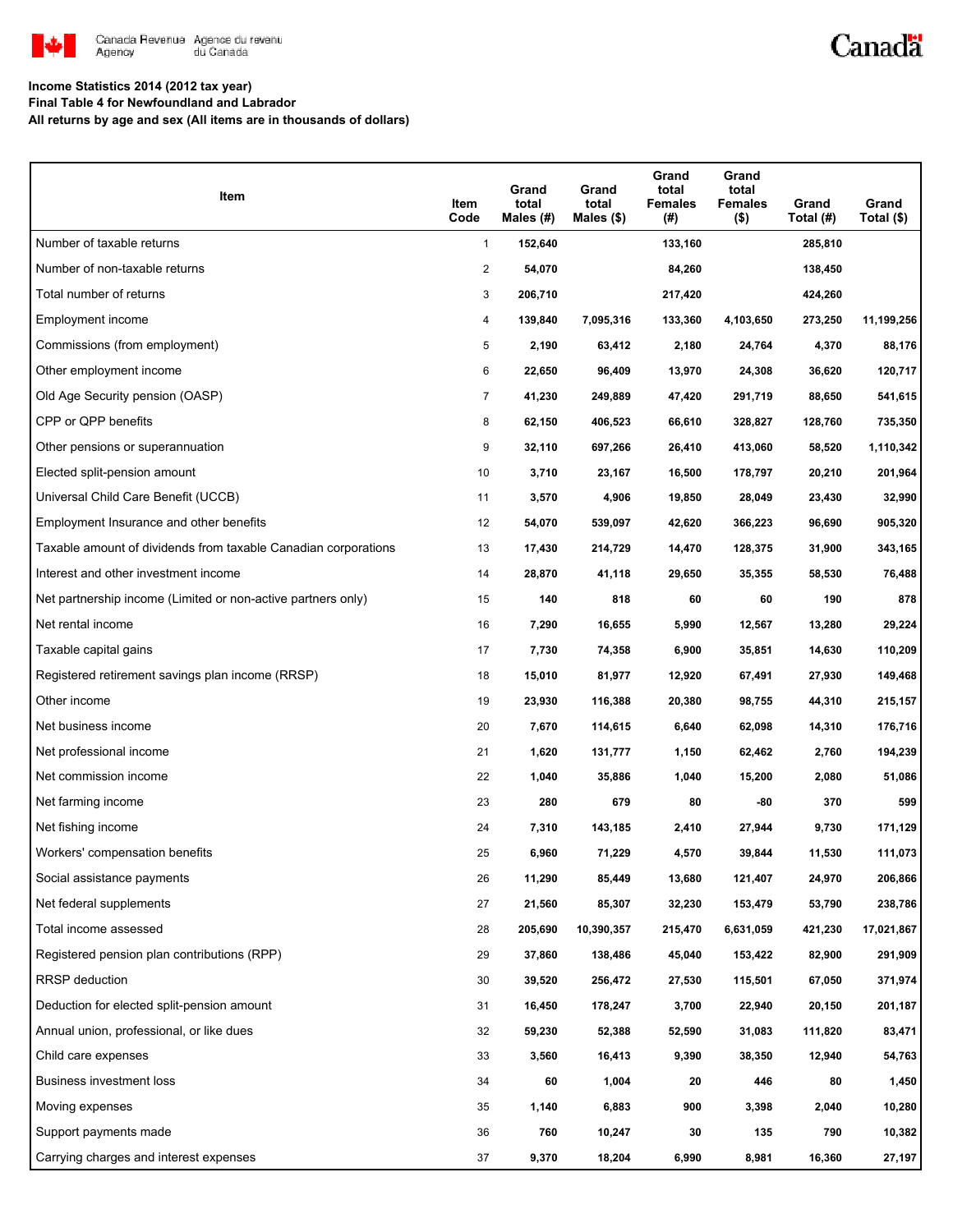

# Canadä

#### **Income Statistics 2014 (2012 tax year)**

**Final Table 4 for Newfoundland and Labrador**

**All returns by age and sex (All items are in thousands of dollars)**

| Item                                                                                           | Item<br>Code | Grand<br>total<br>Males (#) | Grand<br>total<br>Males (\$) | Grand<br>total<br>Females<br>(#) | Grand<br>total<br>Females<br>$($ \$) | Grand<br>Total (#) | Grand<br>Total (\$) |
|------------------------------------------------------------------------------------------------|--------------|-----------------------------|------------------------------|----------------------------------|--------------------------------------|--------------------|---------------------|
| Deductions for CPP/QPP contributions on self-employment and other<br>earnings                  | 38           | 10,530                      | 10,036                       | 6,830                            | 4,417                                | 17,360             | 14,453              |
| Deductions for provincial parental insurance plan (PPIP) premiums on<br>self-employment income | 39           |                             |                              |                                  |                                      |                    |                     |
| Exploration and development expenses                                                           | 40           | 160                         | 2,249                        | 60                               | 899                                  | 220                | 3,148               |
| Other employment expenses                                                                      | 41           | 7,660                       | 33,459                       | 4,260                            | 11,725                               | 11,920             | 45,184              |
| Clergy residence deduction                                                                     | 42           | 480                         | 4,535                        | 180                              | 1,610                                | 670                | 6,144               |
| Other deductions                                                                               | 43           | 8,320                       | 9,447                        | 7,080                            | 8,802                                | 15,390             | 18,249              |
| Total deductions before adjustments                                                            | 44           | 113,960                     | 738,154                      | 90,720                           | 401,794                              | 204,680            | 1,139,960           |
| Social benefits repayment                                                                      | 45           | 12,570                      | 24,880                       | 1,590                            | 3,517                                | 14,160             | 28,396              |
| Net income after adjustments                                                                   | 46           | 205,410                     | 9,629,975                    | 215,090                          | 6,228,012                            | 420,570            | 15,858,429          |
| Canadian Forces personnel and police deduction                                                 | 47           | 20                          | 607                          |                                  |                                      | 30                 | 620                 |
| Security options deductions                                                                    | 48           | 140                         | 7,121                        | 40                               | 358                                  | 180                | 7,479               |
| Other payments deductions                                                                      | 49           | 38,680                      | 242,031                      | 49,760                           | 314,712                              | 88,440             | 556,752             |
| Non-capital losses of other years                                                              | 50           | 120                         | 1,097                        | 120                              | 824                                  | 240                | 1,921               |
| Net capital losses of other years                                                              | 51           | 1,460                       | 2,764                        | 1,120                            | 1,654                                | 2,580              | 4,418               |
| Capital gains deduction                                                                        | 52           | 360                         | 31,047                       | 140                              | 11,431                               | 500                | 42,477              |
| Northern residents deductions                                                                  | 53           | 8,300                       | 48,897                       | 4,710                            | 20,625                               | 13,000             | 69,522              |
| Additional deductions                                                                          | 54           | 630                         | 2,870                        | 1,000                            | 6,770                                | 1,630              | 9,641               |
| Farming/fishing losses of prior years                                                          | 55           | 40                          | 343                          |                                  |                                      | 40                 | 382                 |
| Total deductions from net income                                                               | 56           | 49,020                      | 336,777                      | 56,230                           | 356,427                              | 105,250            | 693,215             |
| Taxable income assessed                                                                        | 57           | 198,020                     | 9,293,847                    | 207,610                          | 5,871,823                            | 405,710            | 15,166,102          |
| Basic personal amount                                                                          | 58           | 206,710                     | 2,229,487                    | 217,420                          | 2,346,266                            | 424,250            | 4,576,863           |
| Age amount                                                                                     | 59           | 39,850                      | 249,355                      | 47,060                           | 304,719                              | 86,910             | 554,089             |
| Spouse or common-law partner amount                                                            | 60           | 22,930                      | 149,828                      | 4,490                            | 28,656                               | 27,430             | 178,587             |
| Amount for eligible dependant                                                                  | 61           | 2,150                       | 21,520                       | 12,310                           | 127,073                              | 14,460             | 148,604             |
| Amount for children 17 and under                                                               | 62           | 27,600                      | 101,335                      | 24,400                           | 83,879                               | 52,010             | 185,246             |
| Amount for infirm dependants age 18 or older                                                   | 63           | 300                         | 1,517                        | 200                              | 1,066                                | 500                | 2,583               |
| CPP or QPP contributions through employment                                                    | 64           | 125,500                     | 199,301                      | 115,290                          | 143,002                              | 240,800            | 342,306             |
| CPP or QPP contributions on self-employment and other earnings                                 | 65           | 10,530                      | 10,036                       | 6,830                            | 4,417                                | 17,360             | 14,453              |
| Employment Insurance premiums                                                                  | 66           | 132,400                     | 78,140                       | 121,120                          | 57,854                               | 253,520            | 135,995             |
| PPIP premiums paid                                                                             | 67           |                             |                              |                                  |                                      |                    |                     |
| PPIP premiums payable on employment income                                                     | 68           |                             |                              |                                  |                                      |                    |                     |
| PPIP premiums payable on self-employment income                                                | 69           |                             |                              |                                  |                                      |                    |                     |
| Volunteer firefighters' amount                                                                 | 70           | 4,310                       | 12,941                       | 190                              | 570                                  | 4,500              | 13,511              |
| Canada employment amount                                                                       | 71           | 143,220                     | 150,634                      | 132,610                          | 139,200                              | 275,830            | 289,837             |
| Public transit amount                                                                          | 72           | 960                         | 383                          | 1,150                            | 483                                  | 2,120              | 867                 |
| Children's fitness amount                                                                      | 73           | 12,530                      | 7,228                        | 8,910                            | 4,726                                | 21,450             | 11,954              |
| Children's arts amount                                                                         | 74           | 4,740                       | 2,539                        | 3,380                            | 1,666                                | 8,120              | 4,205               |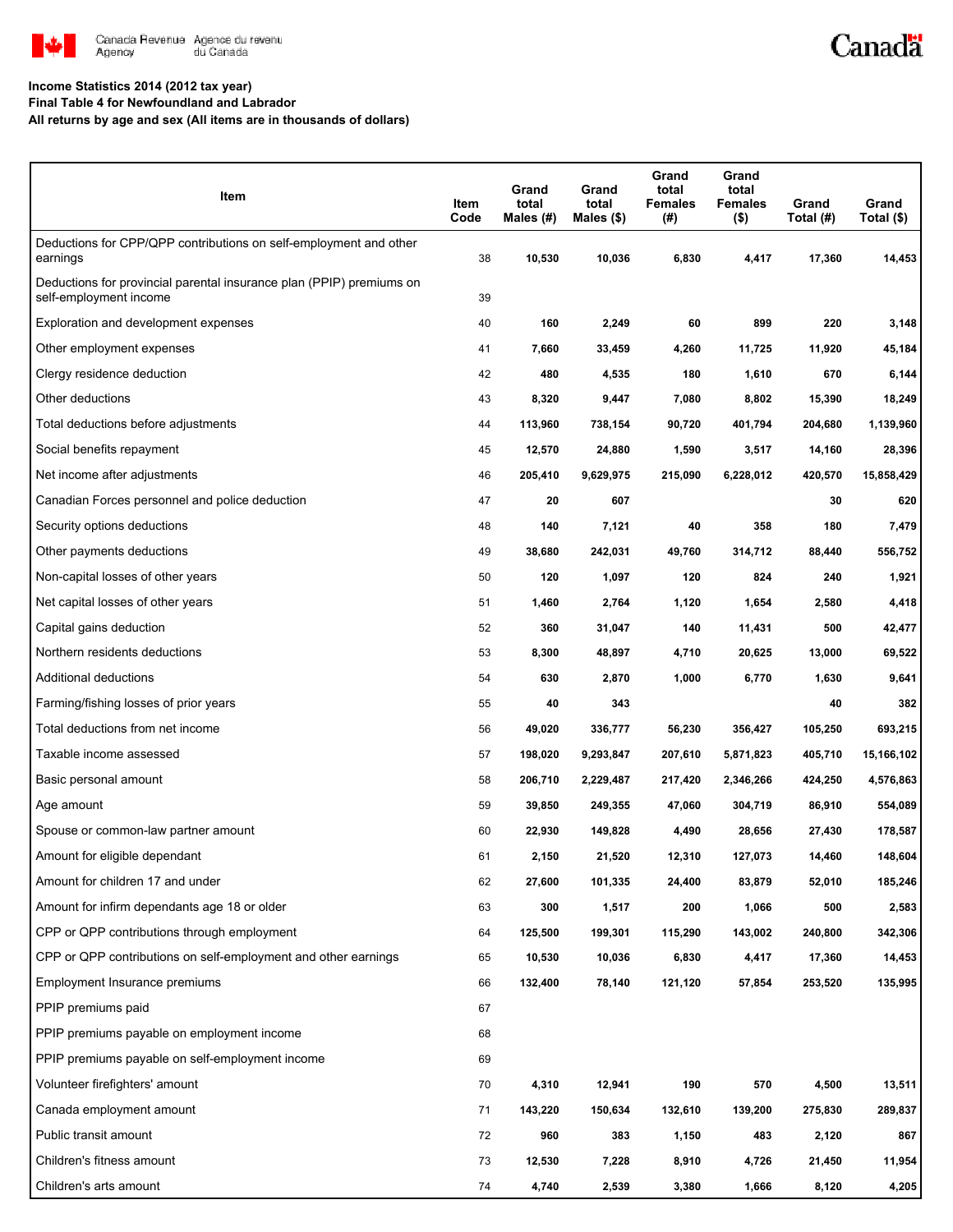

# Canadä

**Income Statistics 2014 (2012 tax year)**

**Final Table 4 for Newfoundland and Labrador**

**All returns by age and sex (All items are in thousands of dollars)**

| Item                                                              | Item<br>Code | Grand<br>total<br>Males (#) | Grand<br>total<br>Males $(\$)$ | Grand<br>total<br><b>Females</b><br>(#) | Grand<br>total<br><b>Females</b><br>$($ \$) | Grand<br>Total (#) | Grand<br>Total (\$) |
|-------------------------------------------------------------------|--------------|-----------------------------|--------------------------------|-----------------------------------------|---------------------------------------------|--------------------|---------------------|
| Home buyers' amount                                               | 75           | 1,620                       | 7,700                          | 980                                     | 4,485                                       | 2,610              | 12,185              |
| Pension income amount                                             | 76           | 34,720                      | 66,171                         | 38,370                                  | 73,257                                      | 73,090             | 139,432             |
| Caregiver amount                                                  | 77           | 3,110                       | 15,072                         | 1,900                                   | 8,583                                       | 5,010              | 23,655              |
| Disability amount                                                 | 78           | 7,510                       | 56,433                         | 6,090                                   | 45,805                                      | 13,590             | 102,238             |
| Disability amount transferred from a dependant                    | 79           | 3,100                       | 29,888                         | 2,430                                   | 23,596                                      | 5,530              | 53,485              |
| Interest paid on student loans                                    | 80           | 6,630                       | 3,052                          | 9,280                                   | 5,341                                       | 15,910             | 8,393               |
| Tuition, education, and textbook amounts                          | 81           | 13,040                      | 60,645                         | 14,290                                  | 69,228                                      | 27,330             | 129,873             |
| Tuition, education, and textbook amounts transferred from a child | 82           | 6,280                       | 29,281                         | 3,880                                   | 17,427                                      | 10,160             | 46,712              |
| Amounts transferred from spouse or common-law partner             | 83           | 13,650                      | 76,295                         | 8,170                                   | 41,721                                      | 21,830             | 118,084             |
| Medical expenses                                                  | 84           | 35,140                      | 79,122                         | 55,000                                  | 116,133                                     | 90,170             | 195,272             |
| Total tax credits on personal amounts                             | 85           | 206,710                     | 545,693                        | 217,420                                 | 547,382                                     | 424,260            | 1,093,282           |
| Allowable charitable donations and government gifts               | 86           | 47,980                      | 55,006                         | 38,240                                  | 31,682                                      | 86,220             | 86,688              |
| Eligible cultural and ecological gifts                            | 87           | 50                          | 273                            | 50                                      | 23                                          | 100                | 296                 |
| Total tax credit on donations and gifts                           | 88           | 47,300                      | 14,387                         | 37,750                                  | 8,375                                       | 85,060             | 22,762              |
| Total federal non-refundable tax credits                          | 89           | 206,710                     | 560,081                        | 217,420                                 | 555,757                                     | 424,260            | 1,116,043           |
| Federal dividend tax credit                                       | 90           | 16,120                      | 29,229                         | 12,790                                  | 16,955                                      | 28,910             | 46,192              |
| Overseas employment tax credit                                    | 91           | 550                         | 6,119                          | 60                                      | 442                                         | 600                | 6,561               |
| Minimum tax carryover                                             | 92           | 280                         | 804                            | 90                                      | 214                                         | 370                | 1,018               |
| Basic federal tax                                                 | 93           | 142,860                     | 1,186,065                      | 118,260                                 | 516,926                                     | 261,110            | 1,703,051           |
| Federal Foreign Tax Credit                                        | 94           | 4,070                       | 11,532                         | 2,800                                   | 646                                         | 6,870              | 12,178              |
| Federal Political contribution tax credit                         | 95           | 570                         | 113                            | 360                                     | 61                                          | 930                | 174                 |
| <b>Investment Tax Credit</b>                                      | 96           | 730                         | 849                            | 90                                      | 82                                          | 820                | 931                 |
| Labour-sponsored funds tax credit                                 | 97           | 20                          | 9                              |                                         |                                             | 20                 | 10                  |
| Alternative minimum tax payable                                   | 98           | 330                         | 1,086                          | 80                                      | 501                                         | 410                | 1,587               |
| Net federal tax                                                   | 99           | 142,650                     | 1,173,568                      | 118,120                                 | 516,155                                     | 260,770            | 1,689,783           |
| CPP contributions on self-employment                              | 100          | 10,530                      | 20,072                         | 6,830                                   | 8,834                                       | 17,360             | 28,906              |
| Social Benefits repayment                                         | 101          | 12,570                      | 24,880                         | 1,590                                   | 3,517                                       | 14,160             | 28,396              |
| Net Provincial Tax                                                | 102          | 148,560                     | 725,151                        | 129,120                                 | 343,232                                     | 277,690            | 1,068,418           |
| Total tax payable                                                 | 103          | 152,640                     | 1,943,678                      | 133,160                                 | 871,761                                     | 285,810            | 2,815,534           |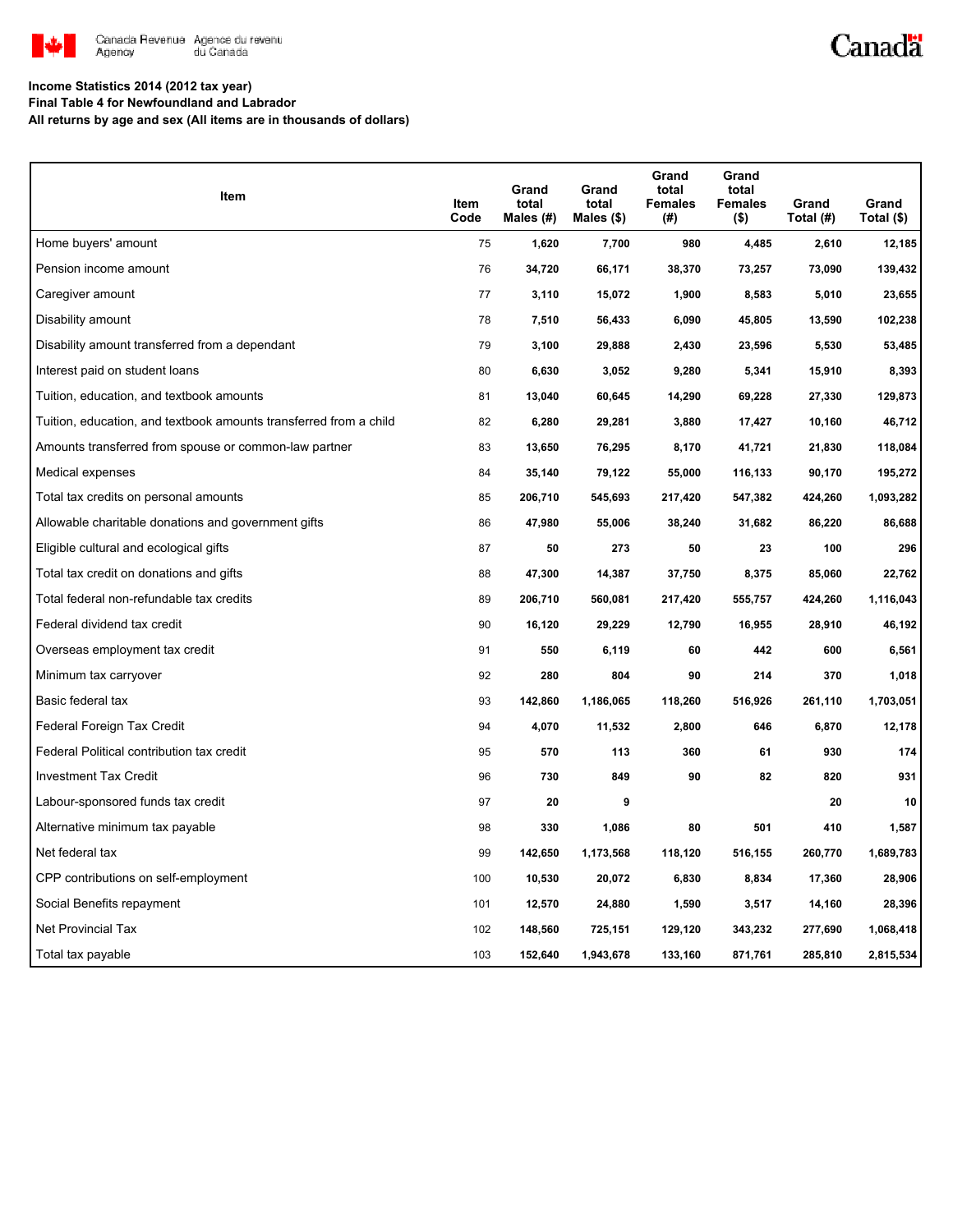| <b>Item</b>                                                                                    | Item<br>Code            | Age<br>group:<br>under 20<br>Males (#) | Age<br>group:<br>under 20<br>Males (\$) | Age<br>group:<br>under 20<br><b>Females</b><br>(# ) | Age<br>group:<br>under 20<br><b>Females</b><br>$($ \$) | Age<br>group:<br>under 20<br>total $(#)$ | Age<br>group:<br>under 20<br>total $($)$ |
|------------------------------------------------------------------------------------------------|-------------------------|----------------------------------------|-----------------------------------------|-----------------------------------------------------|--------------------------------------------------------|------------------------------------------|------------------------------------------|
| Number of taxable returns                                                                      | $\mathbf{1}$            | 1,410                                  |                                         | 710                                                 |                                                        | 2,110                                    |                                          |
| Number of non-taxable returns                                                                  | $\overline{\mathbf{c}}$ | 6,930                                  |                                         | 7,400                                               |                                                        | 14,340                                   |                                          |
| Total number of returns                                                                        | 3                       | 8,340                                  |                                         | 8,110                                               |                                                        | 16,450                                   |                                          |
| Employment income                                                                              | 4                       | 7,740                                  | 57,033                                  | 7,430                                               | 43,652                                                 | 15,170                                   | 100,685                                  |
| Commissions (from employment)                                                                  | 5                       | 50                                     | 81                                      | 120                                                 | 127                                                    |                                          |                                          |
| Other employment income                                                                        | 6                       | 130                                    | 287                                     | 130                                                 | 406                                                    | 260                                      | 693                                      |
| Old Age Security pension (OASP)                                                                | $\overline{7}$          |                                        |                                         |                                                     |                                                        |                                          |                                          |
| CPP or QPP benefits                                                                            | 8                       | 220                                    | 386                                     | 300                                                 | 589                                                    | 520                                      | 975                                      |
| Other pensions or superannuation                                                               | 9                       | 20                                     | 143                                     | 20                                                  | 79                                                     | 40                                       | 221                                      |
| Elected split-pension amount                                                                   | 10                      |                                        |                                         |                                                     |                                                        |                                          |                                          |
| Universal Child Care Benefit (UCCB)                                                            | 11                      |                                        |                                         | 220                                                 | 238                                                    | 230                                      | 243                                      |
| Employment Insurance and other benefits                                                        | 12                      | 480                                    | 3,243                                   | 180                                                 | 1,085                                                  | 650                                      | 4,329                                    |
| Taxable amount of dividends from taxable Canadian corporations                                 | 13                      | 140                                    | 1,928                                   | 120                                                 | 2,350                                                  | 260                                      | 4,279                                    |
| Interest and other investment income                                                           | 14                      | 180                                    | 103                                     | 150                                                 | 134                                                    | 330                                      | 237                                      |
| Net partnership income (Limited or non-active partners only)                                   | 15                      |                                        |                                         |                                                     |                                                        |                                          |                                          |
| Net rental income                                                                              | 16                      |                                        |                                         |                                                     |                                                        |                                          |                                          |
| Taxable capital gains                                                                          | 17                      | 50                                     | 43                                      |                                                     |                                                        | 90                                       | 647                                      |
| Registered retirement savings plan income (RRSP)                                               | 18                      |                                        |                                         |                                                     |                                                        |                                          |                                          |
| Other income                                                                                   | 19                      | 1,010                                  | 3,045                                   | 1,100                                               | 3,412                                                  | 2,110                                    | 6,457                                    |
| Net business income                                                                            | 20                      | 40                                     | 195                                     | 40                                                  | 183                                                    | 80                                       | 378                                      |
| Net professional income                                                                        | 21                      |                                        |                                         |                                                     |                                                        |                                          |                                          |
| Net commission income                                                                          | 22                      |                                        |                                         |                                                     |                                                        | 10                                       | 25                                       |
| Net farming income                                                                             | 23                      |                                        |                                         |                                                     |                                                        |                                          |                                          |
| Net fishing income                                                                             | 24                      | 140                                    | 1,441                                   | 20                                                  | 202                                                    | 170                                      | 1,644                                    |
| Workers' compensation benefits                                                                 | 25                      | 50                                     | 57                                      | 20                                                  | 19                                                     | 70                                       | 76                                       |
| Social assistance payments                                                                     | 26                      | 260                                    | 912                                     | 310                                                 | 1,663                                                  | 570                                      | 2,575                                    |
| Net federal supplements                                                                        | 27                      |                                        |                                         |                                                     |                                                        |                                          |                                          |
| Total income assessed                                                                          | 28                      | 8,190                                  | 68,962                                  | 7,920                                               | 54,915                                                 | 16,110                                   | 123,877                                  |
| Registered pension plan contributions (RPP)                                                    | 29                      | 140                                    | 72                                      | 70                                                  | 36                                                     | 210                                      | 108                                      |
| RRSP deduction                                                                                 | 30                      | 60                                     | 85                                      |                                                     |                                                        | 90                                       | 102                                      |
| Deduction for elected split-pension amount                                                     | 31                      |                                        |                                         |                                                     |                                                        |                                          |                                          |
| Annual union, professional, or like dues                                                       | 32                      | 1,070                                  | 190                                     | 680                                                 | 91                                                     | 1,740                                    | 282                                      |
| Child care expenses                                                                            | 33                      |                                        |                                         |                                                     |                                                        |                                          |                                          |
| <b>Business investment loss</b>                                                                | 34                      |                                        |                                         |                                                     |                                                        |                                          |                                          |
| Moving expenses                                                                                | 35                      |                                        |                                         | 30                                                  | 26                                                     | 50                                       | 45                                       |
| Support payments made                                                                          | 36                      |                                        |                                         |                                                     |                                                        |                                          |                                          |
| Carrying charges and interest expenses                                                         | 37                      |                                        |                                         |                                                     |                                                        | 10                                       | 15                                       |
| Deductions for CPP/QPP contributions on self-employment and other<br>earnings                  | 38                      | 110                                    | 33                                      | 40                                                  | $\overline{7}$                                         | 150                                      | 40                                       |
| Deductions for provincial parental insurance plan (PPIP) premiums on<br>self-employment income | 39                      |                                        |                                         |                                                     |                                                        |                                          |                                          |
| Exploration and development expenses                                                           | 40                      |                                        |                                         |                                                     |                                                        |                                          |                                          |
| Other employment expenses                                                                      | 41                      | 20                                     | 14                                      |                                                     |                                                        | 30                                       | 19                                       |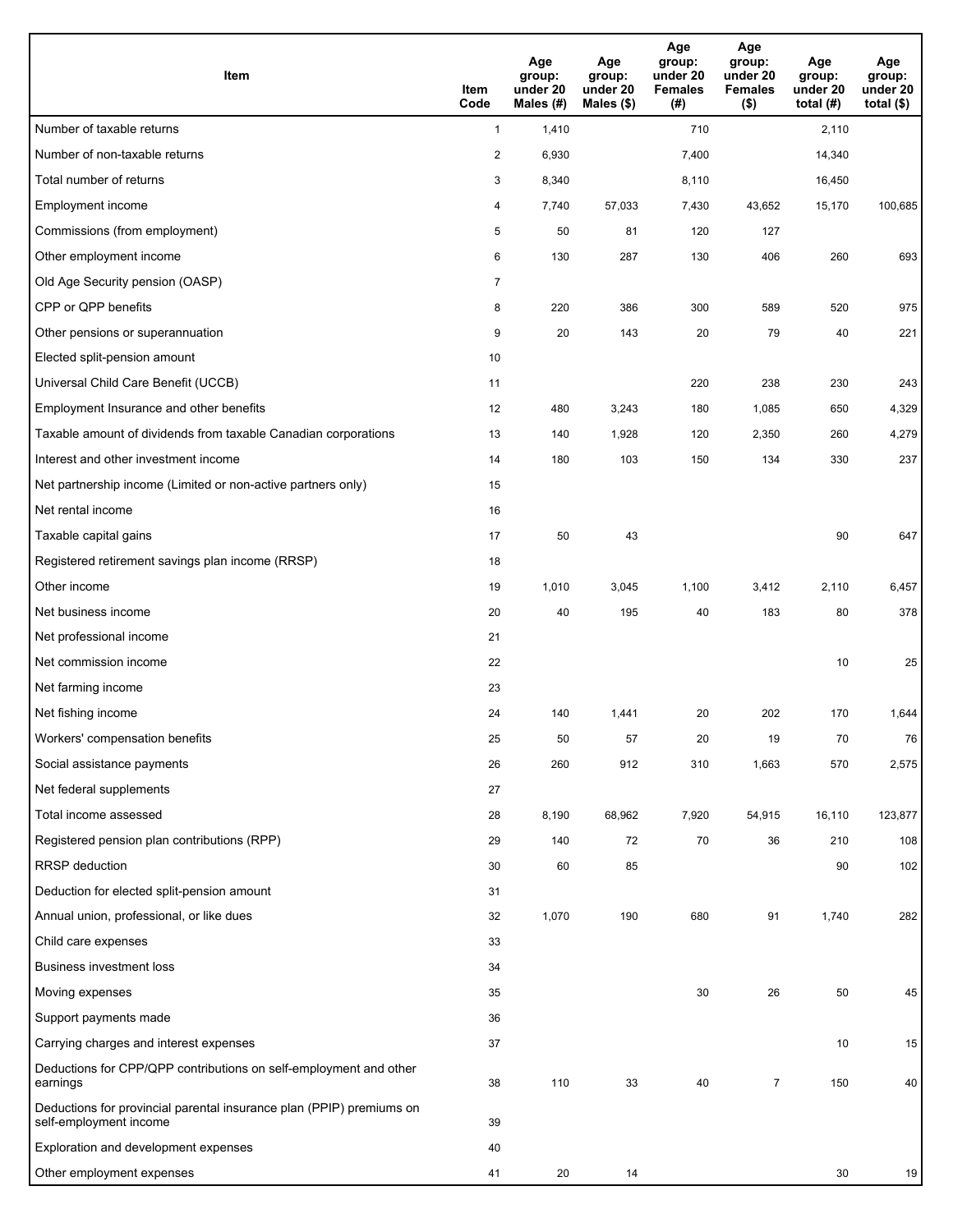| Item                                                              | Item<br>Code | Age<br>group:<br>under 20<br>Males (#) | Age<br>group:<br>under 20<br>Males (\$) | Age<br>group:<br>under 20<br><b>Females</b><br>(#) | Age<br>group:<br>under 20<br><b>Females</b><br>$($ \$) | Age<br>group:<br>under 20<br>total $(H)$ | Age<br>group:<br>under 20<br>total $($)$ |
|-------------------------------------------------------------------|--------------|----------------------------------------|-----------------------------------------|----------------------------------------------------|--------------------------------------------------------|------------------------------------------|------------------------------------------|
| Clergy residence deduction                                        | 42           |                                        |                                         |                                                    |                                                        |                                          |                                          |
| Other deductions                                                  | 43           | 30                                     | 14                                      | 20                                                 | $\overline{4}$                                         | 40                                       | 18                                       |
| Total deductions before adjustments                               | 44           | 1,260                                  | 437                                     | 800                                                | 201                                                    | 2,060                                    | 639                                      |
| Social benefits repayment                                         | 45           |                                        |                                         |                                                    |                                                        |                                          |                                          |
| Net income after adjustments                                      | 46           | 8,190                                  | 68,518                                  | 7,910                                              | 54,715                                                 | 16,110                                   | 123,233                                  |
| Canadian Forces personnel and police deduction                    | 47           |                                        |                                         |                                                    |                                                        |                                          |                                          |
| Security options deductions                                       | 48           |                                        |                                         |                                                    |                                                        |                                          |                                          |
| Other payments deductions                                         | 49           | 310                                    | 969                                     | 330                                                | 1,682                                                  | 640                                      | 2,651                                    |
| Non-capital losses of other years                                 | 50           |                                        |                                         |                                                    |                                                        |                                          |                                          |
| Net capital losses of other years                                 | 51           |                                        |                                         |                                                    |                                                        |                                          |                                          |
| Capital gains deduction                                           | 52           |                                        |                                         |                                                    |                                                        |                                          |                                          |
| Northern residents deductions                                     | 53           | 50                                     | 144                                     | 30                                                 | 70                                                     | 80                                       | 214                                      |
| Additional deductions                                             | 54           | 10                                     | 27                                      |                                                    |                                                        | 20                                       | 38                                       |
| Farming/fishing losses of prior years                             | 55           |                                        |                                         |                                                    |                                                        |                                          |                                          |
| Total deductions from net income                                  | 56           | 370                                    | 1,139                                   | 370                                                | 2,138                                                  | 740                                      | 3,278                                    |
| Taxable income assessed                                           | 57           | 8,050                                  | 67,378                                  | 7,810                                              | 52,577                                                 | 15,860                                   | 119,955                                  |
| Basic personal amount                                             | 58           | 8,340                                  | 90,161                                  | 8,110                                              | 87,650                                                 | 16,450                                   | 177,862                                  |
| Age amount                                                        | 59           |                                        |                                         |                                                    |                                                        |                                          |                                          |
| Spouse or common-law partner amount                               | 60           | 20                                     | 167                                     |                                                    |                                                        | 30                                       | 249                                      |
| Amount for eligible dependant                                     | 61           |                                        |                                         | 120                                                | 1,314                                                  | 130                                      | 1,346                                    |
| Amount for children 17 and under                                  | 62           |                                        |                                         | 160                                                | 395                                                    | 170                                      | 430                                      |
| Amount for infirm dependants age 18 or older                      | 63           |                                        |                                         |                                                    |                                                        |                                          |                                          |
| CPP or QPP contributions through employment                       | 64           | 3,600                                  | 1,342                                   | 3,330                                              | 810                                                    | 6,920                                    | 2,152                                    |
| CPP or QPP contributions on self-employment and other<br>earnings | 65           | 110                                    | 33                                      | 40                                                 | 7                                                      | 150                                      | 40                                       |
| Employment Insurance premiums                                     | 66           | 6,320                                  | 1,027                                   | 6,030                                              | 773                                                    | 12,350                                   | 1,800                                    |
| PPIP premiums paid                                                | 67           |                                        |                                         |                                                    |                                                        |                                          |                                          |
| PPIP premiums payable on employment income                        | 68           |                                        |                                         |                                                    |                                                        |                                          |                                          |
| PPIP premiums payable on self-employment income                   | 69           |                                        |                                         |                                                    |                                                        |                                          |                                          |
| Volunteer firefighters' amount                                    | 70           | 30                                     | 81                                      |                                                    |                                                        | 30                                       | 87                                       |
| Canada employment amount                                          | 71           | 7,500                                  | 7,936                                   | 7,140                                              | 7,562                                                  | 14,640                                   | 15,498                                   |
| Public transit amount                                             | 72           | 50                                     | 16                                      | 90                                                 | 26                                                     | 140                                      | 42                                       |
| Children's fitness amount                                         | 73           |                                        |                                         |                                                    |                                                        |                                          |                                          |
| Children's arts amount                                            | 74           |                                        |                                         |                                                    |                                                        |                                          |                                          |
| Home buyers' amount                                               | 75           |                                        |                                         |                                                    |                                                        |                                          |                                          |
| Pension income amount                                             | 76           | 20                                     | 29                                      | 20                                                 | 36                                                     | 40                                       | 65                                       |
| Caregiver amount                                                  | 77           |                                        |                                         |                                                    |                                                        |                                          |                                          |
| Disability amount                                                 | 78           | 120                                    | 1,017                                   | 70                                                 | 602                                                    | 190                                      | 1,619                                    |
| Disability amount transferred from a dependant                    | 79           |                                        |                                         |                                                    |                                                        |                                          |                                          |
| Interest paid on student loans                                    | 80           |                                        |                                         |                                                    |                                                        | 40                                       | 3                                        |
| Tuition, education, and textbook amounts                          | 81           | 700                                    | 2,541                                   | 520                                                | 1,673                                                  | 1,220                                    | 4,214                                    |
| Tuition, education, and textbook amounts transferred from a child | 82           |                                        |                                         |                                                    |                                                        |                                          |                                          |
| Amounts transferred from spouse or common-law partner             | 83           |                                        |                                         |                                                    |                                                        |                                          |                                          |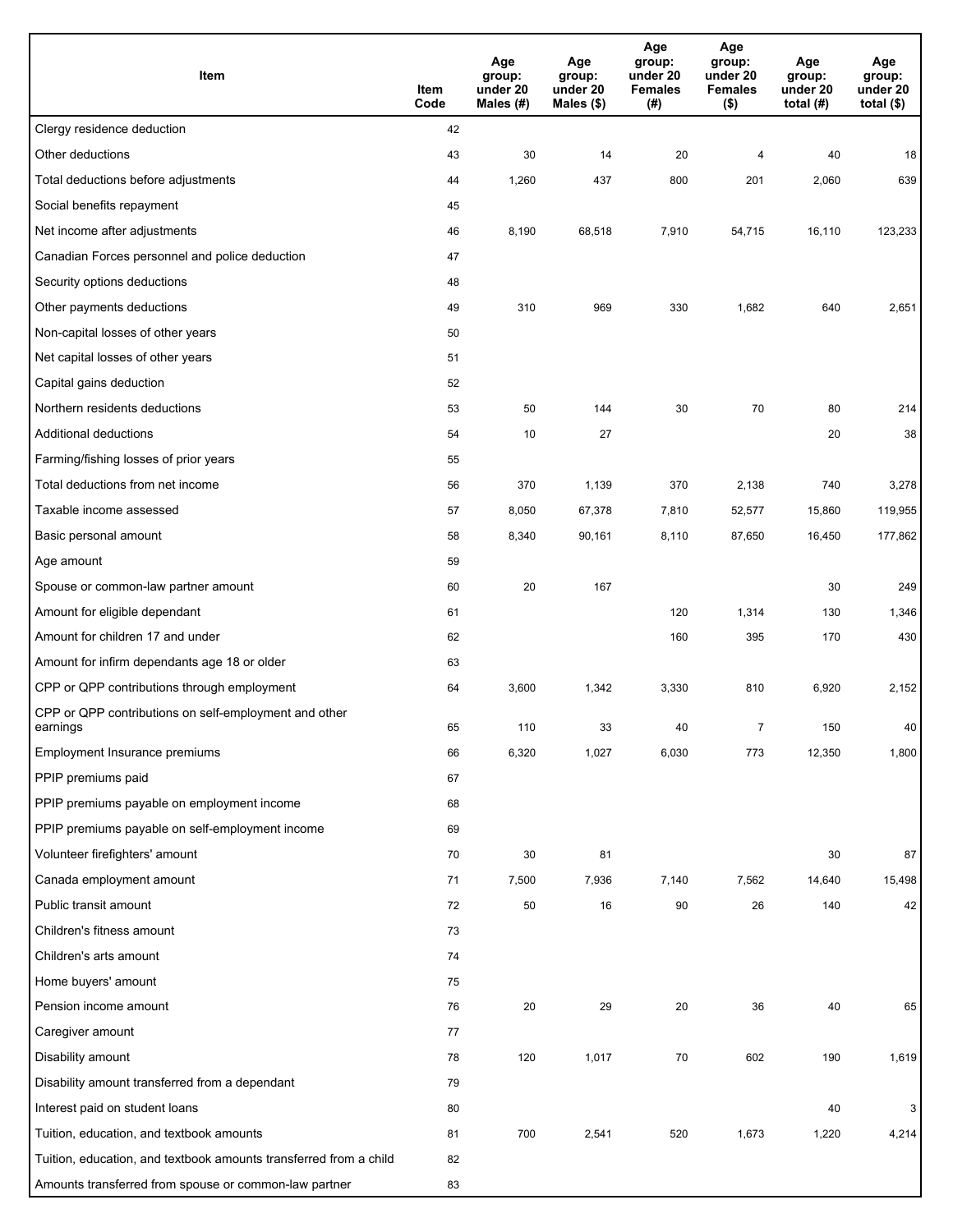| Item                                                | <b>Item</b><br>Code | Age<br>group:<br>under 20<br>Males $(H)$ | Age<br>group:<br>under 20<br>Males $(\$)$ | Age<br>group:<br>under 20<br><b>Females</b><br>(#) | Age<br>group:<br>under 20<br><b>Females</b><br>$($ \$) | Age<br>group:<br>under 20<br>total $(H)$ | Age<br>group:<br>under 20<br>total $(§)$ |
|-----------------------------------------------------|---------------------|------------------------------------------|-------------------------------------------|----------------------------------------------------|--------------------------------------------------------|------------------------------------------|------------------------------------------|
| Medical expenses                                    | 84                  | 100                                      | 90                                        | 190                                                | 121                                                    | 290                                      | 212                                      |
| Total tax credits on personal amounts               | 85                  | 8,340                                    | 15,678                                    | 8,110                                              | 15,161                                                 | 16,450                                   | 30,848                                   |
| Allowable charitable donations and government gifts | 86                  | 70                                       | 11                                        | 60                                                 | 17                                                     | 130                                      | 27                                       |
| Eligible cultural and ecological gifts              | 87                  |                                          |                                           |                                                    |                                                        |                                          |                                          |
| Total tax credit on donations and gifts             | 88                  | 60                                       | 3                                         | 60                                                 | $\overline{\mathbf{4}}$                                | 120                                      | $\overline{7}$                           |
| Total federal non-refundable tax credits            | 89                  | 8,340                                    | 15,681                                    | 8,110                                              | 15,165                                                 | 16,450                                   | 30,854                                   |
| Federal dividend tax credit                         | 90                  | 80                                       | 192                                       | 80                                                 | 267                                                    | 160                                      | 459                                      |
| Overseas employment tax credit                      | 91                  |                                          |                                           |                                                    |                                                        |                                          |                                          |
| Minimum tax carryover                               | 92                  |                                          |                                           |                                                    |                                                        |                                          |                                          |
| Basic federal tax                                   | 93                  | 1,300                                    | 1,623                                     | 630                                                | 537                                                    | 1,930                                    | 2,159                                    |
| Federal Foreign Tax Credit                          | 94                  |                                          |                                           |                                                    |                                                        | 10                                       | 6                                        |
| Federal Political contribution tax credit           | 95                  |                                          |                                           |                                                    |                                                        |                                          |                                          |
| <b>Investment Tax Credit</b>                        | 96                  |                                          |                                           |                                                    |                                                        |                                          |                                          |
| Labour-sponsored funds tax credit                   | 97                  |                                          |                                           |                                                    |                                                        |                                          |                                          |
| Alternative minimum tax payable                     | 98                  |                                          |                                           |                                                    |                                                        |                                          |                                          |
| Net federal tax                                     | 99                  | 1,300                                    | 1.621                                     | 630                                                | 531                                                    | 1,920                                    | 2,153                                    |
| CPP contributions on self-employment                | 100                 | 110                                      | 66                                        | 40                                                 | 14                                                     | 150                                      | 80                                       |
| Social Benefits repayment                           | 101                 |                                          |                                           |                                                    |                                                        |                                          |                                          |
| <b>Net Provincial Tax</b>                           | 102                 | 920                                      | 1,053                                     | 380                                                | 364                                                    | 1,300                                    | 1,417                                    |
| Total tax payable                                   | 103                 | 1,410                                    | 2,748                                     | 710                                                | 909                                                    | 2,110                                    | 3,658                                    |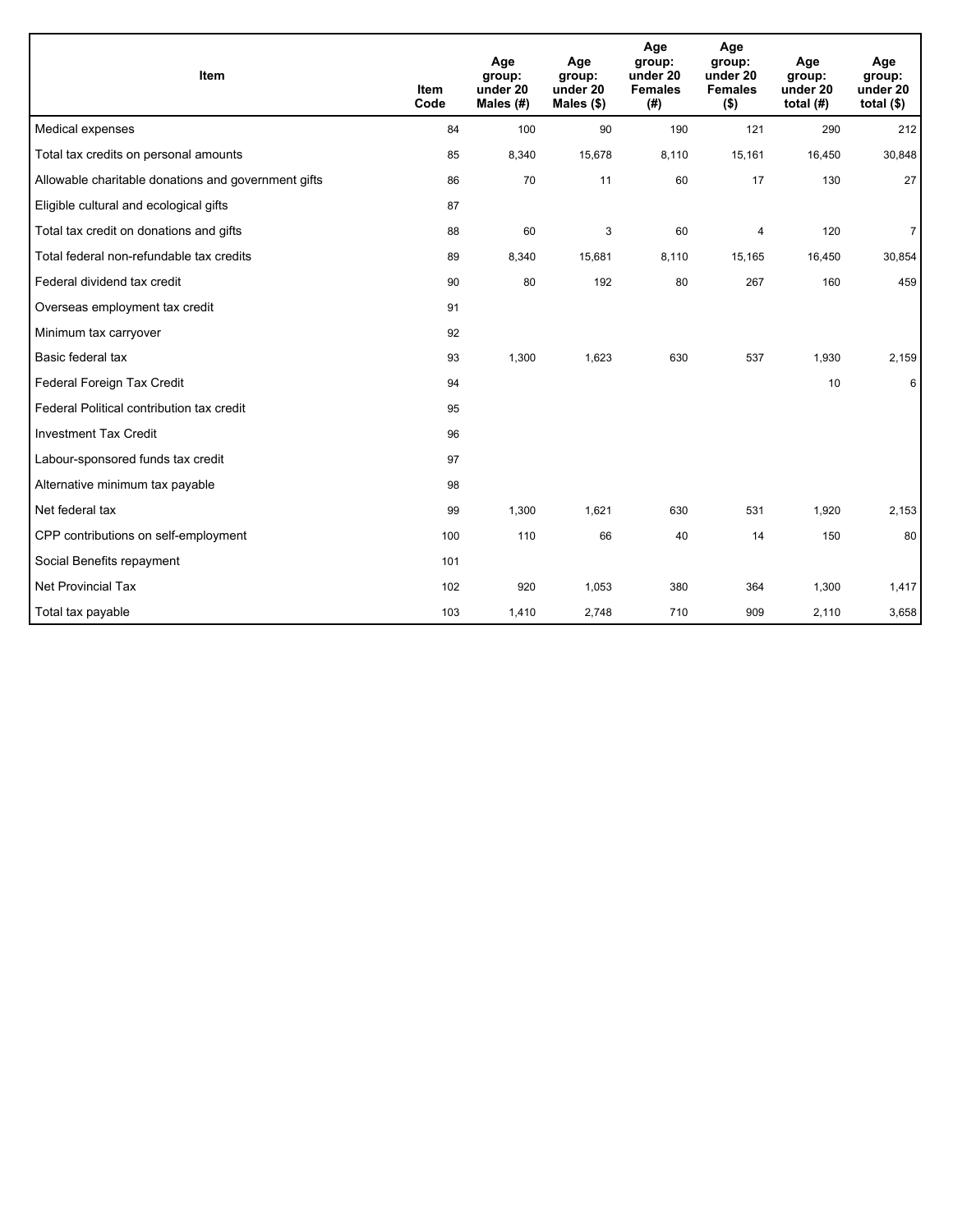| <b>Item</b>                                                                                    | Item<br>Code            | Age<br>group:<br>20 to 24<br>Males (#) | Age<br>group:<br>20 to 24<br>Males (\$) | Age<br>group:<br>20 to 24<br><b>Females</b><br>(#) | Age<br>group:<br>20 to 24<br><b>Females</b><br>$($ \$) | Age<br>group:<br>20 to 24<br>total $(#)$ | Age<br>group:<br>20 to 24<br>total $($)$ |
|------------------------------------------------------------------------------------------------|-------------------------|----------------------------------------|-----------------------------------------|----------------------------------------------------|--------------------------------------------------------|------------------------------------------|------------------------------------------|
| Number of taxable returns                                                                      | $\mathbf{1}$            | 8,860                                  |                                         | 5,790                                              |                                                        | 14,650                                   |                                          |
| Number of non-taxable returns                                                                  | $\overline{\mathbf{c}}$ | 5,920                                  |                                         | 8,940                                              |                                                        | 14,900                                   |                                          |
| Total number of returns                                                                        | 3                       | 14,780                                 |                                         | 14,730                                             |                                                        | 29,540                                   |                                          |
| Employment income                                                                              | 4                       | 13,530                                 | 312.862                                 | 12,830                                             | 195,582                                                | 26,370                                   | 508,445                                  |
| Commissions (from employment)                                                                  | 5                       | 260                                    | 1,230                                   | 380                                                | 1,198                                                  | 640                                      | 2,428                                    |
| Other employment income                                                                        | 6                       | 820                                    | 2,088                                   | 510                                                | 1,197                                                  | 1,330                                    | 3,285                                    |
| Old Age Security pension (OASP)                                                                | $\overline{7}$          |                                        |                                         |                                                    |                                                        |                                          |                                          |
| CPP or QPP benefits                                                                            | 8                       | 430                                    | 920                                     | 620                                                | 1,439                                                  | 1,050                                    | 2,360                                    |
| Other pensions or superannuation                                                               | 9                       | 30                                     | 59                                      | 20                                                 | 46                                                     | 50                                       | 105                                      |
| Elected split-pension amount                                                                   | 10                      |                                        |                                         |                                                    |                                                        |                                          |                                          |
| Universal Child Care Benefit (UCCB)                                                            | 11                      | 70                                     | 88                                      | 2,090                                              | 2,922                                                  | 2,160                                    | 3,012                                    |
| Employment Insurance and other benefits                                                        | 12                      | 4,750                                  | 41,077                                  | 2,870                                              | 23,582                                                 | 7,620                                    | 64,659                                   |
| Taxable amount of dividends from taxable Canadian corporations                                 | 13                      | 370                                    | 5,591                                   | 280                                                | 5,304                                                  | 650                                      | 10,895                                   |
| Interest and other investment income                                                           | 14                      | 560                                    | 198                                     | 460                                                | 139                                                    | 1,030                                    | 338                                      |
| Net partnership income (Limited or non-active partners only)                                   | 15                      |                                        |                                         |                                                    |                                                        |                                          |                                          |
| Net rental income                                                                              | 16                      |                                        |                                         |                                                    |                                                        |                                          |                                          |
| Taxable capital gains                                                                          | 17                      | 150                                    | 88                                      |                                                    |                                                        | 210                                      | 226                                      |
| Registered retirement savings plan income (RRSP)                                               | 18                      |                                        |                                         |                                                    |                                                        |                                          |                                          |
| Other income                                                                                   | 19                      | 2,070                                  | 5,599                                   | 1,960                                              | 6,349                                                  | 4,040                                    | 11,961                                   |
| Net business income                                                                            | 20                      | 170                                    | 1,213                                   | 210                                                | 1,689                                                  | 380                                      | 2,902                                    |
| Net professional income                                                                        | 21                      |                                        |                                         | 20                                                 | 312                                                    |                                          |                                          |
| Net commission income                                                                          | 22                      |                                        |                                         | 50                                                 | 172                                                    | 80                                       | 389                                      |
| Net farming income                                                                             | 23                      |                                        |                                         |                                                    |                                                        |                                          |                                          |
| Net fishing income                                                                             | 24                      | 320                                    | 6,815                                   | 60                                                 | 651                                                    | 380                                      | 7,466                                    |
| Workers' compensation benefits                                                                 | 25                      | 190                                    | 445                                     | 110                                                | 380                                                    | 300                                      | 825                                      |
| Social assistance payments                                                                     | 26                      | 930                                    | 4,946                                   | 1,470                                              | 12,018                                                 | 2,400                                    | 16,963                                   |
| Net federal supplements                                                                        | 27                      |                                        |                                         |                                                    |                                                        |                                          |                                          |
| Total income assessed                                                                          | 28                      | 14,650                                 | 384,310                                 | 14,610                                             | 253,326                                                | 29,280                                   | 637,652                                  |
| Registered pension plan contributions (RPP)                                                    | 29                      | 1,350                                  | 2,007                                   | 1,620                                              | 2,427                                                  | 2,980                                    | 4,434                                    |
| RRSP deduction                                                                                 | 30                      | 1,180                                  | 3,181                                   | 670                                                | 1,207                                                  | 1,850                                    | 4,388                                    |
| Deduction for elected split-pension amount                                                     | 31                      |                                        |                                         |                                                    |                                                        |                                          |                                          |
| Annual union, professional, or like dues                                                       | 32                      | 3,510                                  | 2,059                                   | 2,990                                              | 1,063                                                  | 6,500                                    | 3,122                                    |
| Child care expenses                                                                            | 33                      | 20                                     | 33                                      | 170                                                | 395                                                    | 190                                      | 428                                      |
| <b>Business investment loss</b>                                                                | 34                      |                                        |                                         |                                                    |                                                        |                                          |                                          |
| Moving expenses                                                                                | 35                      | 150                                    | 243                                     | 160                                                | 197                                                    | 310                                      | 440                                      |
| Support payments made                                                                          | 36                      |                                        |                                         |                                                    |                                                        |                                          |                                          |
| Carrying charges and interest expenses                                                         | 37                      |                                        |                                         |                                                    |                                                        | 60                                       | 25                                       |
| Deductions for CPP/QPP contributions on self-employment and other<br>earnings                  | 38                      | 410                                    | 290                                     | 230                                                | 100                                                    | 640                                      | 390                                      |
| Deductions for provincial parental insurance plan (PPIP) premiums on<br>self-employment income | 39                      |                                        |                                         |                                                    |                                                        |                                          |                                          |
| Exploration and development expenses                                                           | 40                      |                                        |                                         |                                                    |                                                        |                                          |                                          |
| Other employment expenses                                                                      | 41                      | 230                                    | 505                                     | 140                                                | 190                                                    | 370                                      | 695                                      |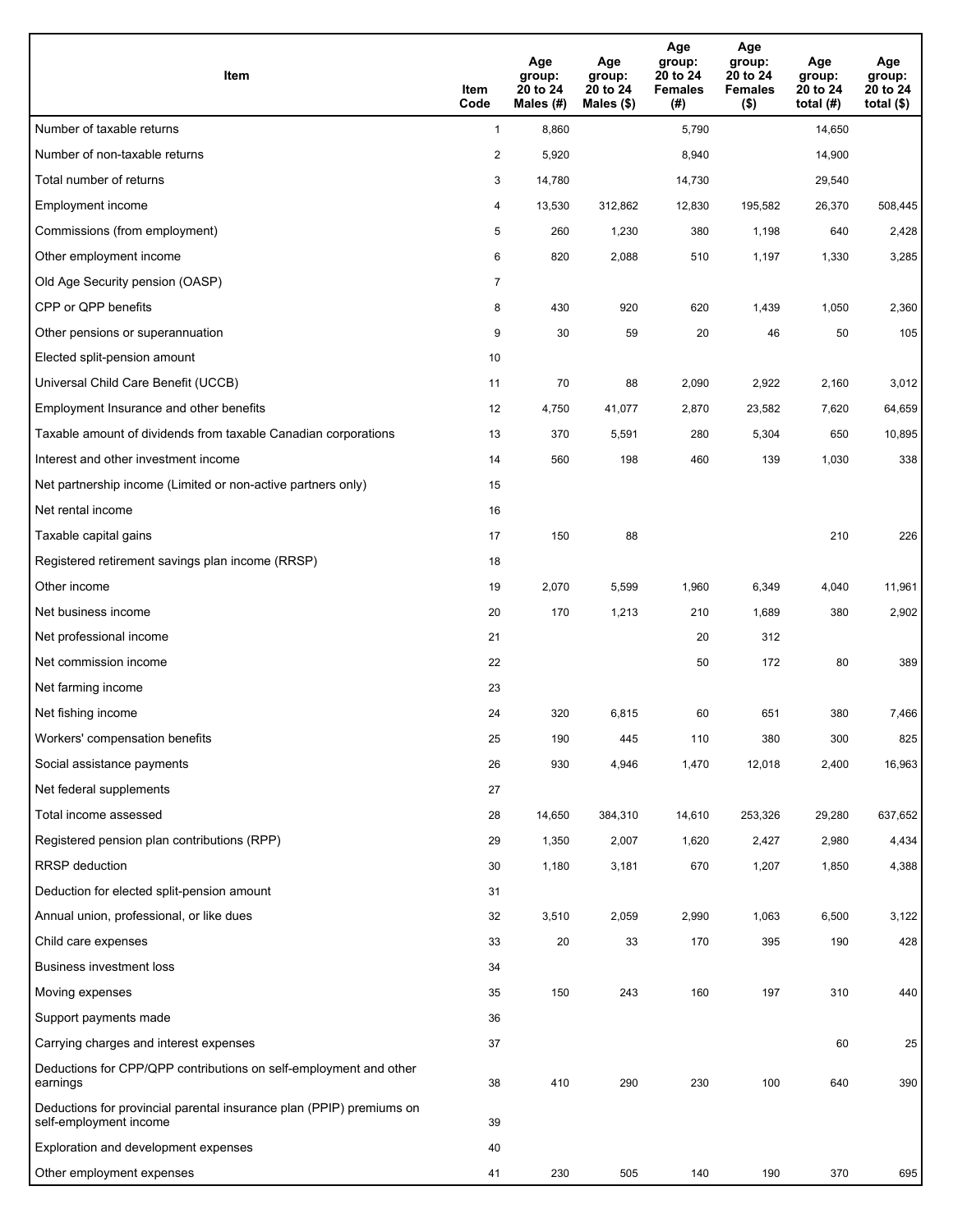| Item                                                              | Item<br>Code | Age<br>group:<br>20 to 24<br>Males (#) | Age<br>group:<br>20 to 24<br>Males $(\$)$ | Age<br>group:<br>20 to 24<br><b>Females</b><br>(#) | Age<br>group:<br>20 to 24<br><b>Females</b><br>$($ \$) | Age<br>group:<br>20 to 24<br>total $(H)$ | Age<br>group:<br>20 to 24<br>total $($)$ |
|-------------------------------------------------------------------|--------------|----------------------------------------|-------------------------------------------|----------------------------------------------------|--------------------------------------------------------|------------------------------------------|------------------------------------------|
| Clergy residence deduction                                        | 42           |                                        |                                           |                                                    |                                                        | 10                                       | 57                                       |
| Other deductions                                                  | 43           | 470                                    | 267                                       | 320                                                | 121                                                    | 790                                      | 389                                      |
| Total deductions before adjustments                               | 44           | 5,210                                  | 8,647                                     | 4,280                                              | 5,755                                                  | 9,490                                    | 14,403                                   |
| Social benefits repayment                                         | 45           |                                        |                                           | 20                                                 | 27                                                     |                                          |                                          |
| Net income after adjustments                                      | 46           | 14,640                                 | 374,989                                   | 14,590                                             | 247,569                                                | 29,250                                   | 622,575                                  |
| Canadian Forces personnel and police deduction                    | 47           |                                        |                                           |                                                    |                                                        |                                          |                                          |
| Security options deductions                                       | 48           |                                        |                                           |                                                    |                                                        |                                          |                                          |
| Other payments deductions                                         | 49           | 1,120                                  | 5,391                                     | 1,570                                              | 12,397                                                 | 2,690                                    | 17,789                                   |
| Non-capital losses of other years                                 | 50           |                                        |                                           |                                                    |                                                        |                                          |                                          |
| Net capital losses of other years                                 | 51           |                                        |                                           |                                                    |                                                        |                                          |                                          |
| Capital gains deduction                                           | 52           |                                        |                                           |                                                    |                                                        |                                          |                                          |
| Northern residents deductions                                     | 53           | 420                                    | 1,602                                     | 230                                                | 753                                                    | 650                                      | 2,355                                    |
| Additional deductions                                             | 54           | 90                                     | 364                                       | 110                                                | 451                                                    | 190                                      | 815                                      |
| Farming/fishing losses of prior years                             | 55           |                                        |                                           |                                                    |                                                        |                                          |                                          |
| Total deductions from net income                                  | 56           | 1,620                                  | 7,597                                     | 1,880                                              | 13,644                                                 | 3,500                                    | 21,241                                   |
| Taxable income assessed                                           | 57           | 14,160                                 | 367,399                                   | 14,230                                             | 233,929                                                | 28,410                                   | 601,345                                  |
| Basic personal amount                                             | 58           | 14,780                                 | 159,352                                   | 14,730                                             | 158,986                                                | 29,540                                   | 318,633                                  |
| Age amount                                                        | 59           |                                        |                                           |                                                    |                                                        |                                          |                                          |
| Spouse or common-law partner amount                               | 60           | 240                                    | 1,780                                     | 90                                                 | 736                                                    | 340                                      | 2,527                                    |
| Amount for eligible dependant                                     | 61           | 40                                     | 358                                       | 1,050                                              | 11,261                                                 | 1,090                                    | 11,619                                   |
| Amount for children 17 and under                                  | 62           | 280                                    | 814                                       | 1,400                                              | 3,876                                                  | 1,690                                    | 4,690                                    |
| Amount for infirm dependants age 18 or older                      | 63           |                                        |                                           |                                                    |                                                        |                                          |                                          |
| CPP or QPP contributions through employment                       | 64           | 12,120                                 | 11,607                                    | 11,000                                             | 7,269                                                  | 23,130                                   | 18,876                                   |
| CPP or QPP contributions on self-employment and other<br>earnings | 65           | 410                                    | 290                                       | 230                                                | 100                                                    | 640                                      | 390                                      |
| Employment Insurance premiums                                     | 66           | 12,740                                 | 5,072                                     | 11,730                                             | 3,429                                                  | 24,470                                   | 8,500                                    |
| PPIP premiums paid                                                | 67           |                                        |                                           |                                                    |                                                        |                                          |                                          |
| PPIP premiums payable on employment income                        | 68           |                                        |                                           |                                                    |                                                        |                                          |                                          |
| PPIP premiums payable on self-employment income                   | 69           |                                        |                                           |                                                    |                                                        |                                          |                                          |
| Volunteer firefighters' amount                                    | 70           | 210                                    | 633                                       | 20                                                 | 45                                                     | 230                                      | 678                                      |
| Canada employment amount                                          | 71           | 13,180                                 | 14,238                                    | 12,440                                             | 13,365                                                 | 25,610                                   | 27,603                                   |
| Public transit amount                                             | 72           | 220                                    | 81                                        | 310                                                | 109                                                    | 530                                      | 191                                      |
| Children's fitness amount                                         | 73           | 10                                     | 3                                         | 40                                                 | 12                                                     | 60                                       | 15                                       |
| Children's arts amount                                            | 74           |                                        |                                           | 10                                                 | 3                                                      | 10                                       | 3 <sup>1</sup>                           |
| Home buyers' amount                                               | 75           | 220                                    | 1,064                                     | 120                                                | 537                                                    | 340                                      | 1,601                                    |
| Pension income amount                                             | 76           | 30                                     | 36                                        | 20                                                 | 30                                                     | 50                                       | 66                                       |
| Caregiver amount                                                  | 77           |                                        |                                           | 10                                                 | 55                                                     |                                          |                                          |
| Disability amount                                                 | 78           | 240                                    | 1,772                                     | 150                                                | 1,156                                                  | 390                                      | 2,928                                    |
| Disability amount transferred from a dependant                    | 79           | 20                                     | 158                                       | 20                                                 | 187                                                    | 40                                       | 345                                      |
| Interest paid on student loans                                    | 80           | 1,240                                  | 416                                       | 1,200                                              | 483                                                    | 2,440                                    | 899                                      |
| Tuition, education, and textbook amounts                          | 81           | 4,590                                  | 24,240                                    | 4,650                                              | 24,691                                                 | 9,240                                    | 48,931                                   |
| Tuition, education, and textbook amounts transferred from a child | 82           |                                        |                                           |                                                    |                                                        |                                          |                                          |
| Amounts transferred from spouse or common-law partner             | 83           |                                        |                                           |                                                    |                                                        |                                          |                                          |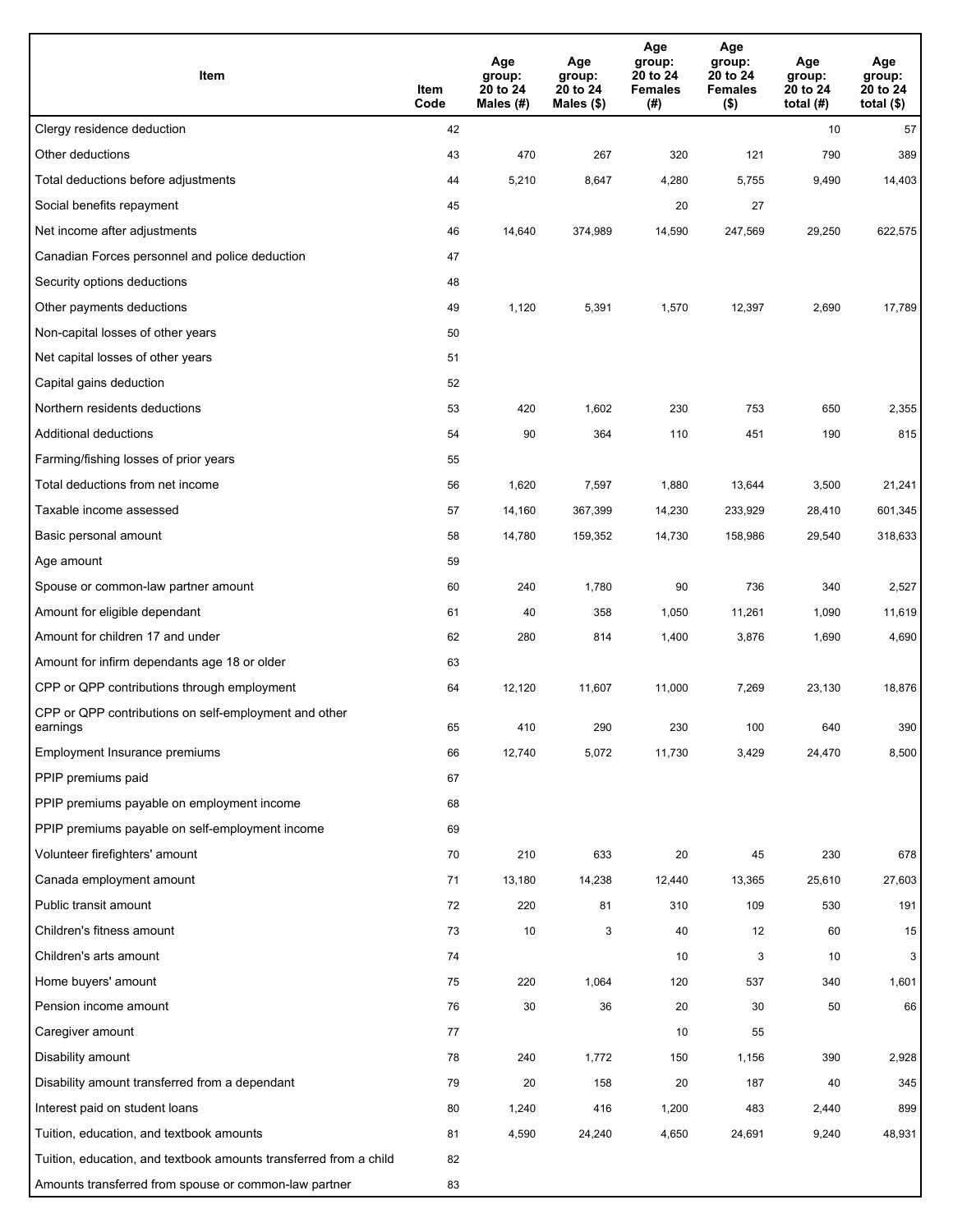| Item                                                | <b>Item</b><br>Code | Age<br>group:<br>20 to 24<br>Males $(H)$ | Age<br>group:<br>20 to 24<br>Males $(\$)$ | Age<br>group:<br>20 to 24<br><b>Females</b><br>(# ) | Age<br>group:<br>20 to 24<br><b>Females</b><br>$($ \$) | Age<br>group:<br>20 to 24<br>total $(H)$ | Age<br>group:<br>20 to 24<br>total $($)$ |
|-----------------------------------------------------|---------------------|------------------------------------------|-------------------------------------------|-----------------------------------------------------|--------------------------------------------------------|------------------------------------------|------------------------------------------|
| Medical expenses                                    | 84                  | 620                                      | 619                                       | 1,160                                               | 1,133                                                  | 1,800                                    | 1,758                                    |
| Total tax credits on personal amounts               | 85                  | 14,780                                   | 33,443                                    | 14,730                                              | 34,155                                                 | 29,540                                   | 67,644                                   |
| Allowable charitable donations and government gifts | 86                  | 610                                      | 247                                       | 590                                                 | 163                                                    | 1,200                                    | 409                                      |
| Eligible cultural and ecological gifts              | 87                  |                                          |                                           |                                                     |                                                        |                                          |                                          |
| Total tax credit on donations and gifts             | 88                  | 570                                      | 64                                        | 570                                                 | 40                                                     | 1,140                                    | 105                                      |
| Total federal non-refundable tax credits            | 89                  | 14,780                                   | 33,507                                    | 14,730                                              | 34,195                                                 | 29,540                                   | 67,749                                   |
| Federal dividend tax credit                         | 90                  | 320                                      | 647                                       | 220                                                 | 582                                                    | 540                                      | 1,229                                    |
| Overseas employment tax credit                      | 91                  |                                          |                                           |                                                     |                                                        |                                          |                                          |
| Minimum tax carryover                               | 92                  |                                          |                                           |                                                     |                                                        |                                          |                                          |
| Basic federal tax                                   | 93                  | 8,230                                    | 29,664                                    | 4,770                                               | 9,347                                                  | 13,000                                   | 39,011                                   |
| Federal Foreign Tax Credit                          | 94                  | 80                                       | 183                                       | 30                                                  | 13                                                     | 110                                      | 195                                      |
| Federal Political contribution tax credit           | 95                  |                                          |                                           |                                                     |                                                        |                                          |                                          |
| <b>Investment Tax Credit</b>                        | 96                  |                                          |                                           |                                                     |                                                        |                                          |                                          |
| Labour-sponsored funds tax credit                   | 97                  |                                          |                                           |                                                     |                                                        |                                          |                                          |
| Alternative minimum tax payable                     | 98                  |                                          |                                           |                                                     |                                                        |                                          |                                          |
| Net federal tax                                     | 99                  | 8,220                                    | 29,478                                    | 4.740                                               | 9,335                                                  | 12,960                                   | 38,813                                   |
| CPP contributions on self-employment                | 100                 | 410                                      | 581                                       | 230                                                 | 200                                                    | 640                                      | 781                                      |
| Social Benefits repayment                           | 101                 |                                          |                                           | 20                                                  | 27                                                     |                                          |                                          |
| Net Provincial Tax                                  | 102                 | 8,150                                    | 19,952                                    | 5,110                                               | 7,286                                                  | 13,270                                   | 27,238                                   |
| Total tax payable                                   | 103                 | 8,860                                    | 50,738                                    | 5,790                                               | 16,849                                                 | 14,650                                   | 67,587                                   |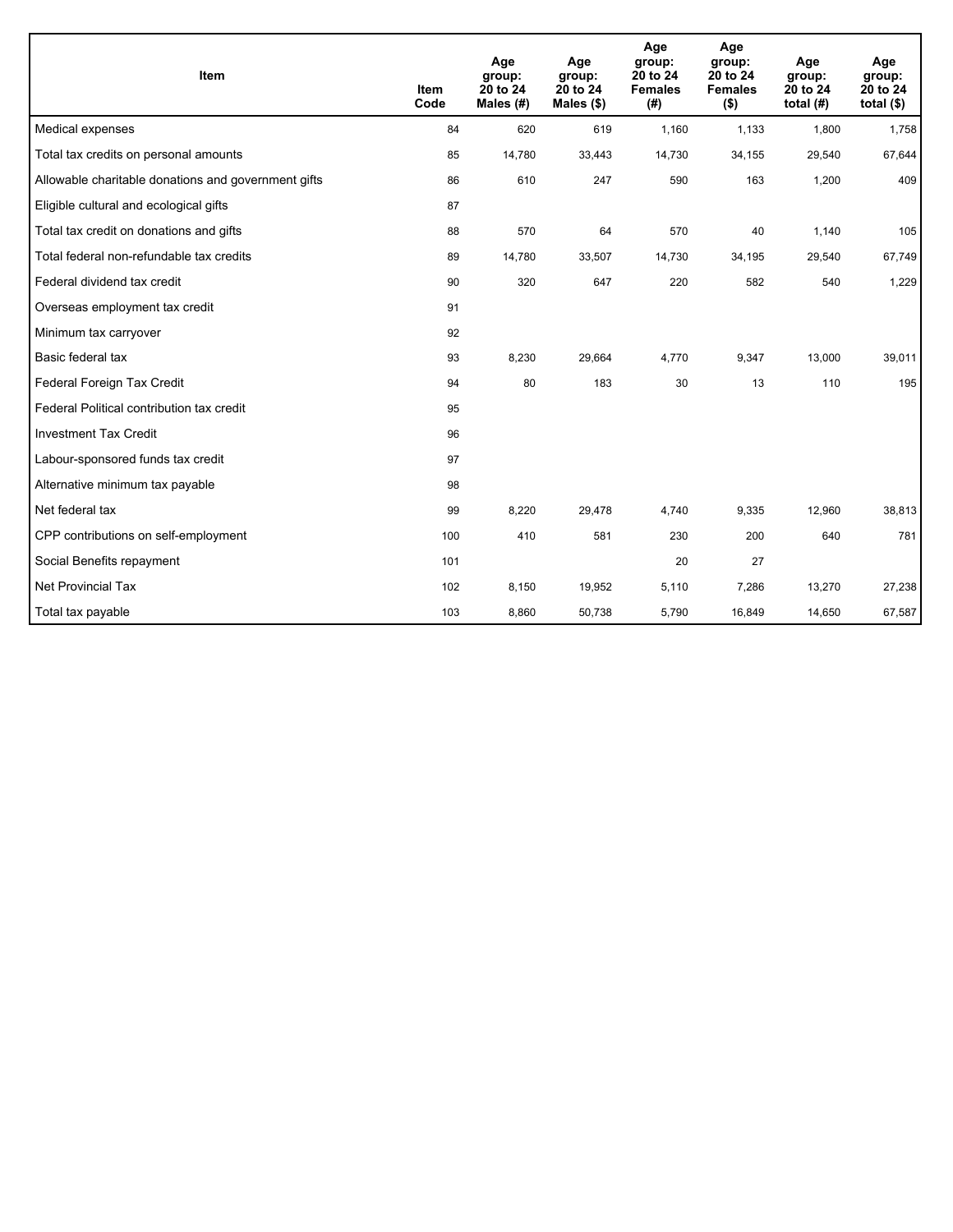| Item                                                                                           | Item<br>Code   | Age<br>group:<br>25 to 29<br>Males (#) | Age<br>group:<br>25 to 29<br>Males $(\$)$ | Age<br>group:<br>25 to 29<br><b>Females</b><br>(#) | Age<br>group:<br>25 to 29<br><b>Females</b><br>$($ \$) | Age<br>group:<br>25 to 29<br>total $(H)$ | Age<br>group:<br>25 to 29<br>total $($)$ |
|------------------------------------------------------------------------------------------------|----------------|----------------------------------------|-------------------------------------------|----------------------------------------------------|--------------------------------------------------------|------------------------------------------|------------------------------------------|
| Number of taxable returns                                                                      | $\mathbf{1}$   | 11,160                                 |                                           | 9,710                                              |                                                        | 20,870                                   |                                          |
| Number of non-taxable returns                                                                  | 2              | 2,950                                  |                                           | 5,120                                              |                                                        | 8,090                                    |                                          |
| Total number of returns                                                                        | 3              | 14,110                                 |                                           | 14,830                                             |                                                        | 28,960                                   |                                          |
| Employment income                                                                              | 4              | 12,870                                 | 539,677                                   | 12,410                                             | 368,111                                                | 25,290                                   | 907,796                                  |
| Commissions (from employment)                                                                  | 5              | 260                                    | 3,011                                     | 330                                                | 2,668                                                  | 590                                      | 5,679                                    |
| Other employment income                                                                        | 6              | 1,260                                  | 4,967                                     | 740                                                | 1,140                                                  | 2,000                                    | 6,107                                    |
| Old Age Security pension (OASP)                                                                | $\overline{7}$ |                                        |                                           |                                                    |                                                        |                                          |                                          |
| CPP or QPP benefits                                                                            | 8              | 60                                     | 265                                       | 90                                                 | 217                                                    | 150                                      | 482                                      |
| Other pensions or superannuation                                                               | 9              | 20                                     | 52                                        |                                                    |                                                        | 40                                       | 96                                       |
| Elected split-pension amount                                                                   | 10             |                                        |                                           |                                                    |                                                        |                                          |                                          |
| Universal Child Care Benefit (UCCB)                                                            | 11             | 260                                    | 337                                       | 4,420                                              | 6,530                                                  | 4,680                                    | 6,867                                    |
| Employment Insurance and other benefits                                                        | 12             | 4,880                                  | 41,813                                    | 4,550                                              | 40,529                                                 | 9,430                                    | 82,342                                   |
| Taxable amount of dividends from taxable Canadian corporations                                 | 13             | 460                                    | 4,198                                     | 390                                                | 3,413                                                  | 850                                      | 7,611                                    |
| Interest and other investment income                                                           | 14             | 890                                    | 542                                       | 770                                                | 277                                                    | 1,670                                    | 819                                      |
| Net partnership income (Limited or non-active partners only)                                   | 15             |                                        |                                           |                                                    |                                                        |                                          |                                          |
| Net rental income                                                                              | 16             | 440                                    | 501                                       | 350                                                | 503                                                    | 790                                      | 1,003                                    |
| Taxable capital gains                                                                          | 17             | 230                                    | 501                                       | 140                                                | 881                                                    | 370                                      | 1,382                                    |
| Registered retirement savings plan income (RRSP)                                               | 18             | 690                                    | 2,048                                     | 410                                                | 674                                                    | 1,100                                    | 2,723                                    |
| Other income                                                                                   | 19             | 1,500                                  | 3,308                                     | 950                                                | 2,875                                                  | 2,450                                    | 6,182                                    |
| Net business income                                                                            | 20             | 340                                    | 4,857                                     | 490                                                | 4,790                                                  | 830                                      | 9,647                                    |
| Net professional income                                                                        | 21             | 40                                     | 1,276                                     | 80                                                 | 2,845                                                  | 120                                      | 4,121                                    |
| Net commission income                                                                          | 22             | 70                                     | 1,258                                     | 140                                                | 1,103                                                  | 200                                      | 2,360                                    |
| Net farming income                                                                             | 23             |                                        |                                           |                                                    |                                                        |                                          |                                          |
| Net fishing income                                                                             | 24             | 300                                    | 7,151                                     | 110                                                | 1,005                                                  | 410                                      | 8,156                                    |
| Workers' compensation benefits                                                                 | 25             | 230                                    | 882                                       | 200                                                | 831                                                    | 430                                      | 1,713                                    |
| Social assistance payments                                                                     | 26             | 840                                    | 5,676                                     | 1,670                                              | 15,590                                                 | 2,510                                    | 21,266                                   |
| Net federal supplements                                                                        | 27             |                                        |                                           |                                                    |                                                        |                                          |                                          |
| Total income assessed                                                                          | 28             | 14,000                                 | 622,350                                   | 14,780                                             | 454,101                                                | 28,790                                   | 1,076,460                                |
| Registered pension plan contributions (RPP)                                                    | 29             | 2,880                                  | 7,307                                     | 4,480                                              | 12,147                                                 | 7,350                                    | 19,453                                   |
| RRSP deduction                                                                                 | 30             | 2,930                                  | 12,400                                    | 2,290                                              | 5,753                                                  | 5,220                                    | 18,153                                   |
| Deduction for elected split-pension amount                                                     | 31             |                                        |                                           |                                                    |                                                        |                                          |                                          |
| Annual union, professional, or like dues                                                       | 32             | 4,910                                  | 4,107                                     | 5,140                                              | 2,883                                                  | 10,060                                   | 6,991                                    |
| Child care expenses                                                                            | 33             | 140                                    | 433                                       | 940                                                | 3,033                                                  | 1,070                                    | 3,466                                    |
| Business investment loss                                                                       | 34             |                                        |                                           |                                                    |                                                        |                                          |                                          |
| Moving expenses                                                                                | 35             | 200                                    | 807                                       | 240                                                | 567                                                    | 440                                      | 1,374                                    |
| Support payments made                                                                          | 36             |                                        |                                           |                                                    |                                                        |                                          |                                          |
| Carrying charges and interest expenses                                                         | 37             | 100                                    | 52                                        | 90                                                 | 37                                                     | 190                                      | 89                                       |
| Deductions for CPP/QPP contributions on self-employment and other<br>earnings                  | 38             | 530                                    | 442                                       | 490                                                | 294                                                    | 1,020                                    | 736                                      |
| Deductions for provincial parental insurance plan (PPIP) premiums on<br>self-employment income | 39             |                                        |                                           |                                                    |                                                        |                                          |                                          |
| Exploration and development expenses                                                           | 40             |                                        |                                           |                                                    |                                                        |                                          |                                          |
| Other employment expenses                                                                      | 41             | 480                                    | 1,489                                     | 370                                                | 823                                                    | 850                                      | 2,312                                    |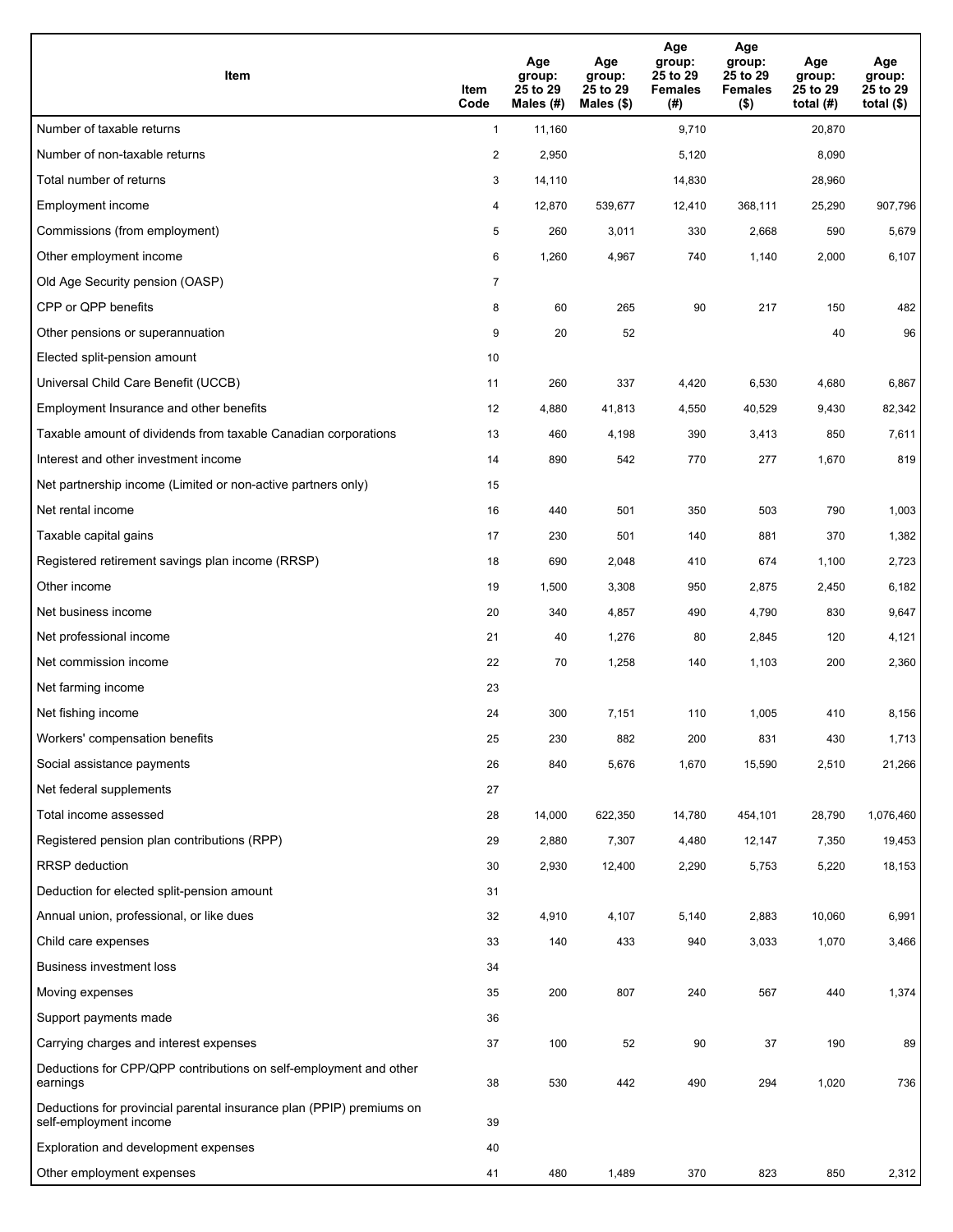| Item                                                              | Item<br>Code | Age<br>group:<br>25 to 29<br>Males $(H)$ | Age<br>group:<br>25 to 29<br>Males $($)$ | Age<br>group:<br>25 to 29<br><b>Females</b><br>(# ) | Age<br>group:<br>25 to 29<br><b>Females</b><br>$($ \$) | Age<br>group:<br>25 to 29<br>total $(#)$ | Age<br>group:<br>25 to 29<br>total $($)$ |
|-------------------------------------------------------------------|--------------|------------------------------------------|------------------------------------------|-----------------------------------------------------|--------------------------------------------------------|------------------------------------------|------------------------------------------|
| Clergy residence deduction                                        | 42           | 20                                       | 116                                      |                                                     |                                                        | 20                                       | 157                                      |
| Other deductions                                                  | 43           | 750                                      | 770                                      | 660                                                 | 350                                                    | 1,410                                    | 1,120                                    |
| Total deductions before adjustments                               | 44           | 8,040                                    | 27,928                                   | 8,150                                               | 25,951                                                 | 16,190                                   | 53,879                                   |
| Social benefits repayment                                         | 45           | 1,000                                    | 1,459                                    | 90                                                  | 84                                                     | 1,090                                    | 1,543                                    |
| Net income after adjustments                                      | 46           | 13,980                                   | 593,045                                  | 14,770                                              | 428,141                                                | 28,760                                   | 1,021,195                                |
| Canadian Forces personnel and police deduction                    | 47           |                                          |                                          |                                                     |                                                        |                                          |                                          |
| Security options deductions                                       | 48           |                                          |                                          |                                                     |                                                        |                                          |                                          |
| Other payments deductions                                         | 49           | 1,060                                    | 6,558                                    | 1,860                                               | 16,421                                                 | 2,930                                    | 22,979                                   |
| Non-capital losses of other years                                 | 50           |                                          |                                          |                                                     |                                                        |                                          |                                          |
| Net capital losses of other years                                 | 51           |                                          |                                          |                                                     |                                                        |                                          |                                          |
| Capital gains deduction                                           | 52           |                                          |                                          |                                                     |                                                        | 10                                       | 823                                      |
| Northern residents deductions                                     | 53           | 720                                      | 3,887                                    | 500                                                 | 1,922                                                  | 1,220                                    | 5,808                                    |
| Additional deductions                                             | 54           | 50                                       | 331                                      | 80                                                  | 381                                                    | 140                                      | 712                                      |
| Farming/fishing losses of prior years                             | 55           |                                          |                                          |                                                     |                                                        |                                          |                                          |
| Total deductions from net income                                  | 56           | 1,840                                    | 11,202                                   | 2,440                                               | 19,467                                                 | 4,280                                    | 30,669                                   |
| Taxable income assessed                                           | 57           | 13,500                                   | 581,845                                  | 14,350                                              | 408,687                                                | 27,870                                   | 990,541                                  |
| Basic personal amount                                             | 58           | 14,100                                   | 151,504                                  | 14,830                                              | 159,392                                                | 28,960                                   | 311,139                                  |
| Age amount                                                        | 59           |                                          |                                          |                                                     |                                                        |                                          |                                          |
| Spouse or common-law partner amount                               | 60           | 840                                      | 5,932                                    | 270                                                 | 1,988                                                  | 1,110                                    | 7,953                                    |
| Amount for eligible dependant                                     | 61           | 100                                      | 959                                      | 1,790                                               | 18,974                                                 | 1,890                                    | 19,933                                   |
| Amount for children 17 and under                                  | 62           | 1,440                                    | 4,699                                    | 2,820                                               | 9,258                                                  | 4,270                                    | 13,969                                   |
| Amount for infirm dependants age 18 or older                      | 63           |                                          |                                          |                                                     |                                                        |                                          |                                          |
| CPP or QPP contributions through employment                       | 64           | 12,020                                   | 17,964                                   | 11,230                                              | 13,877                                                 | 23,250                                   | 31,841                                   |
| CPP or QPP contributions on self-employment and other<br>earnings | 65           | 530                                      | 442                                      | 490                                                 | 294                                                    | 1,020                                    | 736                                      |
| Employment Insurance premiums                                     | 66           | 12,320                                   | 7,135                                    | 11,610                                              | 5,679                                                  | 23,930                                   | 12,815                                   |
| PPIP premiums paid                                                | 67           |                                          |                                          |                                                     |                                                        |                                          |                                          |
| PPIP premiums payable on employment income                        | 68           |                                          |                                          |                                                     |                                                        |                                          |                                          |
| PPIP premiums payable on self-employment income                   | 69           |                                          |                                          |                                                     |                                                        |                                          |                                          |
| Volunteer firefighters' amount                                    | $70\,$       | 260                                      | 765                                      | 20                                                  | 63                                                     | 280                                      | 828                                      |
| Canada employment amount                                          | 71           | 12,650                                   | 13,720                                   | 12,150                                              | 13,096                                                 | 24,800                                   | 26,816                                   |
| Public transit amount                                             | 72           | 160                                      | 64                                       | 170                                                 | 64                                                     | 330                                      | 129                                      |
| Children's fitness amount                                         | 73           | 290                                      | 96                                       | 460                                                 | 152                                                    | 750                                      | 248                                      |
| Children's arts amount                                            | 74           | 70                                       | 23                                       | 120                                                 | 35                                                     | 190                                      | 58                                       |
| Home buyers' amount                                               | 75           | 580                                      | 2,736                                    | 380                                                 | 1,734                                                  | 950                                      | 4,471                                    |
| Pension income amount                                             | 76           | 20                                       | 26                                       | 20                                                  | 36                                                     | 50                                       | 62                                       |
| Caregiver amount                                                  | 77           | 50                                       | 264                                      | 30                                                  | 109                                                    | 80                                       | 373                                      |
| Disability amount                                                 | 78           | 210                                      | 1,540                                    | 160                                                 | 1,169                                                  | 360                                      | 2,708                                    |
| Disability amount transferred from a dependant                    | 79           | 60                                       | 558                                      | 70                                                  | 732                                                    | 130                                      | 1,291                                    |
| Interest paid on student loans                                    | 80           | 2,060                                    | 983                                      | 3,070                                               | 1,967                                                  | 5,130                                    | 2,949                                    |
| Tuition, education, and textbook amounts                          | 81           | 2,770                                    | 15,722                                   | 3,420                                               | 20,887                                                 | 6,190                                    | 36,609                                   |
| Tuition, education, and textbook amounts transferred from a child | 82           |                                          |                                          |                                                     |                                                        |                                          |                                          |
| Amounts transferred from spouse or common-law partner             | 83           | 250                                      | 944                                      | 140                                                 | 551                                                    | 390                                      | 1,512                                    |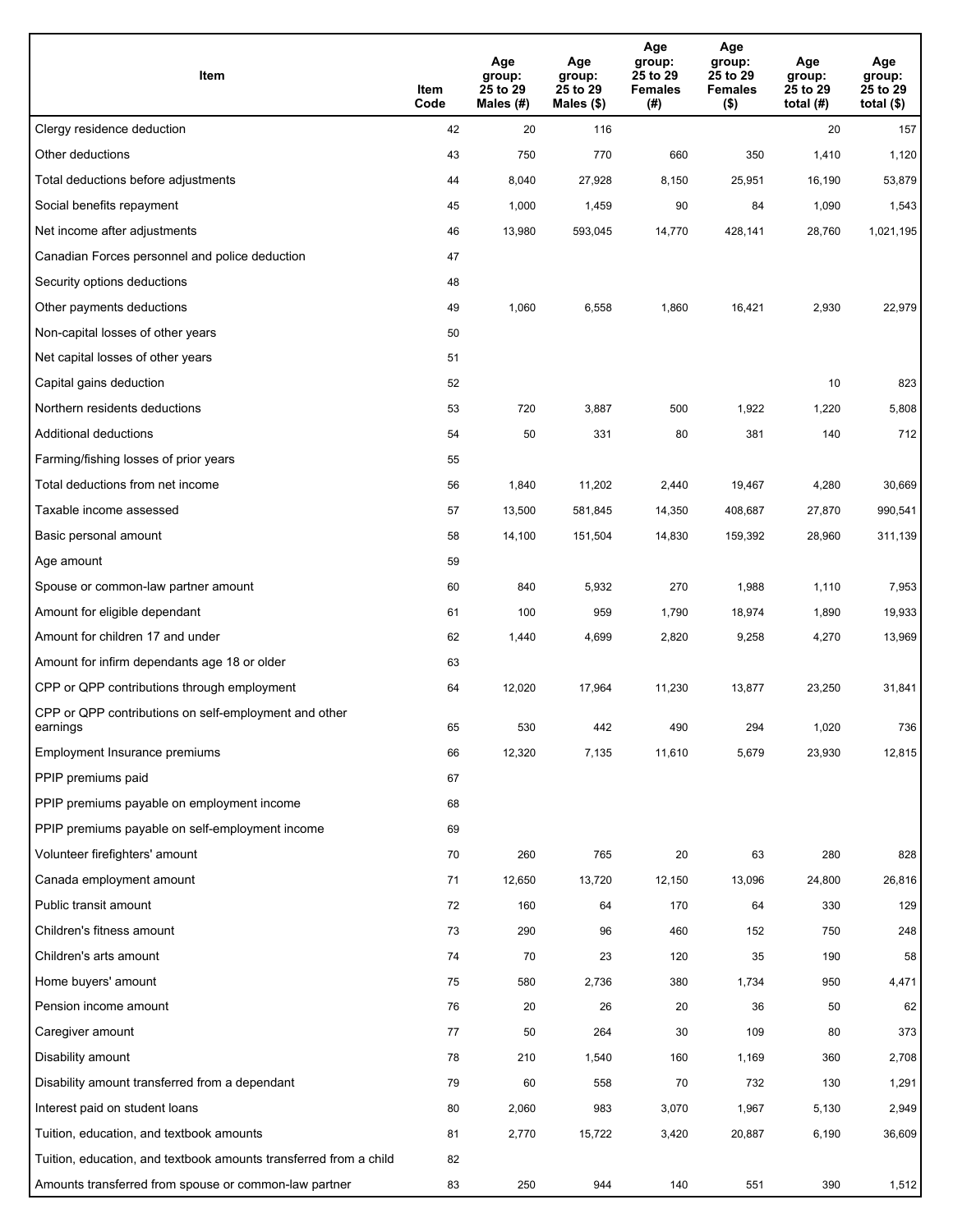| <b>Item</b>                                         | <b>Item</b><br>Code | Age<br>group:<br>25 to 29<br>Males (#) | Age<br>group:<br>25 to 29<br>Males (\$) | Age<br>group:<br>25 to 29<br><b>Females</b><br>(# ) | Age<br>group:<br>25 to 29<br><b>Females</b><br>$($ \$) | Age<br>group:<br>25 to 29<br>total $(H)$ | Age<br>group:<br>25 to 29<br>total $($ math) |
|-----------------------------------------------------|---------------------|----------------------------------------|-----------------------------------------|-----------------------------------------------------|--------------------------------------------------------|------------------------------------------|----------------------------------------------|
| Medical expenses                                    | 84                  | 1,140                                  | 1,322                                   | 2,300                                               | 3,080                                                  | 3,450                                    | 4,405                                        |
| Total tax credits on personal amounts               | 85                  | 14,110                                 | 34,111                                  | 14,830                                              | 37,975                                                 | 28,960                                   | 72,133                                       |
| Allowable charitable donations and government gifts | 86                  | 1,450                                  | 757                                     | 1,670                                               | 566                                                    | 3,120                                    | 1,323                                        |
| Eligible cultural and ecological gifts              | 87                  |                                        |                                         |                                                     |                                                        |                                          |                                              |
| Total tax credit on donations and gifts             | 88                  | 1,400                                  | 198                                     | 1,620                                               | 142                                                    | 3,020                                    | 340                                          |
| Total federal non-refundable tax credits            | 89                  | 14,110                                 | 34,309                                  | 14,830                                              | 38,117                                                 | 28,960                                   | 72,473                                       |
| Federal dividend tax credit                         | 90                  | 440                                    | 508                                     | 340                                                 | 391                                                    | 780                                      | 899                                          |
| Overseas employment tax credit                      | 91                  | 50                                     | 427                                     | 10                                                  | 64                                                     | 60                                       | 491                                          |
| Minimum tax carryover                               | 92                  |                                        |                                         |                                                     |                                                        |                                          |                                              |
| Basic federal tax                                   | 93                  | 10,740                                 | 68,505                                  | 8,790                                               | 34,257                                                 | 19,520                                   | 102,762                                      |
| Federal Foreign Tax Credit                          | 94                  | 170                                    | 453                                     | 60                                                  | 24                                                     | 220                                      | 477                                          |
| Federal Political contribution tax credit           | 95                  |                                        |                                         |                                                     |                                                        |                                          |                                              |
| <b>Investment Tax Credit</b>                        | 96                  |                                        |                                         |                                                     |                                                        |                                          |                                              |
| Labour-sponsored funds tax credit                   | 97                  |                                        |                                         |                                                     |                                                        |                                          |                                              |
| Alternative minimum tax payable                     | 98                  | 20                                     | 43                                      |                                                     |                                                        | 30                                       | 84                                           |
| Net federal tax                                     | 99                  | 10,720                                 | 68,039                                  | 8,780                                               | 34,232                                                 | 19,500                                   | 102,271                                      |
| CPP contributions on self-employment                | 100                 | 530                                    | 884                                     | 490                                                 | 589                                                    | 1,020                                    | 1,473                                        |
| Social Benefits repayment                           | 101                 | 1,000                                  | 1,459                                   | 90                                                  | 84                                                     | 1,090                                    | 1,543                                        |
| Net Provincial Tax                                  | 102                 | 10,760                                 | 43,820                                  | 9,290                                               | 23,527                                                 | 20,050                                   | 67,348                                       |
| Total tax payable                                   | 103                 | 11,160                                 | 114,203                                 | 9,710                                               | 58,438                                                 | 20,870                                   | 172,641                                      |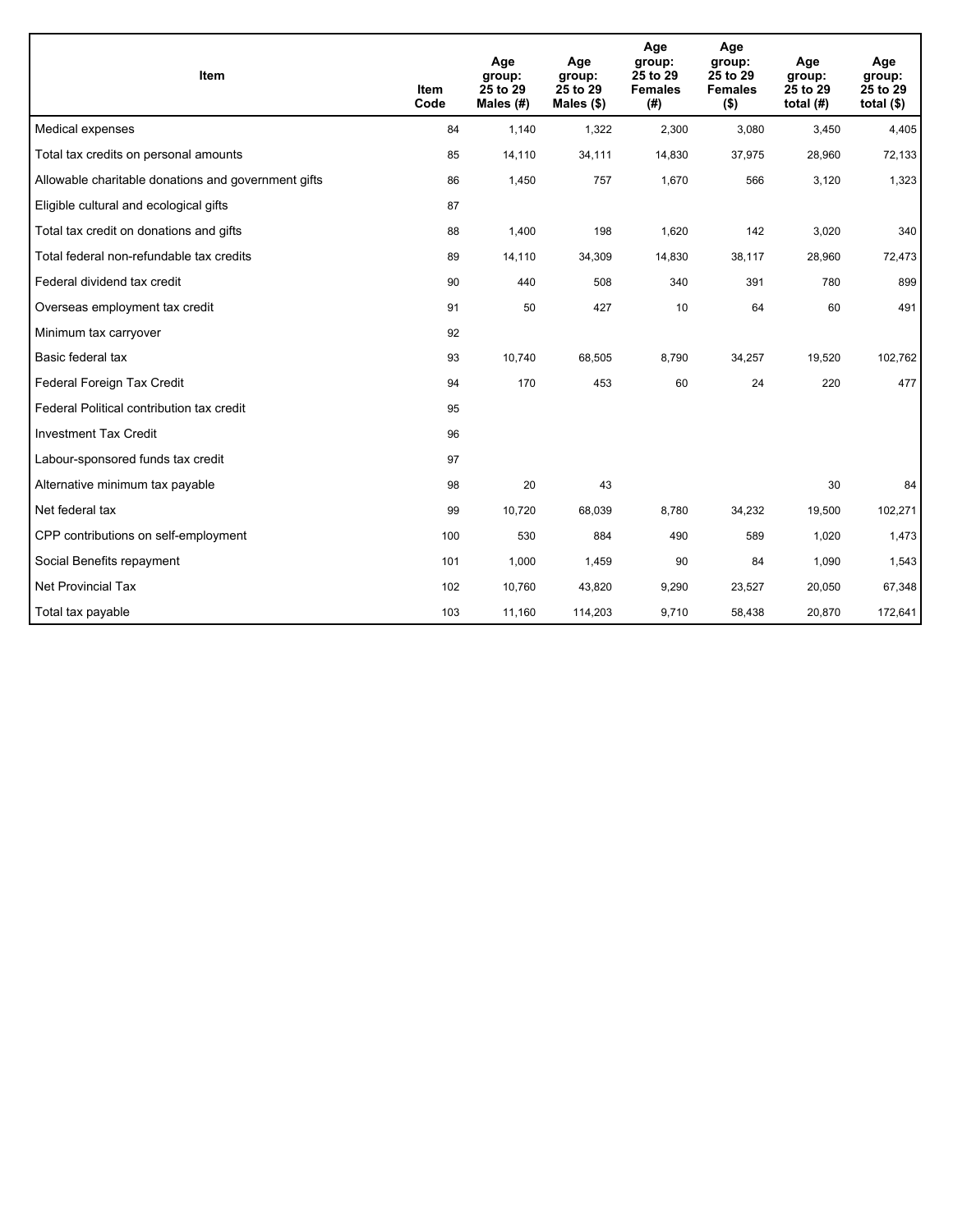| Item                                                                                           | Item<br>Code   | Age<br>group:<br>30 to 34<br>Males $(H)$ | Age<br>group:<br>30 to 34<br>Males (\$) | Age<br>group:<br>30 to 34<br><b>Females</b><br>(#) | Age<br>group:<br>30 to 34<br><b>Females</b><br>$($ \$) | Age<br>group:<br>30 to 34<br>total $(#)$ | Age<br>group:<br>30 to 34<br>total $($ |
|------------------------------------------------------------------------------------------------|----------------|------------------------------------------|-----------------------------------------|----------------------------------------------------|--------------------------------------------------------|------------------------------------------|----------------------------------------|
| Number of taxable returns                                                                      | $\mathbf{1}$   | 12,240                                   |                                         | 10,610                                             |                                                        | 22,850                                   |                                        |
| Number of non-taxable returns                                                                  | 2              | 1,950                                    |                                         | 4,620                                              |                                                        | 6,580                                    |                                        |
| Total number of returns                                                                        | 3              | 14,190                                   |                                         | 15,230                                             |                                                        | 29,430                                   |                                        |
| Employment income                                                                              | 4              | 12,700                                   | 689,587                                 | 12,320                                             | 424,798                                                | 25,030                                   | 1,114,384                              |
| Commissions (from employment)                                                                  | 5              | 250                                      | 5,560                                   | 230                                                | 2,921                                                  | 470                                      | 8,481                                  |
| Other employment income                                                                        | 6              | 1,440                                    | 11,003                                  | 890                                                | 2,178                                                  | 2,320                                    | 13,181                                 |
| Old Age Security pension (OASP)                                                                | $\overline{7}$ |                                          |                                         |                                                    |                                                        |                                          |                                        |
| CPP or QPP benefits                                                                            | 8              | 70                                       | 478                                     | 110                                                | 633                                                    | 170                                      | 1,111                                  |
| Other pensions or superannuation                                                               | 9              | 30                                       | 133                                     |                                                    |                                                        | 40                                       | 183                                    |
| Elected split-pension amount                                                                   | 10             |                                          |                                         |                                                    |                                                        |                                          |                                        |
| Universal Child Care Benefit (UCCB)                                                            | 11             | 830                                      | 1,221                                   | 5,950                                              | 8,763                                                  | 6,780                                    | 10,003                                 |
| Employment Insurance and other benefits                                                        | 12             | 4,500                                    | 40,518                                  | 4,990                                              | 46,668                                                 | 9,490                                    | 87,185                                 |
| Taxable amount of dividends from taxable Canadian corporations                                 | 13             | 620                                      | 6,097                                   | 550                                                | 5,454                                                  | 1,170                                    | 11,551                                 |
| Interest and other investment income                                                           | 14             | 1,090                                    | 455                                     | 1,050                                              | 361                                                    | 2,140                                    | 817                                    |
| Net partnership income (Limited or non-active partners only)                                   | 15             |                                          |                                         |                                                    |                                                        |                                          |                                        |
| Net rental income                                                                              | 16             | 630                                      | 1,039                                   | 580                                                | 1,207                                                  | 1,200                                    | 2,246                                  |
| Taxable capital gains                                                                          | 17             | 320                                      | 2,686                                   | 230                                                | 616                                                    | 550                                      | 3,302                                  |
| Registered retirement savings plan income (RRSP)                                               | 18             | 1,280                                    | 3,967                                   | 870                                                | 1,845                                                  | 2,150                                    | 5,811                                  |
| Other income                                                                                   | 19             | 1,290                                    | 4,068                                   | 940                                                | 3,339                                                  | 2,230                                    | 7,407                                  |
| Net business income                                                                            | 20             | 510                                      | 7,654                                   | 660                                                | 6,353                                                  | 1,170                                    | 14,007                                 |
| Net professional income                                                                        | 21             | 120                                      | 10,332                                  | 140                                                | 9,429                                                  | 260                                      | 19,761                                 |
| Net commission income                                                                          | 22             | 80                                       | 2,005                                   | 140                                                | 1,455                                                  | 220                                      | 3,459                                  |
| Net farming income                                                                             | 23             |                                          |                                         |                                                    |                                                        | 10                                       | 506                                    |
| Net fishing income                                                                             | 24             | 410                                      | 10,074                                  | 190                                                | 2,258                                                  | 600                                      | 12,333                                 |
| Workers' compensation benefits                                                                 | 25             | 280                                      | 1,763                                   | 220                                                | 1,466                                                  | 500                                      | 3,230                                  |
| Social assistance payments                                                                     | 26             | 910                                      | 6,795                                   | 1,530                                              | 14,215                                                 | 2,440                                    | 21,010                                 |
| Net federal supplements                                                                        | 27             |                                          |                                         |                                                    |                                                        |                                          |                                        |
| Total income assessed                                                                          | 28             | 14,120                                   | 805,961                                 | 15,150                                             | 534,399                                                | 29,280                                   | 1,340,380                              |
| Registered pension plan contributions (RPP)                                                    | 29             | 3,620                                    | 11,799                                  | 5,130                                              | 16,468                                                 | 8,750                                    | 28,267                                 |
| RRSP deduction                                                                                 | 30             | 3,950                                    | 20,189                                  | 3,070                                              | 9,470                                                  | 7,030                                    | 29,659                                 |
| Deduction for elected split-pension amount                                                     | 31             |                                          |                                         |                                                    |                                                        |                                          |                                        |
| Annual union, professional, or like dues                                                       | 32             | 5,190                                    | 4,920                                   | 5,410                                              | 3,307                                                  | 10,600                                   | 8,227                                  |
| Child care expenses                                                                            | 33             | 540                                      | 2,763                                   | 2,250                                              | 9,515                                                  | 2,790                                    | 12,278                                 |
| Business investment loss                                                                       | 34             |                                          |                                         |                                                    |                                                        |                                          |                                        |
| Moving expenses                                                                                | 35             | 200                                      | 1,112                                   | 160                                                | 735                                                    | 360                                      | 1,846                                  |
| Support payments made                                                                          | 36             | 10                                       | 71                                      |                                                    |                                                        | 10                                       | 71                                     |
| Carrying charges and interest expenses                                                         | 37             | 220                                      | 298                                     | 160                                                | 109                                                    | 380                                      | 407                                    |
| Deductions for CPP/QPP contributions on self-employment and other<br>earnings                  | 38             | 750                                      | 732                                     | 720                                                | 478                                                    | 1,470                                    | 1,211                                  |
| Deductions for provincial parental insurance plan (PPIP) premiums on<br>self-employment income | 39             |                                          |                                         |                                                    |                                                        |                                          |                                        |
| Exploration and development expenses                                                           | 40             |                                          |                                         |                                                    |                                                        |                                          |                                        |
| Other employment expenses                                                                      | 41             | 680                                      | 2,668                                   | 460                                                | 1,059                                                  | 1,140                                    | 3,727                                  |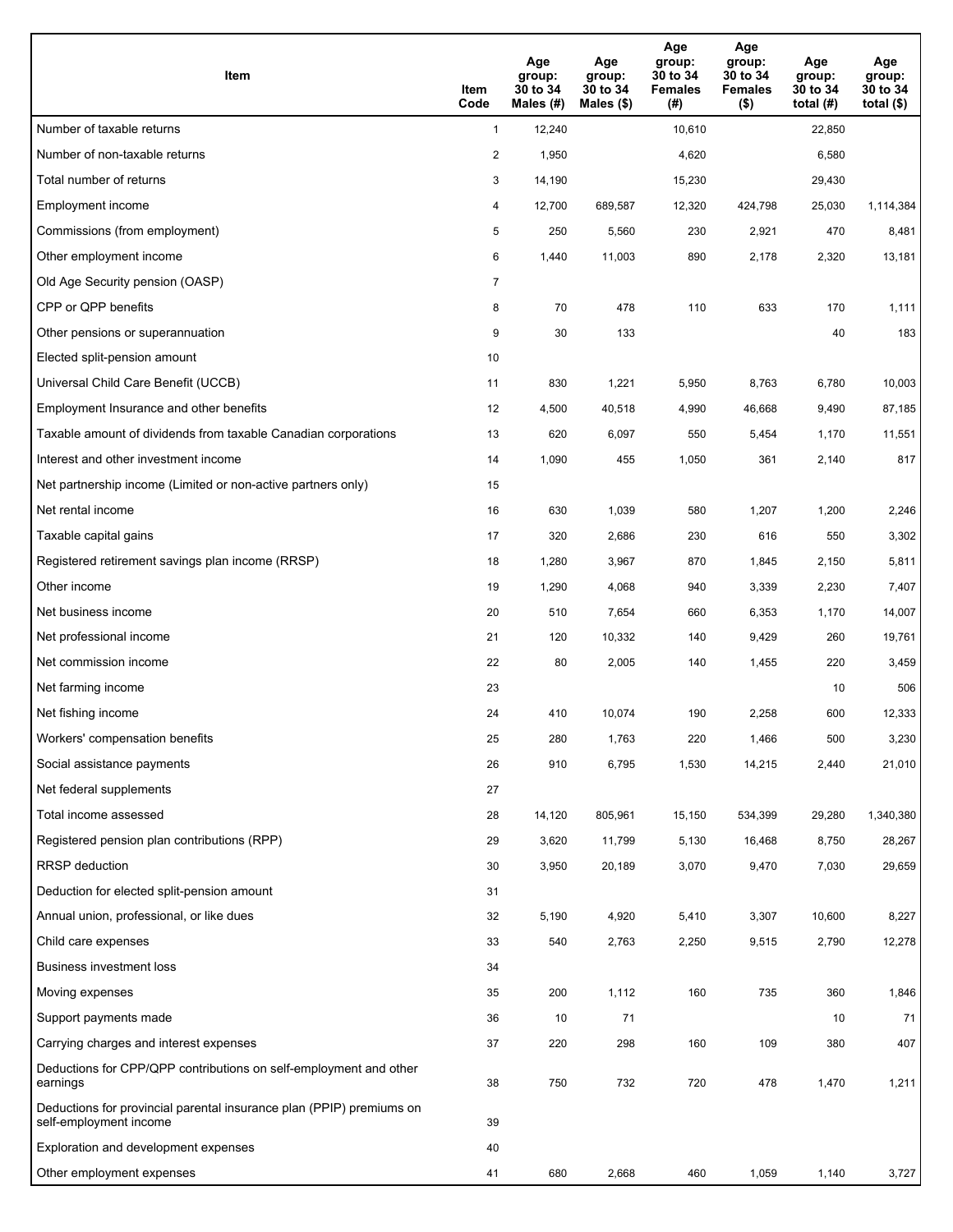| Item                                                              | Item<br>Code | Age<br>group:<br>30 to 34<br>Males (#) | Age<br>group:<br>30 to 34<br>Males (\$) | Age<br>group:<br>30 to 34<br><b>Females</b><br>(#) | Age<br>group:<br>30 to 34<br><b>Females</b><br>$($ \$) | Age<br>group:<br>30 to 34<br>total $(H)$ | Age<br>group:<br>30 to 34<br>total $($)$ |
|-------------------------------------------------------------------|--------------|----------------------------------------|-----------------------------------------|----------------------------------------------------|--------------------------------------------------------|------------------------------------------|------------------------------------------|
| Clergy residence deduction                                        | 42           | 30                                     | 279                                     | 10                                                 | 115                                                    | 40                                       | 394                                      |
| Other deductions                                                  | 43           | 780                                    | 665                                     | 760                                                | 433                                                    | 1,540                                    | 1,098                                    |
| Total deductions before adjustments                               | 44           | 9,210                                  | 45,540                                  | 9,250                                              | 41,714                                                 | 18,470                                   | 87,254                                   |
| Social benefits repayment                                         | 45           | 1,000                                  | 1,489                                   | 90                                                 | 94                                                     | 1,090                                    | 1,583                                    |
| Net income after adjustments                                      | 46           | 14,100                                 | 759,038                                 | 15,120                                             | 492,755                                                | 29,230                                   | 1,251,812                                |
| Canadian Forces personnel and police deduction                    | 47           |                                        |                                         |                                                    |                                                        |                                          |                                          |
| Security options deductions                                       | 48           | 10                                     | 137                                     | 10                                                 | 72                                                     | 20                                       | 208                                      |
| Other payments deductions                                         | 49           | 1,190                                  | 8,558                                   | 1,740                                              | 15,682                                                 | 2,930                                    | 24,240                                   |
| Non-capital losses of other years                                 | 50           | 10                                     | 70                                      | 10                                                 | 72                                                     | 30                                       | 142                                      |
| Net capital losses of other years                                 | 51           | 40                                     | 60                                      | 20                                                 | 6                                                      | 70                                       | 66                                       |
| Capital gains deduction                                           | 52           | 20                                     | 2,153                                   |                                                    |                                                        | 20                                       | 2,446                                    |
| Northern residents deductions                                     | 53           | 820                                    | 4,998                                   | 480                                                | 2,034                                                  | 1,290                                    | 7,032                                    |
| Additional deductions                                             | 54           | 40                                     | 244                                     | 40                                                 | 220                                                    | 80                                       | 464                                      |
| Farming/fishing losses of prior years                             | 55           |                                        |                                         |                                                    |                                                        |                                          |                                          |
| Total deductions from net income                                  | 56           | 2,110                                  | 16,348                                  | 2,300                                              | 18,378                                                 | 4,400                                    | 34,726                                   |
| Taxable income assessed                                           | 57           | 13,540                                 | 742,708                                 | 14,550                                             | 474,391                                                | 28,100                                   | 1,217,118                                |
| Basic personal amount                                             | 58           | 14,190                                 | 152,242                                 | 15,230                                             | 163,659                                                | 29,430                                   | 316,064                                  |
| Age amount                                                        | 59           |                                        |                                         |                                                    |                                                        |                                          |                                          |
| Spouse or common-law partner amount                               | 60           | 1,520                                  | 11,143                                  | 370                                                | 2,686                                                  | 1,890                                    | 13,839                                   |
| Amount for eligible dependant                                     | 61           | 230                                    | 2,331                                   | 2,110                                              | 22,344                                                 | 2,340                                    | 24,685                                   |
| Amount for children 17 and under                                  | 62           | 3,930                                  | 14,785                                  | 4,410                                              | 16,348                                                 | 8,340                                    | 31,146                                   |
| Amount for infirm dependants age 18 or older                      | 63           |                                        |                                         |                                                    |                                                        |                                          |                                          |
| CPP or QPP contributions through employment                       | 64           | 12,200                                 | 20,805                                  | 11,290                                             | 15,388                                                 | 23,490                                   | 36,193                                   |
| CPP or QPP contributions on self-employment and other<br>earnings | 65           | 750                                    | 732                                     | 720                                                | 478                                                    | 1,470                                    | 1,211                                    |
| Employment Insurance premiums                                     | 66           | 12,330                                 | 8,004                                   | 11,530                                             | 6,125                                                  | 23,860                                   | 14,128                                   |
| PPIP premiums paid                                                | 67           |                                        |                                         |                                                    |                                                        |                                          |                                          |
| PPIP premiums payable on employment income                        | 68           |                                        |                                         |                                                    |                                                        |                                          |                                          |
| PPIP premiums payable on self-employment income                   | 69           |                                        |                                         |                                                    |                                                        |                                          |                                          |
| Volunteer firefighters' amount                                    | 70           | 350                                    | 1,044                                   | 20                                                 | 54                                                     | 370                                      | 1,098                                    |
| Canada employment amount                                          | 71           | 12,590                                 | 13,653                                  | 12,060                                             | 12,951                                                 | 24,640                                   | 26,604                                   |
| Public transit amount                                             | 72           | 100                                    | 43                                      | 100                                                | 44                                                     | 200                                      | 88                                       |
| Children's fitness amount                                         | 73           | 1,550                                  | 669                                     | 1,450                                              | 607                                                    | 3,000                                    | 1,276                                    |
| Children's arts amount                                            | 74           | 480                                    | 192                                     | 430                                                | 161                                                    | 910                                      | 353                                      |
| Home buyers' amount                                               | 75           | 370                                    | 1,752                                   | 210                                                | 975                                                    | 570                                      | 2,727                                    |
| Pension income amount                                             | 76           | 30                                     | 50                                      | 30                                                 | 46                                                     | 60                                       | 95                                       |
| Caregiver amount                                                  | 77           | 80                                     | 424                                     | 40                                                 | 205                                                    | 120                                      | 629                                      |
| Disability amount                                                 | 78           | 260                                    | 1,957                                   | 180                                                | 1,381                                                  | 440                                      | 3,337                                    |
| Disability amount transferred from a dependant                    | 79           | 160                                    | 1,800                                   | 210                                                | 2,419                                                  | 380                                      | 4,219                                    |
| Interest paid on student loans                                    | 80           | 1,780                                  | 897                                     | 2,670                                              | 1,582                                                  | 4,450                                    | 2,479                                    |
| Tuition, education, and textbook amounts                          | 81           | 1,450                                  | 7,490                                   | 1,740                                              | 8,630                                                  | 3,190                                    | 16,119                                   |
| Tuition, education, and textbook amounts transferred from a child | 82           |                                        |                                         |                                                    |                                                        | 10                                       | 46                                       |
| Amounts transferred from spouse or common-law partner             | 83           | 300                                    | 1,119                                   | 190                                                | 855                                                    | 500                                      | 1,996                                    |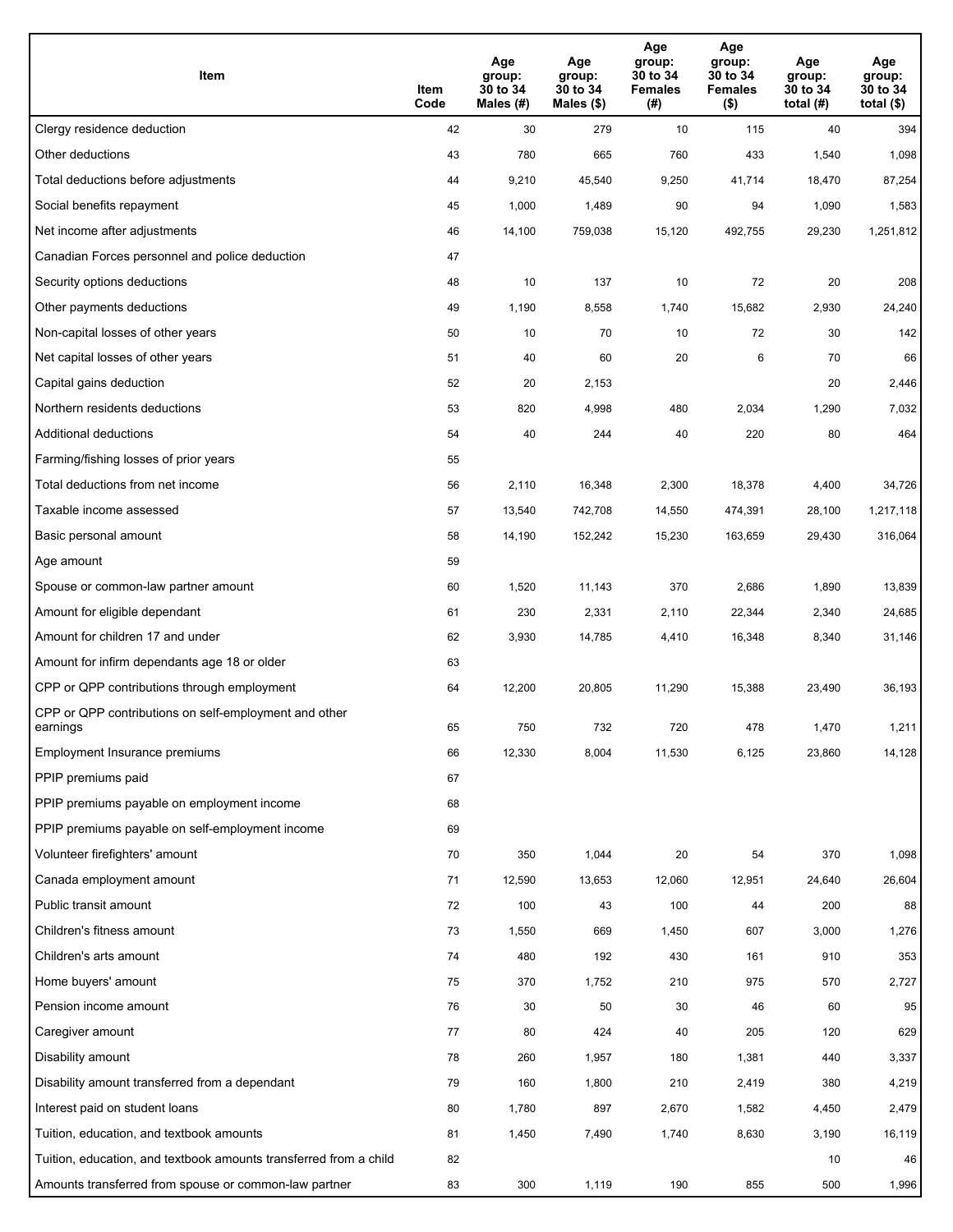| Item                                                | <b>Item</b><br>Code | Age<br>group:<br>30 to 34<br>Males (#) | Age<br>group:<br>30 to 34<br>Males $(\$)$ | Age<br>group:<br>30 to 34<br><b>Females</b><br>(#) | Age<br>group:<br>30 to 34<br><b>Females</b><br>$($ \$) | Age<br>group:<br>30 to 34<br>total $(H)$ | Age<br>group:<br>30 to 34<br>total $($)$ |
|-----------------------------------------------------|---------------------|----------------------------------------|-------------------------------------------|----------------------------------------------------|--------------------------------------------------------|------------------------------------------|------------------------------------------|
| Medical expenses                                    | 84                  | 1,550                                  | 2,484                                     | 3,360                                              | 5,414                                                  | 4,920                                    | 7,904                                    |
| Total tax credits on personal amounts               | 85                  | 14,190                                 | 36,549                                    | 15,230                                             | 39,358                                                 | 29,430                                   | 75,941                                   |
| Allowable charitable donations and government gifts | 86                  | 2,390                                  | 1,535                                     | 2,250                                              | 882                                                    | 4,630                                    | 2,417                                    |
| Eligible cultural and ecological gifts              | 87                  |                                        |                                           |                                                    |                                                        |                                          |                                          |
| Total tax credit on donations and gifts             | 88                  | 2,320                                  | 407                                       | 2,200                                              | 222                                                    | 4,520                                    | 629                                      |
| Total federal non-refundable tax credits            | 89                  | 14,190                                 | 36,956                                    | 15,230                                             | 39,580                                                 | 29,430                                   | 76,570                                   |
| Federal dividend tax credit                         | 90                  | 610                                    | 803                                       | 520                                                | 710                                                    | 1,130                                    | 1,513                                    |
| Overseas employment tax credit                      | 91                  | 110                                    | 1,205                                     |                                                    |                                                        | 110                                      | 1,264                                    |
| Minimum tax carryover                               | 92                  | 30                                     | 67                                        |                                                    |                                                        | 40                                       | 76                                       |
| Basic federal tax                                   | 93                  | 11,910                                 | 99,056                                    | 9,680                                              | 45,921                                                 | 21,590                                   | 144,977                                  |
| Federal Foreign Tax Credit                          | 94                  | 250                                    | 1,600                                     | 90                                                 | 58                                                     | 340                                      | 1,658                                    |
| Federal Political contribution tax credit           | 95                  | 20                                     | 4                                         | 20                                                 | 3                                                      | 40                                       | $\overline{7}$                           |
| <b>Investment Tax Credit</b>                        | 96                  |                                        |                                           |                                                    |                                                        |                                          |                                          |
| Labour-sponsored funds tax credit                   | 97                  |                                        |                                           |                                                    |                                                        |                                          |                                          |
| Alternative minimum tax payable                     | 98                  | 60                                     | 130                                       |                                                    |                                                        | 60                                       | 152                                      |
| Net federal tax                                     | 99                  | 11,890                                 | 97,428                                    | 9,670                                              | 45,860                                                 | 21,560                                   | 143,288                                  |
| CPP contributions on self-employment                | 100                 | 750                                    | 1,465                                     | 720                                                | 956                                                    | 1,470                                    | 2,421                                    |
| Social Benefits repayment                           | 101                 | 1,000                                  | 1,489                                     | 90                                                 | 94                                                     | 1,090                                    | 1,583                                    |
| Net Provincial Tax                                  | 102                 | 11,910                                 | 61,552                                    | 10,230                                             | 30,211                                                 | 22,140                                   | 91,762                                   |
| Total tax payable                                   | 103                 | 12,240                                 | 161,936                                   | 10,610                                             | 77,130                                                 | 22,850                                   | 239,066                                  |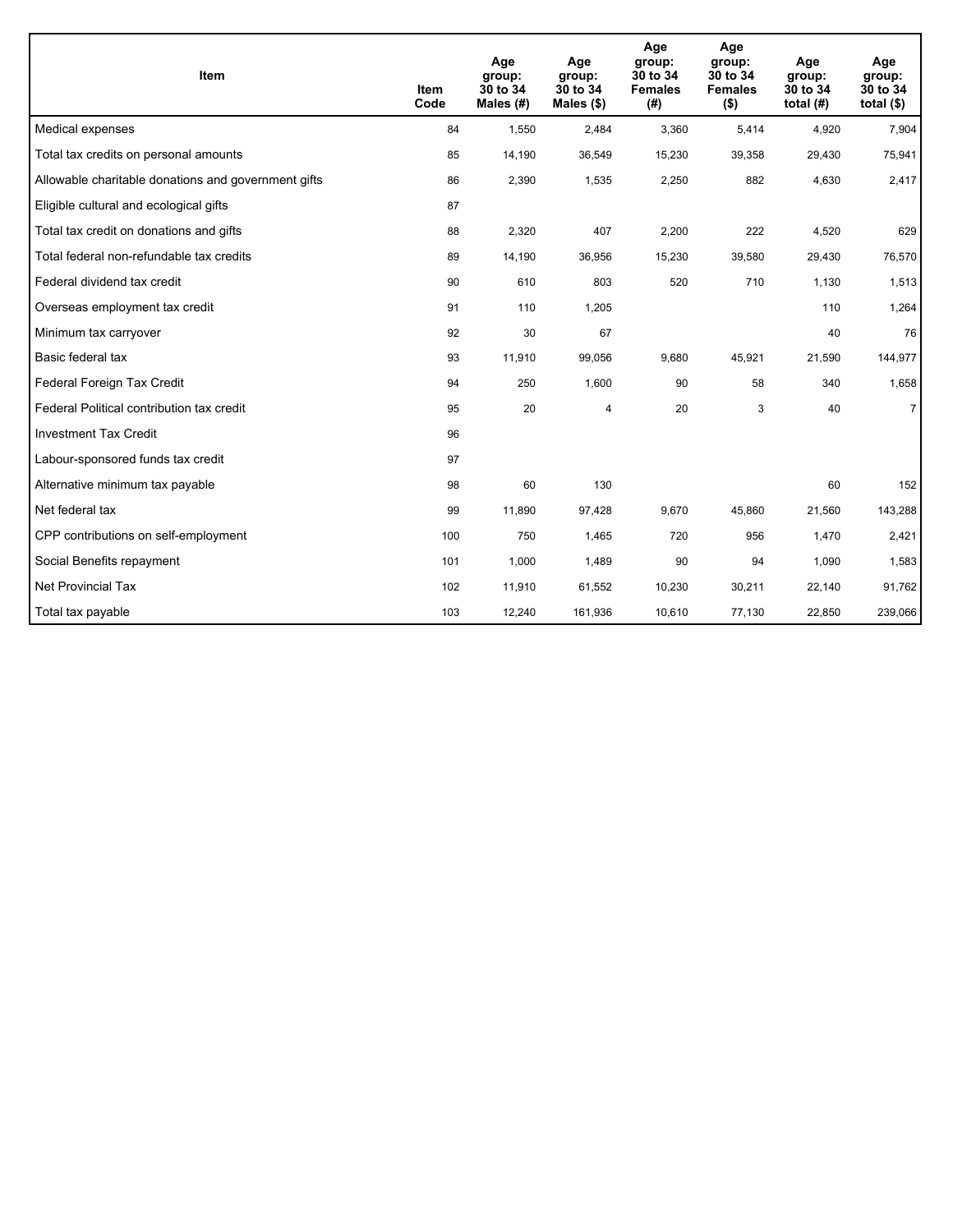| Item                                                                                           | Item<br>Code   | Age<br>group:<br>35 to 39<br>Males $(H)$ | Age<br>group:<br>35 to 39<br>Males (\$) | Age<br>group:<br>35 to 39<br><b>Females</b><br>(# ) | Age<br>group:<br>35 to 39<br><b>Females</b><br>$($ \$) | Age<br>group:<br>35 to 39<br>total $(#)$ | Age<br>group:<br>35 to 39<br>total $($ |
|------------------------------------------------------------------------------------------------|----------------|------------------------------------------|-----------------------------------------|-----------------------------------------------------|--------------------------------------------------------|------------------------------------------|----------------------------------------|
| Number of taxable returns                                                                      | $\mathbf{1}$   | 13,630                                   |                                         | 11,830                                              |                                                        | 25,460                                   |                                        |
| Number of non-taxable returns                                                                  | 2              | 1,890                                    |                                         | 4,670                                               |                                                        | 6,580                                    |                                        |
| Total number of returns                                                                        | 3              | 15,520                                   |                                         | 16,490                                              |                                                        | 32,030                                   |                                        |
| Employment income                                                                              | 4              | 13,660                                   | 833,787                                 | 13,460                                              | 494,084                                                | 27,130                                   | 1,327,871                              |
| Commissions (from employment)                                                                  | 5              | 260                                      | 7,638                                   | 250                                                 | 3,479                                                  | 500                                      | 11,118                                 |
| Other employment income                                                                        | 6              | 1,620                                    | 12,611                                  | 950                                                 | 1,910                                                  | 2,570                                    | 14,521                                 |
| Old Age Security pension (OASP)                                                                | $\overline{7}$ |                                          |                                         |                                                     |                                                        |                                          |                                        |
| CPP or QPP benefits                                                                            | 8              | 160                                      | 1,240                                   | 230                                                 | 1,356                                                  | 390                                      | 2,596                                  |
| Other pensions or superannuation                                                               | 9              | 40                                       | 404                                     | 30                                                  | 183                                                    | 80                                       | 587                                    |
| Elected split-pension amount                                                                   | 10             | 10                                       | 29                                      | 60                                                  | 592                                                    | 80                                       | 620                                    |
| Universal Child Care Benefit (UCCB)                                                            | 11             | 1,220                                    | 1,755                                   | 4,870                                               | 6,811                                                  | 6,090                                    | 8,578                                  |
| Employment Insurance and other benefits                                                        | 12             | 4,700                                    | 45,657                                  | 4,660                                               | 41,860                                                 | 9,360                                    | 87,518                                 |
| Taxable amount of dividends from taxable Canadian corporations                                 | 13             | 890                                      | 12,346                                  | 760                                                 | 9,478                                                  | 1,650                                    | 21,824                                 |
| Interest and other investment income                                                           | 14             | 1,290                                    | 912                                     | 1,330                                               | 959                                                    | 2,630                                    | 1,871                                  |
| Net partnership income (Limited or non-active partners only)                                   | 15             |                                          |                                         |                                                     |                                                        |                                          |                                        |
| Net rental income                                                                              | 16             | 700                                      | 1,537                                   | 630                                                 | 1,162                                                  | 1,330                                    | 2,699                                  |
| Taxable capital gains                                                                          | 17             | 440                                      | 3,660                                   | 320                                                 | 1,485                                                  | 760                                      | 5,146                                  |
| Registered retirement savings plan income (RRSP)                                               | 18             | 1,900                                    | 5,815                                   | 1,470                                               | 3,513                                                  | 3,360                                    | 9,328                                  |
| Other income                                                                                   | 19             | 1,280                                    | 5,315                                   | 1,010                                               | 4,507                                                  | 2,290                                    | 9,822                                  |
| Net business income                                                                            | 20             | 680                                      | 8,498                                   | 840                                                 | 8,319                                                  | 1,520                                    | 16,817                                 |
| Net professional income                                                                        | 21             | 150                                      | 12,676                                  | 170                                                 | 12,261                                                 | 320                                      | 24,937                                 |
| Net commission income                                                                          | 22             | 90                                       | 3,520                                   | 130                                                 | 1,663                                                  | 220                                      | 5,183                                  |
| Net farming income                                                                             | 23             | 10                                       | $-45$                                   |                                                     |                                                        | 20                                       | $-214$                                 |
| Net fishing income                                                                             | 24             | 590                                      | 13,105                                  | 210                                                 | 2,814                                                  | 800                                      | 15,919                                 |
| Workers' compensation benefits                                                                 | 25             | 410                                      | 3,360                                   | 290                                                 | 2,038                                                  | 700                                      | 5,398                                  |
| Social assistance payments                                                                     | 26             | 1,000                                    | 7,654                                   | 1,480                                               | 13,779                                                 | 2,480                                    | 21,432                                 |
| Net federal supplements                                                                        | 27             |                                          |                                         |                                                     |                                                        |                                          |                                        |
| Total income assessed                                                                          | 28             | 15,450                                   | 981,477                                 | 16,380                                              | 612,560                                                | 31,850                                   | 1,594,049                              |
| Registered pension plan contributions (RPP)                                                    | 29             | 4,360                                    | 15,975                                  | 5,550                                               | 19,467                                                 | 9,900                                    | 35,442                                 |
| <b>RRSP</b> deduction                                                                          | 30             | 4,570                                    | 26,404                                  | 3,380                                               | 11,970                                                 | 7,950                                    | 38,375                                 |
| Deduction for elected split-pension amount                                                     | 31             | 10                                       | 101                                     |                                                     |                                                        | 20                                       | 109                                    |
| Annual union, professional, or like dues                                                       | 32             | 5,710                                    | 5,499                                   | 5,810                                               | 3,723                                                  | 11,520                                   | 9,223                                  |
| Child care expenses                                                                            | 33             | 1,030                                    | 5,681                                   | 2,990                                               | 14,348                                                 | 4,020                                    | 20,029                                 |
| Business investment loss                                                                       | 34             |                                          |                                         |                                                     |                                                        |                                          |                                        |
| Moving expenses                                                                                | 35             | 170                                      | 1,557                                   | 80                                                  | 424                                                    | 250                                      | 1,981                                  |
| Support payments made                                                                          | 36             | 40                                       | 413                                     |                                                     |                                                        | 50                                       | 429                                    |
| Carrying charges and interest expenses                                                         | 37             | 380                                      | 625                                     | 250                                                 | 329                                                    | 630                                      | 954                                    |
| Deductions for CPP/QPP contributions on self-employment and other<br>earnings                  | 38             | 920                                      | 936                                     | 840                                                 | 569                                                    | 1,760                                    | 1,505                                  |
| Deductions for provincial parental insurance plan (PPIP) premiums on<br>self-employment income | 39             |                                          |                                         |                                                     |                                                        |                                          |                                        |
| Exploration and development expenses                                                           | 40             |                                          |                                         |                                                     |                                                        |                                          |                                        |
| Other employment expenses                                                                      | 41             | 910                                      | 3,895                                   | 570                                                 | 1,626                                                  | 1,480                                    | 5,521                                  |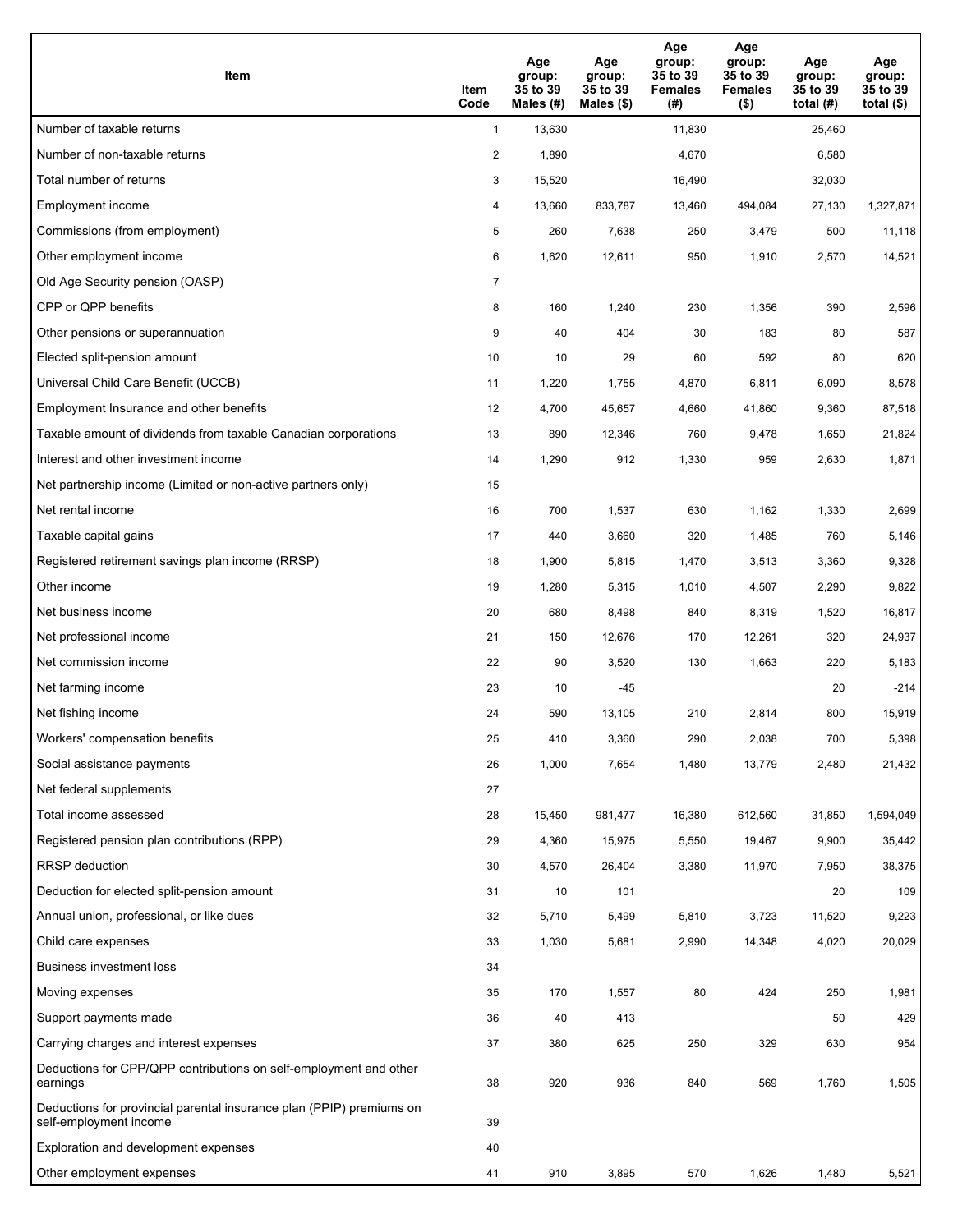| Item                                                              | Item<br>Code | Age<br>group:<br>35 to 39<br>Males (#) | Age<br>group:<br>35 to 39<br>Males (\$) | Age<br>group:<br>35 to 39<br><b>Females</b><br>(# ) | Age<br>group:<br>35 to 39<br><b>Females</b><br>$($ \$) | Age<br>group:<br>35 to 39<br>total $(H)$ | Age<br>group:<br>35 to 39<br>total $($)$ |
|-------------------------------------------------------------------|--------------|----------------------------------------|-----------------------------------------|-----------------------------------------------------|--------------------------------------------------------|------------------------------------------|------------------------------------------|
| Clergy residence deduction                                        | 42           | 40                                     | 386                                     | 10                                                  | 108                                                    | 50                                       | 494                                      |
| Other deductions                                                  | 43           | 810                                    | 808                                     | 750                                                 | 562                                                    | 1,560                                    | 1,370                                    |
| Total deductions before adjustments                               | 44           | 10,620                                 | 62,336                                  | 10,090                                              | 53,230                                                 | 20,710                                   | 115,566                                  |
| Social benefits repayment                                         | 45           | 1,060                                  | 1,668                                   | 90                                                  | 129                                                    | 1,150                                    | 1,797                                    |
| Net income after adjustments                                      | 46           | 15,430                                 | 917,670                                 | 16,330                                              | 559,470                                                | 31,770                                   | 1,477,152                                |
| Canadian Forces personnel and police deduction                    | 47           |                                        |                                         |                                                     |                                                        |                                          |                                          |
| Security options deductions                                       | 48           | 20                                     | 195                                     |                                                     |                                                        | 30                                       | 232                                      |
| Other payments deductions                                         | 49           | 1,400                                  | 11,013                                  | 1,760                                               | 15,817                                                 | 3,160                                    | 26,830                                   |
| Non-capital losses of other years                                 | 50           | 10                                     | 116                                     | 10                                                  | 77                                                     | 30                                       | 193                                      |
| Net capital losses of other years                                 | 51           | 70                                     | 41                                      | 40                                                  | 21                                                     | 100                                      | 62                                       |
| Capital gains deduction                                           | 52           | 20                                     | 1,231                                   |                                                     |                                                        | 20                                       | 1,959                                    |
| Northern residents deductions                                     | 53           | 880                                    | 5,809                                   | 500                                                 | 2,326                                                  | 1,380                                    | 8,135                                    |
| Additional deductions                                             | 54           | 30                                     | 110                                     | 60                                                  | 256                                                    | 100                                      | 366                                      |
| Farming/fishing losses of prior years                             | 55           |                                        |                                         |                                                     |                                                        |                                          |                                          |
| Total deductions from net income                                  | 56           | 2,380                                  | 18,516                                  | 2,360                                               | 19,263                                                 | 4,740                                    | 37,778                                   |
| Taxable income assessed                                           | 57           | 14,770                                 | 899,160                                 | 15,540                                              | 540,220                                                | 30,330                                   | 1,439,392                                |
| Basic personal amount                                             | 58           | 15,520                                 | 166,841                                 | 16,490                                              | 177,604                                                | 32,030                                   | 344,607                                  |
| Age amount                                                        | 59           |                                        |                                         |                                                     |                                                        |                                          |                                          |
| Spouse or common-law partner amount                               | 60           | 2,020                                  | 15,342                                  | 380                                                 | 2,865                                                  | 2,410                                    | 18,235                                   |
| Amount for eligible dependant                                     | 61           | 440                                    | 4,564                                   | 2,500                                               | 26,180                                                 | 2,940                                    | 30,744                                   |
| Amount for children 17 and under                                  | 62           | 6,180                                  | 24,954                                  | 5,550                                               | 21,041                                                 | 11,720                                   | 45,995                                   |
| Amount for infirm dependants age 18 or older                      | 63           | 10                                     | 66                                      |                                                     |                                                        | 20                                       | 91                                       |
| CPP or QPP contributions through employment                       | 64           | 13,200                                 | 23,721                                  | 12,380                                              | 17,389                                                 | 25,570                                   | 41,110                                   |
| CPP or QPP contributions on self-employment and other<br>earnings | 65           | 920                                    | 936                                     | 840                                                 | 569                                                    | 1,760                                    | 1,505                                    |
| Employment Insurance premiums                                     | 66           | 13,260                                 | 8,970                                   | 12,520                                              | 6,827                                                  | 25,780                                   | 15,797                                   |
| PPIP premiums paid                                                | 67           |                                        |                                         |                                                     |                                                        |                                          |                                          |
| PPIP premiums payable on employment income                        | 68           |                                        |                                         |                                                     |                                                        |                                          |                                          |
| PPIP premiums payable on self-employment income                   | 69           |                                        |                                         |                                                     |                                                        |                                          |                                          |
| Volunteer firefighters' amount                                    | 70           | 500                                    | 1,497                                   | 20                                                  | 69                                                     | 520                                      | 1,566                                    |
| Canada employment amount                                          | 71           | 13,560                                 | 14,722                                  | 13,070                                              | 14,069                                                 | 26,630                                   | 28,790                                   |
| Public transit amount                                             | 72           | 70                                     | 32                                      | 70                                                  | 32                                                     | 140                                      | 63                                       |
| Children's fitness amount                                         | 73           | 3,260                                  | 1,937                                   | 2,480                                               | 1,368                                                  | 5,740                                    | 3,305                                    |
| Children's arts amount                                            | 74           | 1,180                                  | 571                                     | 930                                                 | 447                                                    | 2,100                                    | 1,018                                    |
| Home buyers' amount                                               | 75           | 190                                    | 894                                     | 100                                                 | 457                                                    | 290                                      | 1,351                                    |
| Pension income amount                                             | 76           | 60                                     | 97                                      | 90                                                  | 171                                                    | 150                                      | 268                                      |
| Caregiver amount                                                  | 77           | 190                                    | 852                                     | 80                                                  | 417                                                    | 270                                      | 1,269                                    |
| Disability amount                                                 | 78           | 270                                    | 2,053                                   | 270                                                 | 2,029                                                  | 540                                      | 4,081                                    |
| Disability amount transferred from a dependant                    | 79           | 360                                    | 4,122                                   | 360                                                 | 4,067                                                  | 720                                      | 8,189                                    |
| Interest paid on student loans                                    | 80           | 940                                    | 461                                     | 1,410                                               | 743                                                    | 2,350                                    | 1,204                                    |
| Tuition, education, and textbook amounts                          | 81           | 950                                    | 3,763                                   | 1,190                                               | 4,459                                                  | 2,140                                    | 8,222                                    |
| Tuition, education, and textbook amounts transferred from a child | 82           | 90                                     | 343                                     | 120                                                 | 408                                                    | 200                                      | 750                                      |
| Amounts transferred from spouse or common-law partner             | 83           | 330                                    | 1,389                                   | 210                                                 | 1,010                                                  | 550                                      | 2,419                                    |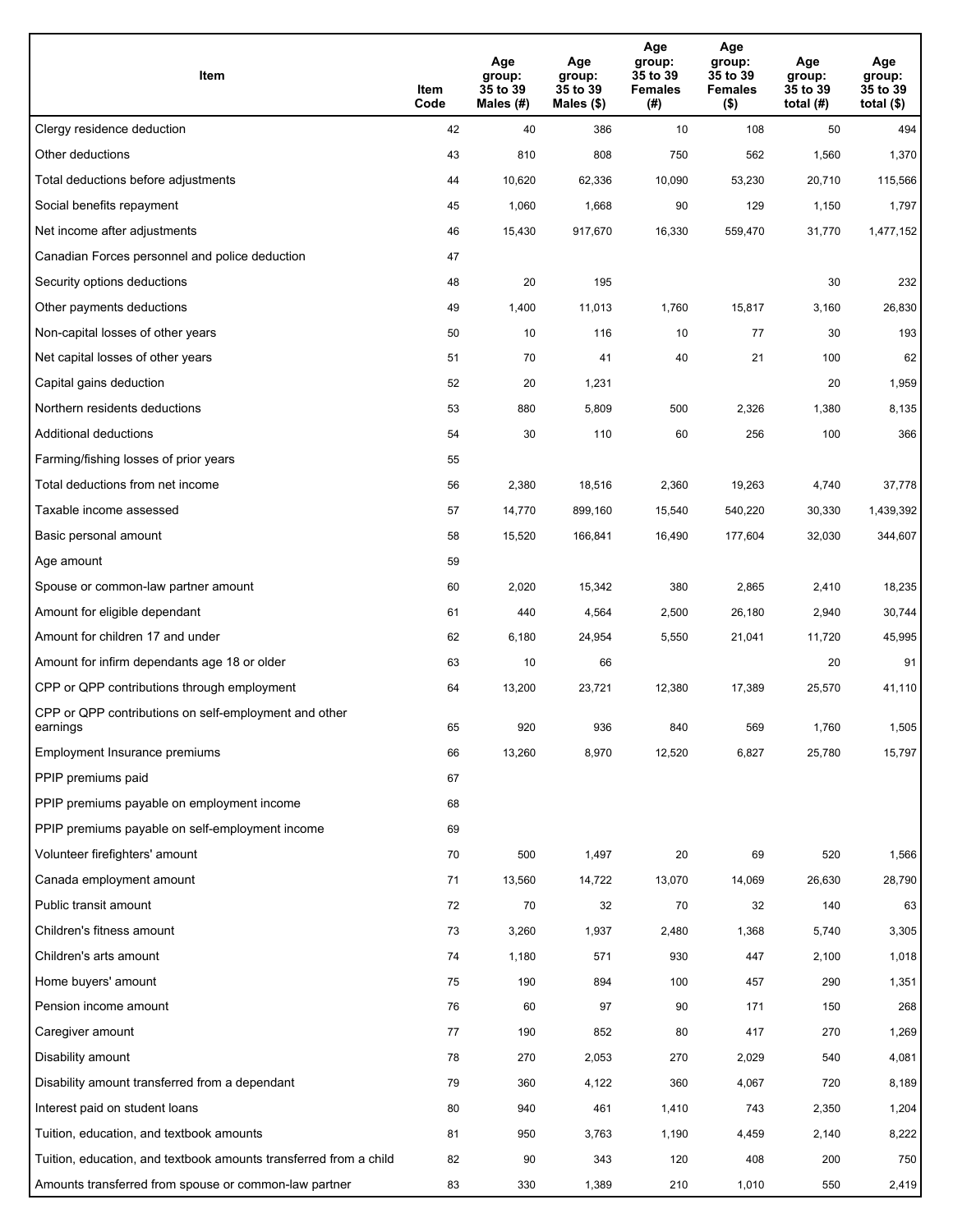| <b>Item</b>                                         | Item<br>Code | Age<br>group:<br>35 to 39<br>Males $(H)$ | Age<br>group:<br>35 to 39<br>Males $(\$)$ | Age<br>group:<br>35 to 39<br><b>Females</b><br>(#) | Age<br>group:<br>35 to 39<br><b>Females</b><br>$($ \$) | Age<br>group:<br>35 to 39<br>total $(H)$ | Age<br>group:<br>35 to 39<br>total $($)$ |
|-----------------------------------------------------|--------------|------------------------------------------|-------------------------------------------|----------------------------------------------------|--------------------------------------------------------|------------------------------------------|------------------------------------------|
| Medical expenses                                    | 84           | 2,140                                    | 3,894                                     | 4,510                                              | 8,179                                                  | 6,650                                    | 12,073                                   |
| Total tax credits on personal amounts               | 85           | 15,520                                   | 42,304                                    | 16,490                                             | 43,566                                                 | 32,030                                   | 85,902                                   |
| Allowable charitable donations and government gifts | 86           | 3,250                                    | 2,264                                     | 2,710                                              | 1,398                                                  | 5,970                                    | 3,662                                    |
| Eligible cultural and ecological gifts              | 87           |                                          |                                           |                                                    |                                                        |                                          |                                          |
| Total tax credit on donations and gifts             | 88           | 3,170                                    | 601                                       | 2,640                                              | 360                                                    | 5,810                                    | 961                                      |
| Total federal non-refundable tax credits            | 89           | 15,520                                   | 42,904                                    | 16,490                                             | 43,927                                                 | 32,030                                   | 86,863                                   |
| Federal dividend tax credit                         | 90           | 870                                      | 1,650                                     | 710                                                | 1,252                                                  | 1,580                                    | 2,901                                    |
| Overseas employment tax credit                      | 91           | 80                                       | 977                                       |                                                    |                                                        | 90                                       | 1,025                                    |
| Minimum tax carryover                               | 92           | 20                                       | 42                                        |                                                    |                                                        | 20                                       | 51                                       |
| Basic federal tax                                   | 93           | 13,280                                   | 125,585                                   | 10.780                                             | 53,899                                                 | 24,060                                   | 179,484                                  |
| Federal Foreign Tax Credit                          | 94           | 320                                      | 2,162                                     |                                                    |                                                        | 440                                      | 2,229                                    |
| Federal Political contribution tax credit           | 95           | 30                                       | 6                                         | 20                                                 | $\overline{4}$                                         | 50                                       | 10                                       |
| <b>Investment Tax Credit</b>                        | 96           | 30                                       | 16                                        |                                                    |                                                        | 30                                       | 29                                       |
| Labour-sponsored funds tax credit                   | 97           |                                          |                                           |                                                    |                                                        |                                          |                                          |
| Alternative minimum tax payable                     | 98           | 30                                       | 54                                        |                                                    |                                                        | 30                                       | 78                                       |
| Net federal tax                                     | 99           | 13,260                                   | 123,402                                   | 10,760                                             | 53,817                                                 | 24,020                                   | 177,219                                  |
| CPP contributions on self-employment                | 100          | 920                                      | 1,872                                     | 840                                                | 1,137                                                  | 1,760                                    | 3,009                                    |
| Social Benefits repayment                           | 101          | 1,060                                    | 1,668                                     | 90                                                 | 129                                                    | 1,150                                    | 1,797                                    |
| <b>Net Provincial Tax</b>                           | 102          | 13,310                                   | 77,261                                    | 11,390                                             | 35,241                                                 | 24,700                                   | 112,501                                  |
| Total tax payable                                   | 103          | 13,630                                   | 204,206                                   | 11,830                                             | 90,327                                                 | 25,460                                   | 294,533                                  |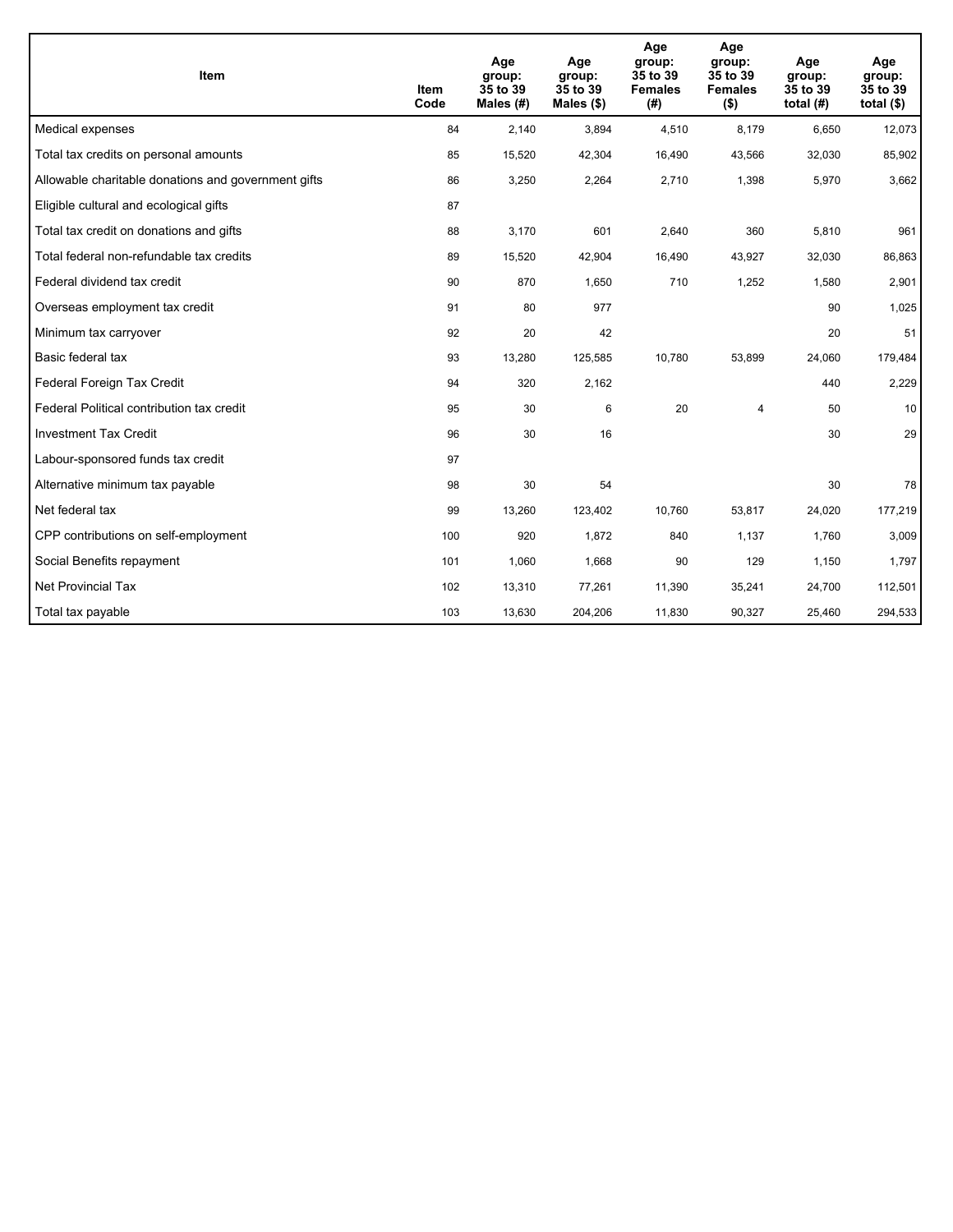| Item                                                                                           | Item<br>Code   | Age<br>group:<br>40 to 44<br>Males (#) | Age<br>group:<br>40 to 44<br>Males $(\$)$ | Age<br>group:<br>40 to 44<br><b>Females</b><br>(#) | Age<br>group:<br>40 to 44<br><b>Females</b><br>$($ \$) | Age<br>group:<br>40 to 44<br>total $(#)$ | Age<br>group:<br>40 to 44<br>total $($ |
|------------------------------------------------------------------------------------------------|----------------|----------------------------------------|-------------------------------------------|----------------------------------------------------|--------------------------------------------------------|------------------------------------------|----------------------------------------|
| Number of taxable returns                                                                      | $\mathbf{1}$   | 15,650                                 |                                           | 14,010                                             |                                                        | 29,670                                   |                                        |
| Number of non-taxable returns                                                                  | $\overline{a}$ | 2,160                                  |                                           | 4,470                                              |                                                        | 6,630                                    |                                        |
| Total number of returns                                                                        | 3              | 17,810                                 |                                           | 18,480                                             |                                                        | 36,300                                   |                                        |
| Employment income                                                                              | 4              | 15,240                                 | 976,165                                   | 15,370                                             | 604,320                                                | 30,610                                   | 1,580,486                              |
| Commissions (from employment)                                                                  | 5              | 290                                    | 12,644                                    | 250                                                | 4,224                                                  | 540                                      | 16,868                                 |
| Other employment income                                                                        | 6              | 2,020                                  | 12,938                                    | 1,240                                              | 2,425                                                  | 3,260                                    | 15,363                                 |
| Old Age Security pension (OASP)                                                                | 7              |                                        |                                           |                                                    |                                                        |                                          |                                        |
| CPP or QPP benefits                                                                            | 8              | 320                                    | 2,560                                     | 530                                                | 3,276                                                  | 850                                      | 5,835                                  |
| Other pensions or superannuation                                                               | 9              | 140                                    | 2,437                                     | 80                                                 | 801                                                    | 220                                      | 3,238                                  |
| Elected split-pension amount                                                                   | 10             | 20                                     | 76                                        | 150                                                | 1,537                                                  | 170                                      | 1,613                                  |
| Universal Child Care Benefit (UCCB)                                                            | 11             | 760                                    | 980                                       | 1,900                                              | 2,337                                                  | 2,660                                    | 3,319                                  |
| Employment Insurance and other benefits                                                        | 12             | 5,580                                  | 56,641                                    | 4,630                                              | 38,384                                                 | 10,200                                   | 95,025                                 |
| Taxable amount of dividends from taxable Canadian corporations                                 | 13             | 1,280                                  | 17,245                                    | 1,100                                              | 14,113                                                 | 2,370                                    | 31,358                                 |
| Interest and other investment income                                                           | 14             | 1,700                                  | 1,456                                     | 1,740                                              | 1,108                                                  | 3,440                                    | 2,564                                  |
| Net partnership income (Limited or non-active partners only)                                   | 15             |                                        |                                           |                                                    |                                                        |                                          |                                        |
| Net rental income                                                                              | 16             | 800                                    | 1,271                                     | 650                                                | 1,305                                                  | 1,450                                    | 2,576                                  |
| Taxable capital gains                                                                          | 17             | 580                                    | 3,347                                     | 470                                                | 3,055                                                  | 1,050                                    | 6,402                                  |
| Registered retirement savings plan income (RRSP)                                               | 18             | 2,210                                  | 7,788                                     | 1,760                                              | 5,248                                                  | 3,980                                    | 13,036                                 |
| Other income                                                                                   | 19             | 1,490                                  | 5,337                                     | 1,150                                              | 4,551                                                  | 2,640                                    | 9,887                                  |
| Net business income                                                                            | 20             | 880                                    | 15,960                                    | 900                                                | 9,750                                                  | 1,780                                    | 25,710                                 |
| Net professional income                                                                        | 21             | 170                                    | 18,146                                    | 180                                                | 10,757                                                 | 350                                      | 28,903                                 |
| Net commission income                                                                          | 22             | 100                                    | 3,753                                     | 130                                                | 1,218                                                  | 230                                      | 4,972                                  |
| Net farming income                                                                             | 23             | 20                                     | $-154$                                    |                                                    |                                                        | 20                                       | $-180$                                 |
| Net fishing income                                                                             | 24             | 820                                    | 19,769                                    | 310                                                | 3,728                                                  | 1,120                                    | 23,497                                 |
| Workers' compensation benefits                                                                 | 25             | 550                                    | 5,590                                     | 500                                                | 4,186                                                  | 1,040                                    | 9,776                                  |
| Social assistance payments                                                                     | 26             | 1,150                                  | 9,395                                     | 1,450                                              | 13,713                                                 | 2,600                                    | 23,107                                 |
| Net federal supplements                                                                        | 27             |                                        |                                           |                                                    |                                                        |                                          |                                        |
| Total income assessed                                                                          | 28             | 17,720                                 | 1,173,369                                 | 18,270                                             | 731,249                                                | 35,990                                   | 1,904,620                              |
| Registered pension plan contributions (RPP)                                                    | 29             | 5,090                                  | 20,038                                    | 6,620                                              | 24,983                                                 | 11,710                                   | 45,021                                 |
| <b>RRSP</b> deduction                                                                          | 30             | 5,270                                  | 33,674                                    | 3,740                                              | 14,745                                                 | 9,010                                    | 48,419                                 |
| Deduction for elected split-pension amount                                                     | 31             | 80                                     | 670                                       | 20                                                 | 55                                                     | 100                                      | 724                                    |
| Annual union, professional, or like dues                                                       | 32             | 6,950                                  | 6,927                                     | 6,880                                              | 4,673                                                  | 13,840                                   | 11,600                                 |
| Child care expenses                                                                            | 33             | 990                                    | 4,490                                     | 2,060                                              | 8,195                                                  | 3,040                                    | 12,685                                 |
| Business investment loss                                                                       | 34             | 20                                     | 476                                       |                                                    |                                                        | 20                                       | 491                                    |
| Moving expenses                                                                                | 35             | 110                                    | 986                                       | 60                                                 | 465                                                    | 170                                      | 1,451                                  |
| Support payments made                                                                          | 36             | 100                                    | 855                                       |                                                    |                                                        | 100                                      | 855                                    |
| Carrying charges and interest expenses                                                         | 37             | 610                                    | 1,328                                     | 420                                                | 542                                                    | 1,020                                    | 1,871                                  |
| Deductions for CPP/QPP contributions on self-employment and other<br>earnings                  | 38             | 1,250                                  | 1,399                                     | 930                                                | 638                                                    | 2,190                                    | 2,037                                  |
| Deductions for provincial parental insurance plan (PPIP) premiums on<br>self-employment income | 39             |                                        |                                           |                                                    |                                                        |                                          |                                        |
| Exploration and development expenses                                                           | 40             |                                        |                                           |                                                    |                                                        |                                          |                                        |
| Other employment expenses                                                                      | 41             | 1,140                                  | 5,467                                     | 620                                                | 1,938                                                  | 1,760                                    | 7,405                                  |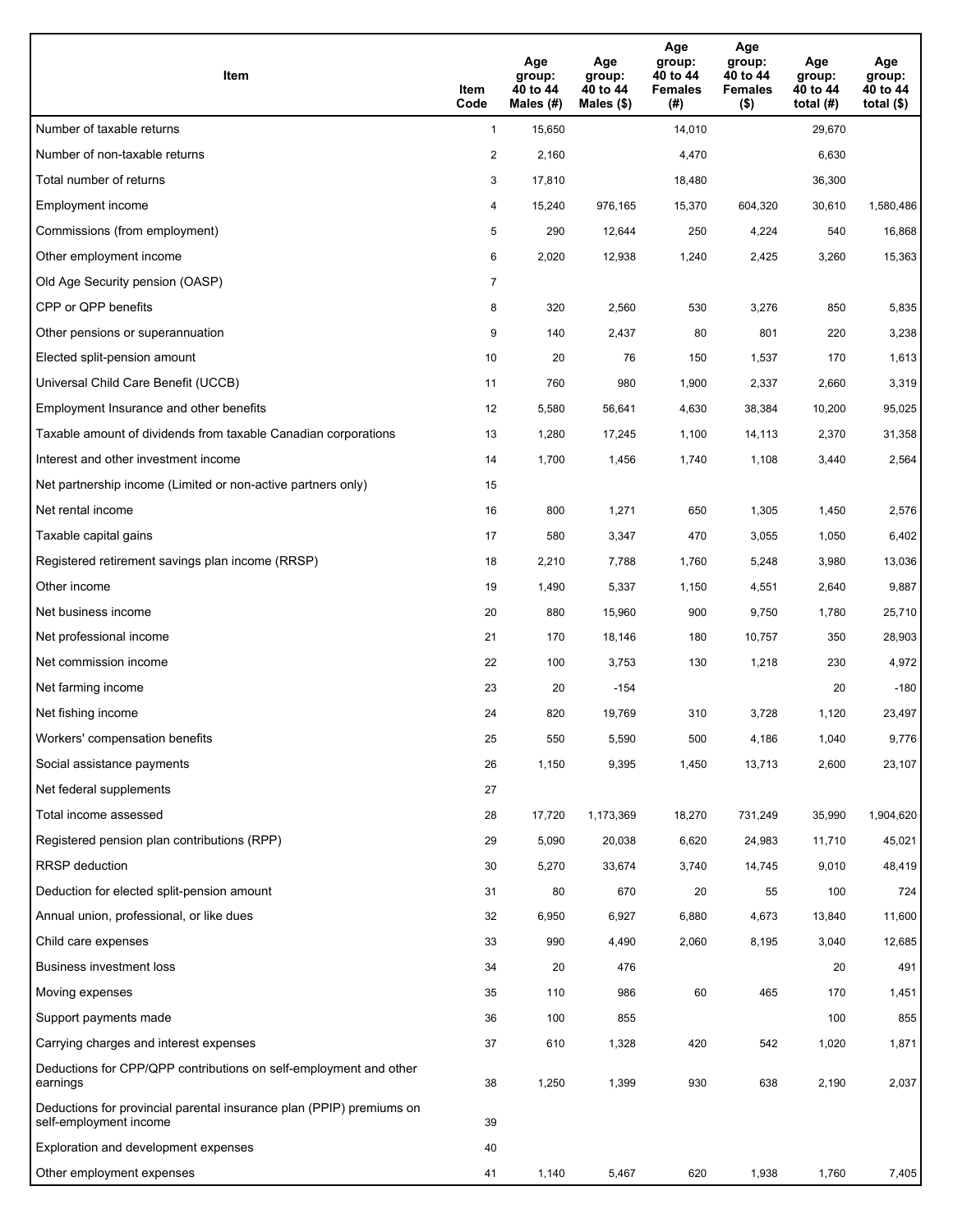| Item                                                              | Item<br>Code | Age<br>group:<br>40 to 44<br>Males (#) | Age<br>group:<br>40 to 44<br>Males (\$) | Age<br>group:<br>40 to 44<br><b>Females</b><br>(# ) | Age<br>group:<br>40 to 44<br><b>Females</b><br>$($ \$) | Age<br>group:<br>40 to 44<br>total $(H)$ | Age<br>group:<br>40 to 44<br>total $($)$ |
|-------------------------------------------------------------------|--------------|----------------------------------------|-----------------------------------------|-----------------------------------------------------|--------------------------------------------------------|------------------------------------------|------------------------------------------|
| Clergy residence deduction                                        | 42           | 50                                     | 426                                     | 20                                                  | 221                                                    | 70                                       | 647                                      |
| Other deductions                                                  | 43           | 900                                    | 1,260                                   | 790                                                 | 606                                                    | 1,690                                    | 1,866                                    |
| Total deductions before adjustments                               | 44           | 12,350                                 | 78,134                                  | 11,330                                              | 57,110                                                 | 23,680                                   | 135,244                                  |
| Social benefits repayment                                         | 45           | 1,310                                  | 2,178                                   | 100                                                 | 134                                                    | 1,410                                    | 2,311                                    |
| Net income after adjustments                                      | 46           | 17,690                                 | 1,093,397                               | 18,210                                              | 674,299                                                | 35,900                                   | 1,767,698                                |
| Canadian Forces personnel and police deduction                    | 47           |                                        |                                         |                                                     |                                                        |                                          |                                          |
| Security options deductions                                       | 48           | 20                                     | 232                                     |                                                     |                                                        | 30                                       | 294                                      |
| Other payments deductions                                         | 49           | 1,680                                  | 15,017                                  | 1,930                                               | 17,899                                                 | 3,610                                    | 32,916                                   |
| Non-capital losses of other years                                 | 50           | 10                                     | 130                                     | 20                                                  | 112                                                    | 30                                       | 242                                      |
| Net capital losses of other years                                 | 51           | 90                                     | 181                                     | 70                                                  | 43                                                     | 160                                      | 224                                      |
| Capital gains deduction                                           | 52           | 20                                     | 1,409                                   |                                                     |                                                        | 30                                       | 2,415                                    |
| Northern residents deductions                                     | 53           | 1,020                                  | 6,784                                   | 620                                                 | 2,982                                                  | 1,650                                    | 9,765                                    |
| Additional deductions                                             | 54           | 40                                     | 156                                     | 60                                                  | 247                                                    | 100                                      | 404                                      |
| Farming/fishing losses of prior years                             | 55           |                                        |                                         |                                                     |                                                        |                                          |                                          |
| Total deductions from net income                                  | 56           | 2,850                                  | 23,934                                  | 2,690                                               | 22,350                                                 | 5,530                                    | 46,284                                   |
| Taxable income assessed                                           | 57           | 16,820                                 | 1,069,512                               | 17,230                                              | 651,977                                                | 34,050                                   | 1,721,492                                |
| Basic personal amount                                             | 58           | 17,810                                 | 191,888                                 | 18,480                                              | 199,283                                                | 36,300                                   | 391,225                                  |
| Age amount                                                        | 59           |                                        |                                         |                                                     |                                                        |                                          |                                          |
| Spouse or common-law partner amount                               | 60           | 2,130                                  | 16,435                                  | 440                                                 | 3,081                                                  | 2,580                                    | 19,538                                   |
| Amount for eligible dependant                                     | 61           | 520                                    | 5,359                                   | 2,280                                               | 23,532                                                 | 2,810                                    | 28,890                                   |
| Amount for children 17 and under                                  | 62           | 7,020                                  | 27,410                                  | 5,290                                               | 18,640                                                 | 12,310                                   | 46,050                                   |
| Amount for infirm dependants age 18 or older                      | 63           | 10                                     | 71                                      | 20                                                  | 86                                                     | 30                                       | 157                                      |
| CPP or QPP contributions through employment                       | 64           | 14,740                                 | 26,810                                  | 14,250                                              | 20,847                                                 | 28,990                                   | 47,658                                   |
| CPP or QPP contributions on self-employment and other<br>earnings | 65           | 1,250                                  | 1,399                                   | 930                                                 | 638                                                    | 2,190                                    | 2,037                                    |
| Employment Insurance premiums                                     | 66           | 14,780                                 | 10,076                                  | 14,340                                              | 8,116                                                  | 29,110                                   | 18,193                                   |
| PPIP premiums paid                                                | 67           |                                        |                                         |                                                     |                                                        |                                          |                                          |
| PPIP premiums payable on employment income                        | 68           |                                        |                                         |                                                     |                                                        |                                          |                                          |
| PPIP premiums payable on self-employment income                   | 69           |                                        |                                         |                                                     |                                                        |                                          |                                          |
| Volunteer firefighters' amount                                    | 70           | 740                                    | 2,205                                   | 30                                                  | 87                                                     | 760                                      | 2,292                                    |
| Canada employment amount                                          | 71           | 15,110                                 | 16,411                                  | 14,880                                              | 16,056                                                 | 29,990                                   | 32,467                                   |
| Public transit amount                                             | 72           | 70                                     | 27                                      | 80                                                  | 40                                                     | 150                                      | 67                                       |
| Children's fitness amount                                         | 73           | 3,650                                  | 2,332                                   | 2,520                                               | 1,543                                                  | 6,170                                    | 3,875                                    |
| Children's arts amount                                            | 74           | 1,450                                  | 858                                     | 1,060                                               | 580                                                    | 2,520                                    | 1,437                                    |
| Home buyers' amount                                               | 75           | 120                                    | 556                                     | 70                                                  | 288                                                    | 190                                      | 844                                      |
| Pension income amount                                             | 76           | 160                                    | 302                                     | 220                                                 | 436                                                    | 380                                      | 737                                      |
| Caregiver amount                                                  | $77\,$       | 390                                    | 1,796                                   | 220                                                 | 1,013                                                  | 610                                      | 2,809                                    |
| Disability amount                                                 | 78           | 350                                    | 2,623                                   | 330                                                 | 2,480                                                  | 680                                      | 5,103                                    |
| Disability amount transferred from a dependant                    | 79           | 530                                    | 5,773                                   | 420                                                 | 4,589                                                  | 950                                      | 10,362                                   |
| Interest paid on student loans                                    | 80           | 370                                    | 171                                     | 530                                                 | 341                                                    | 900                                      | 512                                      |
| Tuition, education, and textbook amounts                          | 81           | 840                                    | 2,589                                   | 1,070                                               | 3,819                                                  | 1,900                                    | 6,408                                    |
| Tuition, education, and textbook amounts transferred from a child | 82           | 550                                    | 2,108                                   | 470                                                 | 1,865                                                  | 1,020                                    | 3,973                                    |
| Amounts transferred from spouse or common-law partner             | 83           | 360                                    | 1,478                                   | 250                                                 | 1,238                                                  | 610                                      | 2,720                                    |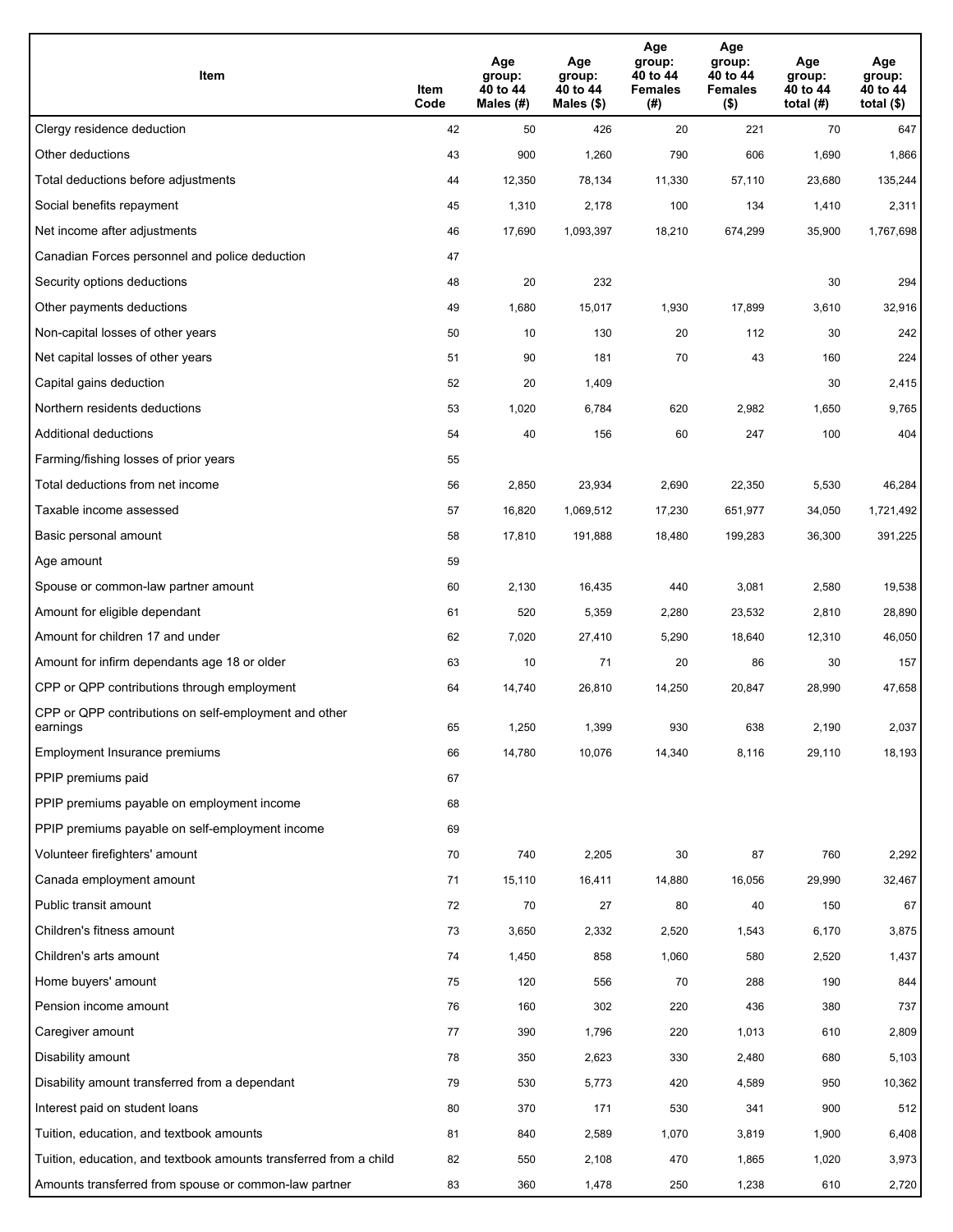| <b>Item</b>                                         | Item<br>Code | Age<br>group:<br>40 to 44<br>Males (#) | Age<br>group:<br>40 to 44<br>Males $(\$)$ | Age<br>group:<br>40 to 44<br><b>Females</b><br>(#) | Age<br>group:<br>40 to 44<br><b>Females</b><br>$($ \$) | Age<br>group:<br>40 to 44<br>total $(H)$ | Age<br>group:<br>40 to 44<br>total $($)$ |
|-----------------------------------------------------|--------------|----------------------------------------|-------------------------------------------|----------------------------------------------------|--------------------------------------------------------|------------------------------------------|------------------------------------------|
| Medical expenses                                    | 84           | 2,900                                  | 5.829                                     | 5,560                                              | 10,796                                                 | 8,460                                    | 16,626                                   |
| Total tax credits on personal amounts               | 85           | 17,810                                 | 48,682                                    | 18,480                                             | 47,911                                                 | 36,300                                   | 96,605                                   |
| Allowable charitable donations and government gifts | 86           | 4,170                                  | 3,738                                     | 3,300                                              | 2,016                                                  | 7,470                                    | 5,753                                    |
| Eligible cultural and ecological gifts              | 87           |                                        |                                           |                                                    |                                                        |                                          |                                          |
| Total tax credit on donations and gifts             | 88           | 4,090                                  | 1,006                                     | 3,230                                              | 524                                                    | 7,320                                    | 1,531                                    |
| Total federal non-refundable tax credits            | 89           | 17,810                                 | 49,688                                    | 18,480                                             | 48,435                                                 | 36,300                                   | 98,136                                   |
| Federal dividend tax credit                         | 90           | 1,270                                  | 2,355                                     | 1,050                                              | 1,878                                                  | 2,320                                    | 4,232                                    |
| Overseas employment tax credit                      | 91           | 90                                     | 1,131                                     |                                                    |                                                        | 100                                      | 1,186                                    |
| Minimum tax carryover                               | 92           | 20                                     | 65                                        |                                                    |                                                        | 30                                       | 78                                       |
| Basic federal tax                                   | 93           | 15,270                                 | 153,237                                   | 12,960                                             | 68,277                                                 | 28,230                                   | 221,514                                  |
| Federal Foreign Tax Credit                          | 94           | 380                                    | 2,478                                     | 170                                                | 39                                                     | 550                                      | 2,517                                    |
| Federal Political contribution tax credit           | 95           | 30                                     | 8                                         | 20                                                 | $\overline{4}$                                         | 50                                       | 12                                       |
| <b>Investment Tax Credit</b>                        | 96           | 60                                     | 46                                        |                                                    |                                                        | 70                                       | 48                                       |
| Labour-sponsored funds tax credit                   | 97           |                                        |                                           |                                                    |                                                        |                                          |                                          |
| Alternative minimum tax payable                     | 98           | 30                                     | 54                                        |                                                    |                                                        | 40                                       | 88                                       |
| Net federal tax                                     | 99           | 15,240                                 | 150,704                                   | 12,950                                             | 68,232                                                 | 28,190                                   | 218,935                                  |
| CPP contributions on self-employment                | 100          | 1,250                                  | 2,798                                     | 930                                                | 1,276                                                  | 2,190                                    | 4,074                                    |
| Social Benefits repayment                           | 101          | 1,310                                  | 2,178                                     | 100                                                | 134                                                    | 1,410                                    | 2,311                                    |
| <b>Net Provincial Tax</b>                           | 102          | 15,360                                 | 93,198                                    | 13,640                                             | 44,681                                                 | 29,000                                   | 137,879                                  |
| Total tax payable                                   | 103          | 15,650                                 | 248,878                                   | 14,010                                             | 114,324                                                | 29,670                                   | 363,202                                  |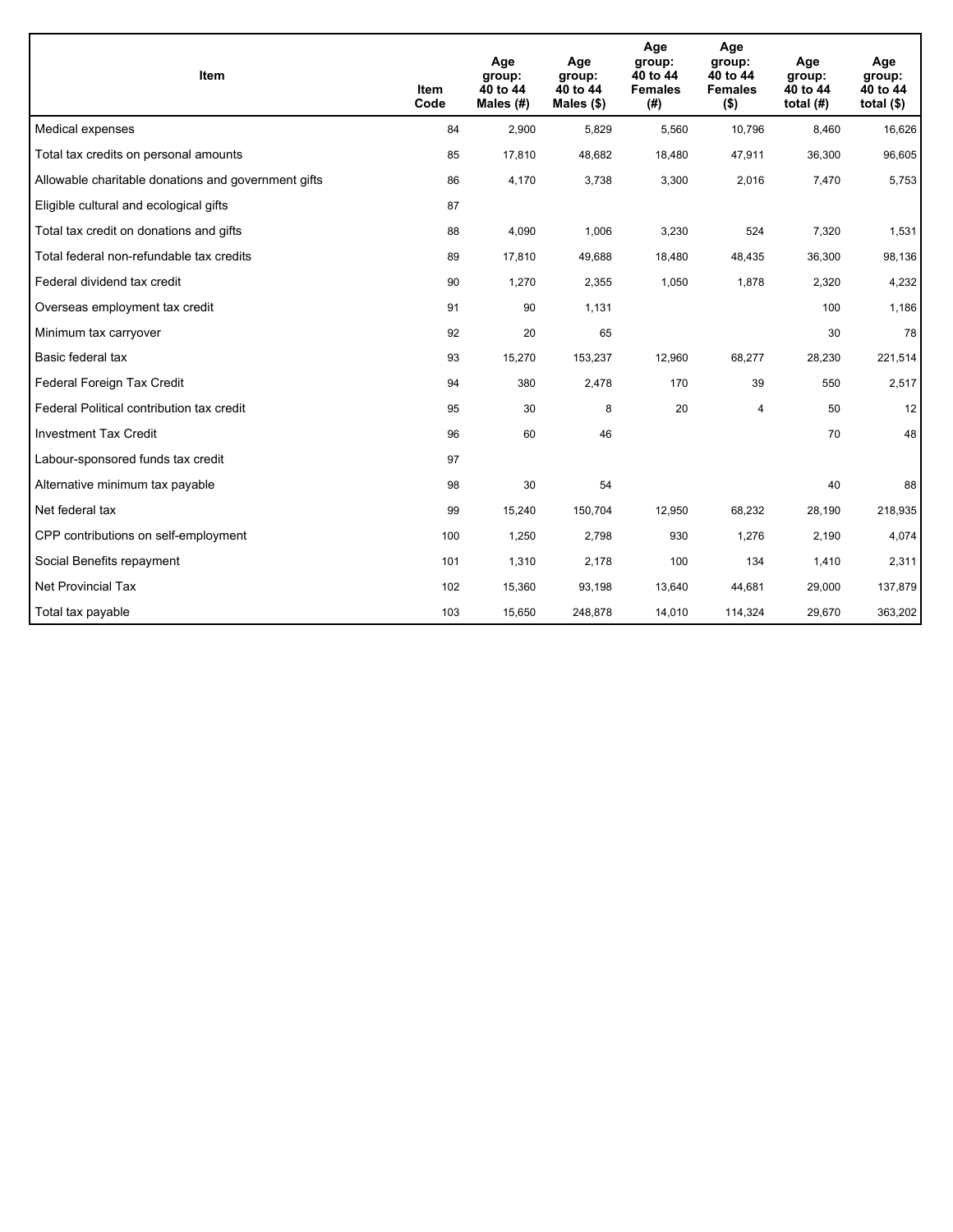| Item                                                                                           | Item<br>Code   | Age<br>group:<br>45 to 49<br>Males (#) | Age<br>group:<br>45 to 49<br>Males $(\$)$ | Age<br>group:<br>45 to 49<br><b>Females</b><br>(#) | Age<br>group:<br>45 to 49<br><b>Females</b><br>$($ \$) | Age<br>group:<br>45 to 49<br>total $(#)$ | Age<br>group:<br>45 to 49<br>total $($ |
|------------------------------------------------------------------------------------------------|----------------|----------------------------------------|-------------------------------------------|----------------------------------------------------|--------------------------------------------------------|------------------------------------------|----------------------------------------|
| Number of taxable returns                                                                      | $\mathbf{1}$   | 17,120                                 |                                           | 16,040                                             |                                                        | 33,160                                   |                                        |
| Number of non-taxable returns                                                                  | $\overline{c}$ | 2,700                                  |                                           | 4,380                                              |                                                        | 7,090                                    |                                        |
| Total number of returns                                                                        | 3              | 19,820                                 |                                           | 20,420                                             |                                                        | 40,250                                   |                                        |
| Employment income                                                                              | 4              | 16,440                                 | 1,032,479                                 | 17,060                                             | 671,042                                                | 33,500                                   | 1,703,666                              |
| Commissions (from employment)                                                                  | 5              | 300                                    | 12,739                                    | 210                                                | 3,355                                                  | 510                                      | 16,094                                 |
| Other employment income                                                                        | 6              | 2,150                                  | 12,444                                    | 1,420                                              | 3,269                                                  | 3,560                                    | 15,713                                 |
| Old Age Security pension (OASP)                                                                | 7              |                                        |                                           |                                                    |                                                        |                                          |                                        |
| CPP or QPP benefits                                                                            | 8              | 660                                    | 5,385                                     | 970                                                | 6,539                                                  | 1,640                                    | 11,925                                 |
| Other pensions or superannuation                                                               | 9              | 320                                    | 6,704                                     | 190                                                | 2,348                                                  | 510                                      | 9,052                                  |
| Elected split-pension amount                                                                   | 10             | 60                                     | 281                                       | 420                                                | 3,802                                                  | 480                                      | 4,083                                  |
| Universal Child Care Benefit (UCCB)                                                            | 11             | 300                                    | 358                                       | 320                                                | 347                                                    | 620                                      | 705                                    |
| Employment Insurance and other benefits                                                        | 12             | 6,340                                  | 65,940                                    | 5,060                                              | 42,132                                                 | 11,410                                   | 108,072                                |
| Taxable amount of dividends from taxable Canadian corporations                                 | 13             | 1,760                                  | 21,410                                    | 1,520                                              | 12,917                                                 | 3,280                                    | 34,327                                 |
| Interest and other investment income                                                           | 14             | 2,310                                  | 2,483                                     | 2,520                                              | 2,052                                                  | 4,830                                    | 4,535                                  |
| Net partnership income (Limited or non-active partners only)                                   | 15             |                                        |                                           |                                                    |                                                        |                                          |                                        |
| Net rental income                                                                              | 16             | 950                                    | 1,488                                     | 820                                                | 1,368                                                  | 1,780                                    | 2,856                                  |
| Taxable capital gains                                                                          | 17             | 710                                    | 7,468                                     | 620                                                | 2,708                                                  | 1,330                                    | 10,177                                 |
| Registered retirement savings plan income (RRSP)                                               | 18             | 1,900                                  | 9,303                                     | 1,500                                              | 6,455                                                  | 3,400                                    | 15,758                                 |
| Other income                                                                                   | 19             | 1,740                                  | 6,821                                     | 1,360                                              | 6,214                                                  | 3,100                                    | 13,036                                 |
| Net business income                                                                            | 20             | 980                                    | 17,830                                    | 870                                                | 8,396                                                  | 1,840                                    | 26,226                                 |
| Net professional income                                                                        | 21             | 180                                    | 14,451                                    | 150                                                | 8,838                                                  | 340                                      | 23,289                                 |
| Net commission income                                                                          | 22             | 120                                    | 5,592                                     | 120                                                | 2,005                                                  | 240                                      | 7,597                                  |
| Net farming income                                                                             | 23             | 20                                     | $-78$                                     | 10                                                 | $\overline{7}$                                         | 30                                       | $-70$                                  |
| Net fishing income                                                                             | 24             | 1,060                                  | 22,995                                    | 380                                                | 4,107                                                  | 1,440                                    | 27,103                                 |
| Workers' compensation benefits                                                                 | 25             | 810                                    | 9,278                                     | 670                                                | 5,713                                                  | 1,480                                    | 14,992                                 |
| Social assistance payments                                                                     | 26             | 1,410                                  | 11,640                                    | 1,550                                              | 14,577                                                 | 2,960                                    | 26,217                                 |
| Net federal supplements                                                                        | 27             |                                        |                                           |                                                    |                                                        |                                          |                                        |
| Total income assessed                                                                          | 28             | 19,710                                 | 1,267,370                                 | 20,160                                             | 809,929                                                | 39,880                                   | 2,077,445                              |
| Registered pension plan contributions (RPP)                                                    | 29             | 5,890                                  | 24,395                                    | 7,280                                              | 29,054                                                 | 13,170                                   | 53,449                                 |
| <b>RRSP</b> deduction                                                                          | 30             | 5,510                                  | 36,650                                    | 4,150                                              | 18,346                                                 | 9,660                                    | 54,996                                 |
| Deduction for elected split-pension amount                                                     | 31             | 190                                    | 1,705                                     | 40                                                 | 106                                                    | 230                                      | 1,811                                  |
| Annual union, professional, or like dues                                                       | 32             | 7,980                                  | 7,825                                     | 7,870                                              | 5,344                                                  | 15,850                                   | 13,169                                 |
| Child care expenses                                                                            | 33             | 580                                    | 2,181                                     | 800                                                | 2,383                                                  | 1,380                                    | 4,564                                  |
| Business investment loss                                                                       | 34             |                                        |                                           |                                                    |                                                        | 10                                       | 186                                    |
| Moving expenses                                                                                | 35             | 110                                    | 793                                       | 40                                                 | 327                                                    | 150                                      | 1,120                                  |
| Support payments made                                                                          | 36             | 120                                    | 1,561                                     |                                                    |                                                        | 120                                      | 1,620                                  |
| Carrying charges and interest expenses                                                         | 37             | 850                                    | 1,961                                     | 610                                                | 972                                                    | 1,450                                    | 2,933                                  |
| Deductions for CPP/QPP contributions on self-employment and other<br>earnings                  | 38             | 1,480                                  | 1,560                                     | 940                                                | 645                                                    | 2,410                                    | 2,205                                  |
| Deductions for provincial parental insurance plan (PPIP) premiums on<br>self-employment income | 39             |                                        |                                           |                                                    |                                                        |                                          |                                        |
| Exploration and development expenses                                                           | 40             |                                        |                                           |                                                    |                                                        | 10                                       | 51                                     |
| Other employment expenses                                                                      | 41             | 1,200                                  | 5,585                                     | 670                                                | 1,916                                                  | 1,870                                    | 7,502                                  |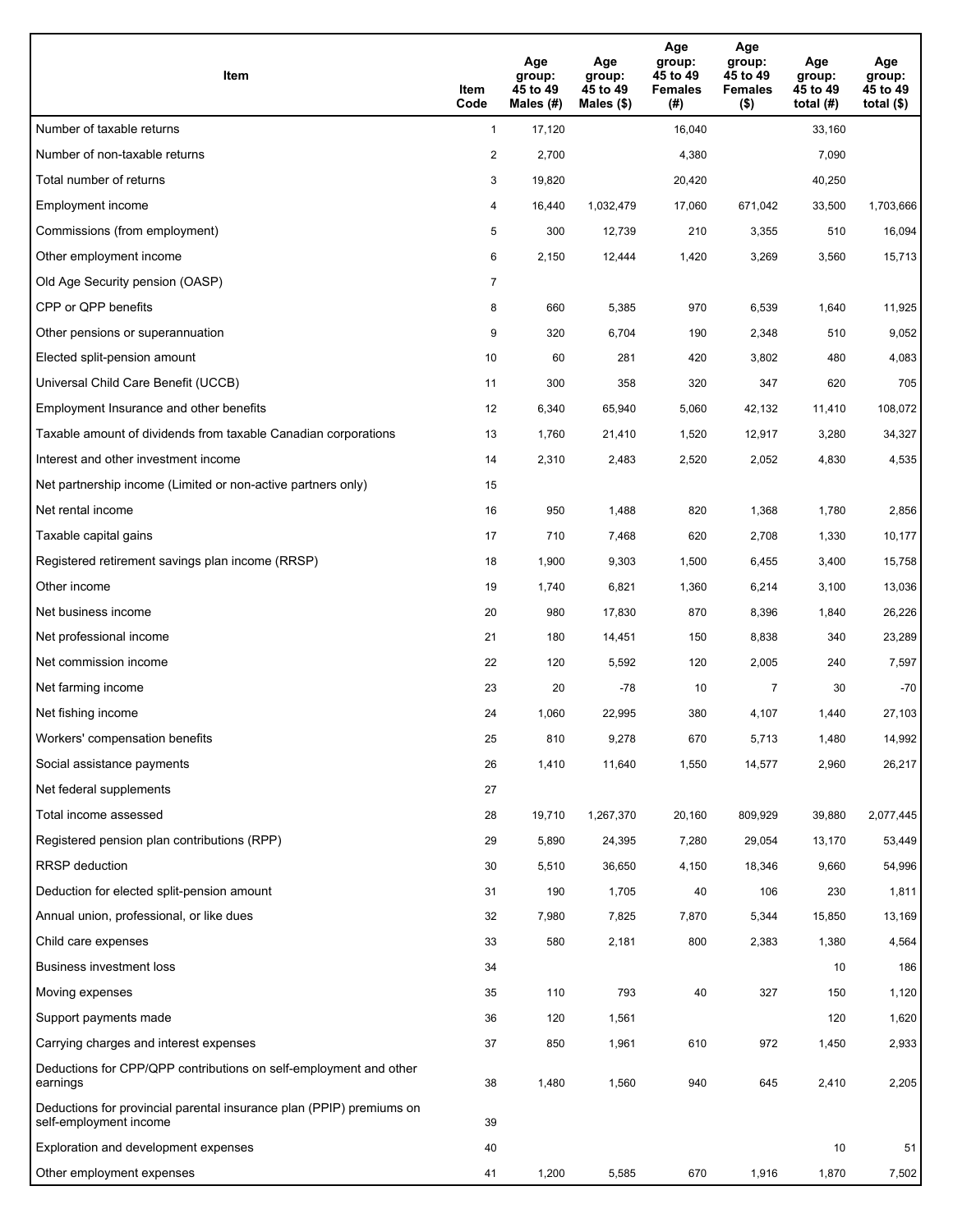| Item                                                              | Item<br>Code | Age<br>group:<br>45 to 49<br>Males (#) | Age<br>group:<br>45 to 49<br>Males (\$) | Age<br>group:<br>45 to 49<br><b>Females</b><br>(# ) | Age<br>group:<br>45 to 49<br><b>Females</b><br>$($ \$) | Age<br>group:<br>45 to 49<br>total $(H)$ | Age<br>group:<br>45 to 49<br>total $($)$ |
|-------------------------------------------------------------------|--------------|----------------------------------------|-----------------------------------------|-----------------------------------------------------|--------------------------------------------------------|------------------------------------------|------------------------------------------|
| Clergy residence deduction                                        | 42           | 60                                     | 643                                     | 20                                                  | 173                                                    | 80                                       | 817                                      |
| Other deductions                                                  | 43           | 870                                    | 853                                     | 780                                                 | 684                                                    | 1,650                                    | 1,537                                    |
| Total deductions before adjustments                               | 44           | 13,480                                 | 85,848                                  | 12,210                                              | 60,116                                                 | 25,680                                   | 145,964                                  |
| Social benefits repayment                                         | 45           | 1,400                                  | 2,278                                   | 90                                                  | 117                                                    | 1,490                                    | 2,395                                    |
| Net income after adjustments                                      | 46           | 19,670                                 | 1,179,428                               | 20,110                                              | 749,947                                                | 39,790                                   | 1,929,519                                |
| Canadian Forces personnel and police deduction                    | 47           |                                        |                                         |                                                     |                                                        |                                          |                                          |
| Security options deductions                                       | 48           |                                        |                                         |                                                     |                                                        | 30                                       | 1,059                                    |
| Other payments deductions                                         | 49           | 2,190                                  | 20,918                                  | 2,220                                               | 20,291                                                 | 4,410                                    | 41,209                                   |
| Non-capital losses of other years                                 | 50           | 20                                     | 165                                     | 20                                                  | 130                                                    | 40                                       | 296                                      |
| Net capital losses of other years                                 | 51           | 130                                    | 144                                     | 90                                                  | 84                                                     | 220                                      | 228                                      |
| Capital gains deduction                                           | 52           | 20                                     | 2,477                                   |                                                     |                                                        | 30                                       | 3,231                                    |
| Northern residents deductions                                     | 53           | 1,030                                  | 6,756                                   | 600                                                 | 2,908                                                  | 1,630                                    | 9,664                                    |
| Additional deductions                                             | 54           | 50                                     | 377                                     | 50                                                  | 207                                                    | 100                                      | 583                                      |
| Farming/fishing losses of prior years                             | 55           |                                        |                                         |                                                     |                                                        |                                          |                                          |
| Total deductions from net income                                  | 56           | 3,420                                  | 31,836                                  | 2,950                                               | 24,468                                                 | 6,370                                    | 56,303                                   |
| Taxable income assessed                                           | 57           | 18,550                                 | 1,147,605                               | 18,930                                              | 725,500                                                | 37,490                                   | 1,873,251                                |
| Basic personal amount                                             | 58           | 19,820                                 | 213,883                                 | 20,420                                              | 220,450                                                | 40,250                                   | 434,366                                  |
| Age amount                                                        | 59           |                                        |                                         |                                                     |                                                        |                                          |                                          |
| Spouse or common-law partner amount                               | 60           | 2,100                                  | 16,185                                  | 550                                                 | 3,858                                                  | 2,650                                    | 20,043                                   |
| Amount for eligible dependant                                     | 61           | 460                                    | 4,537                                   | 1,570                                               | 15,625                                                 | 2,020                                    | 20,162                                   |
| Amount for children 17 and under                                  | 62           | 5,320                                  | 18,356                                  | 3,400                                               | 10,574                                                 | 8,720                                    | 28,932                                   |
| Amount for infirm dependants age 18 or older                      | 63           | 30                                     | 166                                     | 30                                                  | 162                                                    | 60                                       | 328                                      |
| CPP or QPP contributions through employment                       | 64           | 15,860                                 | 28,608                                  | 15,820                                              | 23,024                                                 | 31,670                                   | 51,634                                   |
| CPP or QPP contributions on self-employment and other<br>earnings | 65           | 1,480                                  | 1,560                                   | 940                                                 | 645                                                    | 2,410                                    | 2,205                                    |
| Employment Insurance premiums                                     | 66           | 15,930                                 | 10,772                                  | 15,900                                              | 8,952                                                  | 31,830                                   | 19,725                                   |
| PPIP premiums paid                                                | 67           |                                        |                                         |                                                     |                                                        |                                          |                                          |
| PPIP premiums payable on employment income                        | 68           |                                        |                                         |                                                     |                                                        |                                          |                                          |
| PPIP premiums payable on self-employment income                   | 69           |                                        |                                         |                                                     |                                                        |                                          |                                          |
| Volunteer firefighters' amount                                    | 70           | 720                                    | 2,145                                   | 40                                                  | 105                                                    | 750                                      | 2,250                                    |
| Canada employment amount                                          | 71           | 16,330                                 | 17,748                                  | 16,510                                              | 17,841                                                 | 32,840                                   | 35,590                                   |
| Public transit amount                                             | 72           | 90                                     | 35                                      | 80                                                  | 38                                                     | 160                                      | 73                                       |
| Children's fitness amount                                         | 73           | 2,540                                  | 1,531                                   | 1,490                                               | 815                                                    | 4,030                                    | 2,346                                    |
| Children's arts amount                                            | 74           | 1,050                                  | 616                                     | 640                                                 | 352                                                    | 1,690                                    | 968                                      |
| Home buyers' amount                                               | 75           | 70                                     | 326                                     | 50                                                  | 214                                                    | 120                                      | 540                                      |
| Pension income amount                                             | 76           | 380                                    | 727                                     | 590                                                 | 1,154                                                  | 970                                      | 1,881                                    |
| Caregiver amount                                                  | 77           | 600                                    | 2,909                                   | 330                                                 | 1,503                                                  | 930                                      | 4,412                                    |
| Disability amount                                                 | 78           | 490                                    | 3,686                                   | 460                                                 | 3,447                                                  | 950                                      | 7,133                                    |
| Disability amount transferred from a dependant                    | 79           | 540                                    | 5,638                                   | 410                                                 | 4,056                                                  | 950                                      | 9,694                                    |
| Interest paid on student loans                                    | 80           | 110                                    | 74                                      | 220                                                 | 140                                                    | 330                                      | 214                                      |
| Tuition, education, and textbook amounts                          | 81           | 720                                    | 2,021                                   | 800                                                 | 2,600                                                  | 1,520                                    | 4,621                                    |
| Tuition, education, and textbook amounts transferred from a child | 82           | 1,780                                  | 7,967                                   | 1,350                                               | 5,939                                                  | 3,130                                    | 13,905                                   |
| Amounts transferred from spouse or common-law partner             | 83           | 400                                    | 1,993                                   | 290                                                 | 1,646                                                  | 690                                      | 3,640                                    |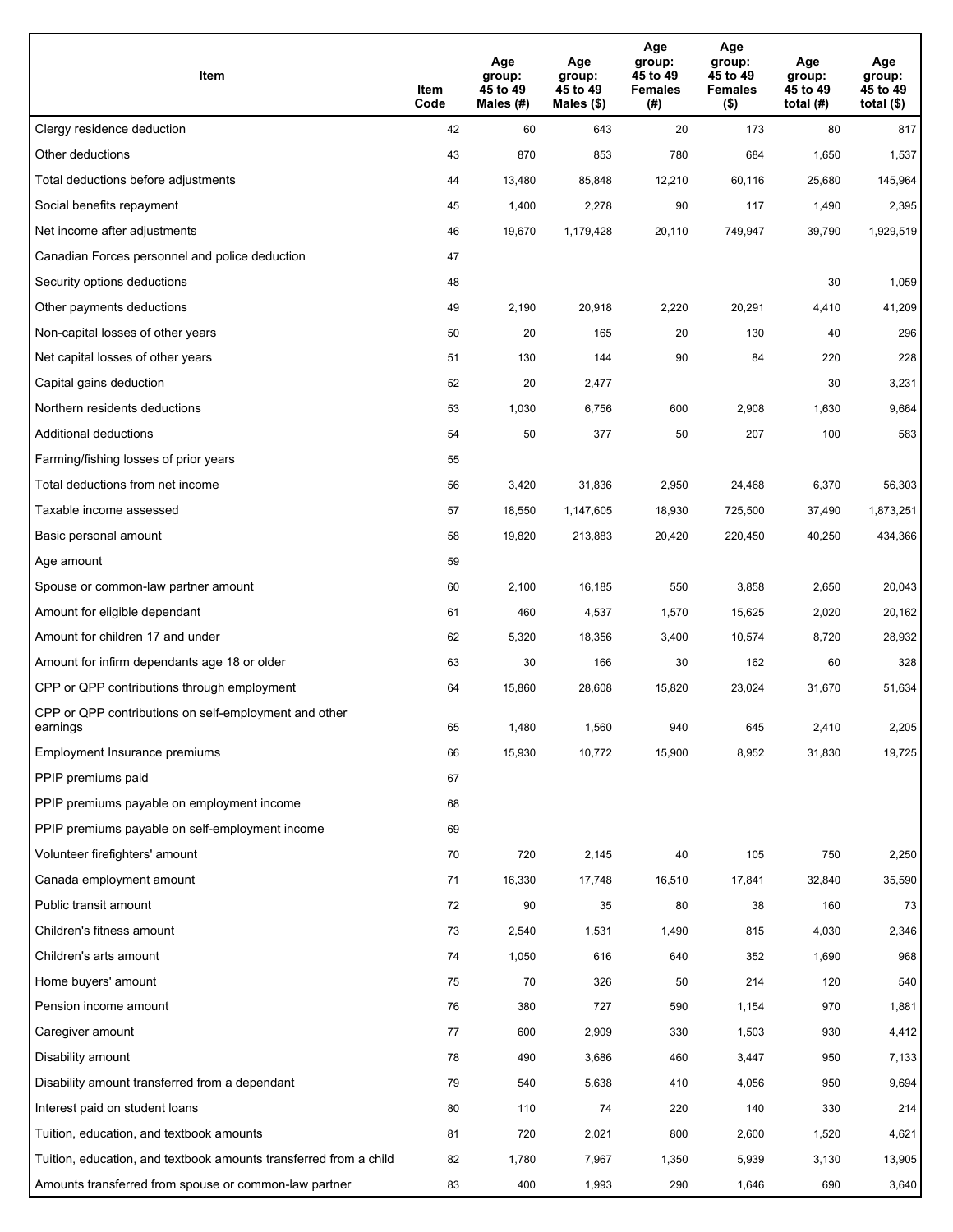| <b>Item</b>                                         | Item<br>Code | Age<br>group:<br>45 to 49<br>Males (#) | Age<br>group:<br>45 to 49<br>Males $(\$)$ | Age<br>group:<br>45 to 49<br><b>Females</b><br>(#) | Age<br>group:<br>45 to 49<br><b>Females</b><br>$($ \$) | Age<br>group:<br>45 to 49<br>total $(H)$ | Age<br>group:<br>45 to 49<br>total $($)$ |
|-----------------------------------------------------|--------------|----------------------------------------|-------------------------------------------|----------------------------------------------------|--------------------------------------------------------|------------------------------------------|------------------------------------------|
| Medical expenses                                    | 84           | 3,470                                  | 7,405                                     | 6,530                                              | 12,690                                                 | 10,000                                   | 20,095                                   |
| Total tax credits on personal amounts               | 85           | 19,820                                 | 52,334                                    | 20,420                                             | 50,375                                                 | 40,250                                   | 102,714                                  |
| Allowable charitable donations and government gifts | 86           | 4,900                                  | 4,626                                     | 4,070                                              | 2,717                                                  | 8,970                                    | 7,343                                    |
| Eligible cultural and ecological gifts              | 87           |                                        |                                           |                                                    |                                                        |                                          |                                          |
| Total tax credit on donations and gifts             | 88           | 4,800                                  | 1,244                                     | 4,010                                              | 708                                                    | 8,810                                    | 1,952                                    |
| Total federal non-refundable tax credits            | 89           | 19,820                                 | 53,577                                    | 20,420                                             | 51,083                                                 | 40,250                                   | 104,666                                  |
| Federal dividend tax credit                         | 90           | 1,720                                  | 2,923                                     | 1,410                                              | 1,701                                                  | 3,130                                    | 4,624                                    |
| Overseas employment tax credit                      | 91           | 60                                     | 704                                       |                                                    |                                                        | 60                                       | 725                                      |
| Minimum tax carryover                               | 92           | 40                                     | 125                                       | 10                                                 | 18                                                     | 50                                       | 143                                      |
| Basic federal tax                                   | 93           | 16,630                                 | 163,805                                   | 15,010                                             | 77,400                                                 | 31,640                                   | 241,234                                  |
| Federal Foreign Tax Credit                          | 94           | 400                                    | 998                                       | 270                                                | 48                                                     | 660                                      | 1,046                                    |
| Federal Political contribution tax credit           | 95           | 50                                     | 9                                         | 30                                                 | 6                                                      | 80                                       | 14                                       |
| <b>Investment Tax Credit</b>                        | 96           | 120                                    | 122                                       | 10                                                 | 11                                                     | 130                                      | 133                                      |
| Labour-sponsored funds tax credit                   | 97           |                                        |                                           |                                                    |                                                        |                                          |                                          |
| Alternative minimum tax payable                     | 98           | 30                                     | 84                                        |                                                    |                                                        | 40                                       | 127                                      |
| Net federal tax                                     | 99           | 16,610                                 | 162,676                                   | 14,990                                             | 77,338                                                 | 31,600                                   | 240,043                                  |
| CPP contributions on self-employment                | 100          | 1,480                                  | 3,120                                     | 940                                                | 1,291                                                  | 2,410                                    | 4,410                                    |
| Social Benefits repayment                           | 101          | 1,400                                  | 2,278                                     | 90                                                 | 117                                                    | 1,490                                    | 2,395                                    |
| <b>Net Provincial Tax</b>                           | 102          | 16,790                                 | 99,435                                    | 15,680                                             | 50.601                                                 | 32,470                                   | 150,052                                  |
| Total tax payable                                   | 103          | 17,120                                 | 267,509                                   | 16,040                                             | 129,347                                                | 33,160                                   | 396,902                                  |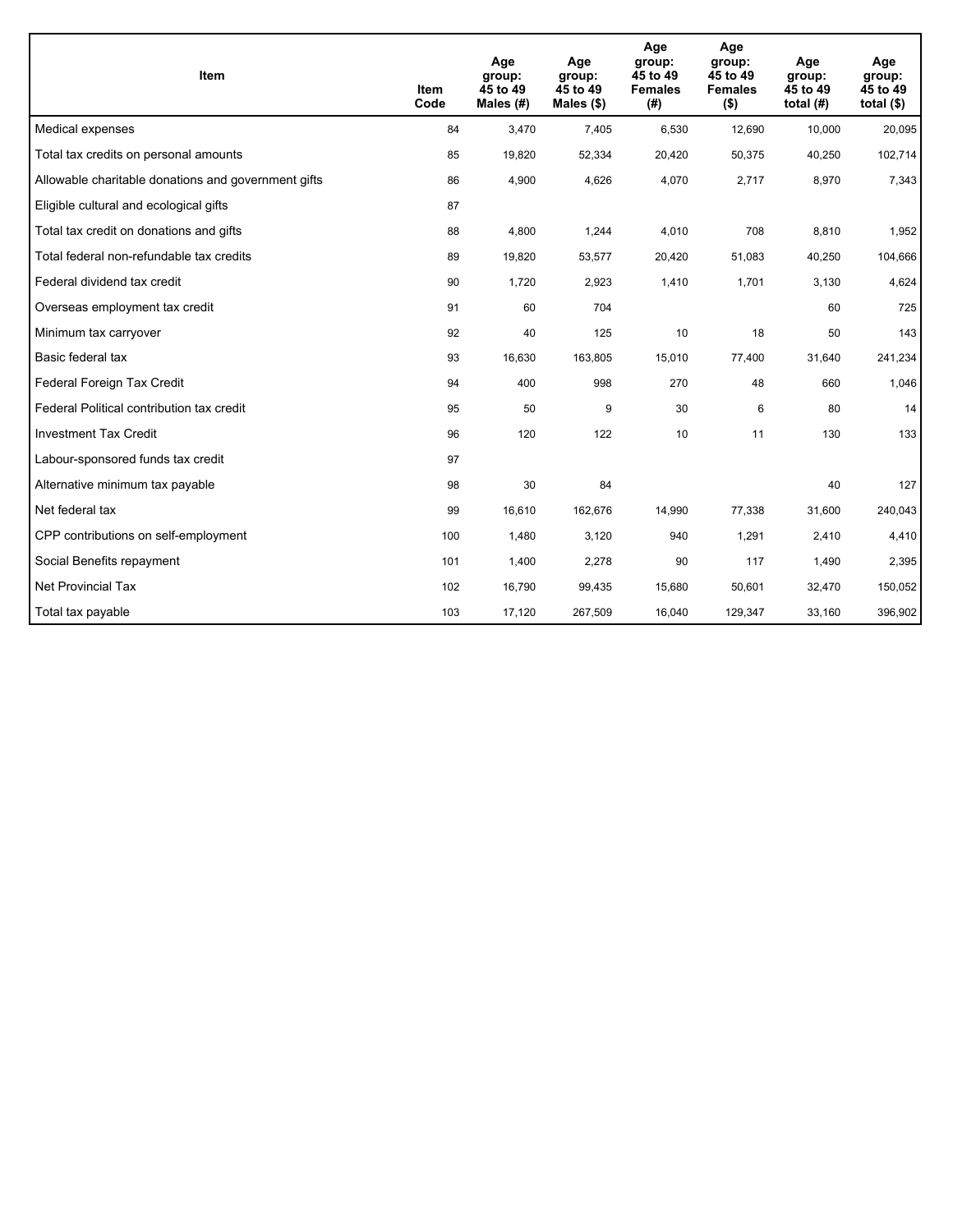| Item                                                                                           | Item<br>Code   | Age<br>group:<br>50 to 54<br>Males (#) | Age<br>group:<br>50 to 54<br>Males $(\$)$ | Age<br>group:<br>50 to 54<br><b>Females</b><br>(#) | Age<br>group:<br>50 to 54<br><b>Females</b><br>$($ \$) | Age<br>group:<br>50 to 54<br>total $(H)$ | Age<br>group:<br>50 to 54<br>total $($ |
|------------------------------------------------------------------------------------------------|----------------|----------------------------------------|-------------------------------------------|----------------------------------------------------|--------------------------------------------------------|------------------------------------------|----------------------------------------|
| Number of taxable returns                                                                      | $\mathbf{1}$   | 17,650                                 |                                           | 16,270                                             |                                                        | 33,920                                   |                                        |
| Number of non-taxable returns                                                                  | $\overline{a}$ | 3,030                                  |                                           | 4,550                                              |                                                        | 7,590                                    |                                        |
| Total number of returns                                                                        | 3              | 20,680                                 |                                           | 20,830                                             |                                                        | 41,510                                   |                                        |
| Employment income                                                                              | 4              | 16.640                                 | 1,048,914                                 | 16,700                                             | 603,942                                                | 33,340                                   | 1,652,993                              |
| Commissions (from employment)                                                                  | 5              | 210                                    | 7,520                                     | 180                                                | 3,778                                                  | 390                                      | 11,298                                 |
| Other employment income                                                                        | 6              | 2,380                                  | 12,734                                    | 1,510                                              | 3,495                                                  | 3,890                                    | 16,230                                 |
| Old Age Security pension (OASP)                                                                | 7              |                                        |                                           |                                                    |                                                        |                                          |                                        |
| CPP or QPP benefits                                                                            | 8              | 1,130                                  | 9,935                                     | 1,680                                              | 11,567                                                 | 2,820                                    | 21,503                                 |
| Other pensions or superannuation                                                               | 9              | 670                                    | 16,847                                    | 660                                                | 12,861                                                 | 1,330                                    | 29,708                                 |
| Elected split-pension amount                                                                   | 10             | 190                                    | 896                                       | 1,010                                              | 10,649                                                 | 1,210                                    | 11,545                                 |
| Universal Child Care Benefit (UCCB)                                                            | 11             | 90                                     | 113                                       | 50                                                 | 69                                                     | 150                                      | 182                                    |
| Employment Insurance and other benefits                                                        | 12             | 6,770                                  | 70,757                                    | 5,570                                              | 47,188                                                 | 12,340                                   | 117,944                                |
| Taxable amount of dividends from taxable Canadian corporations                                 | 13             | 2,170                                  | 23,848                                    | 1,880                                              | 14,882                                                 | 4,040                                    | 38,730                                 |
| Interest and other investment income                                                           | 14             | 3,160                                  | 4,014                                     | 3,420                                              | 3,185                                                  | 6,570                                    | 7,199                                  |
| Net partnership income (Limited or non-active partners only)                                   | 15             |                                        |                                           |                                                    |                                                        |                                          |                                        |
| Net rental income                                                                              | 16             | 980                                    | 1,787                                     | 830                                                | 1,408                                                  | 1,810                                    | 3,195                                  |
| Taxable capital gains                                                                          | 17             | 940                                    | 7,482                                     | 910                                                | 3,696                                                  | 1,860                                    | 11,179                                 |
| Registered retirement savings plan income (RRSP)                                               | 18             | 1,410                                  | 8,401                                     | 1,350                                              | 8,360                                                  | 2,760                                    | 16,761                                 |
| Other income                                                                                   | 19             | 1,960                                  | 9,354                                     | 1,730                                              | 8,223                                                  | 3,690                                    | 17,576                                 |
| Net business income                                                                            | 20             | 980                                    | 15,595                                    | 880                                                | 7,947                                                  | 1,860                                    | 23,542                                 |
| Net professional income                                                                        | 21             | 190                                    | 18,006                                    | 130                                                | 6,741                                                  | 310                                      | 24,747                                 |
| Net commission income                                                                          | 22             | 110                                    | 4,946                                     | 100                                                | 2,302                                                  | 210                                      | 7,248                                  |
| Net farming income                                                                             | 23             | 40                                     | 114                                       |                                                    |                                                        | 50                                       | 64                                     |
| Net fishing income                                                                             | 24             | 1,130                                  | 20,762                                    | 410                                                | 4,681                                                  | 1,540                                    | 25,443                                 |
| Workers' compensation benefits                                                                 | 25             | 1,010                                  | 12,752                                    | 710                                                | 7,058                                                  | 1,720                                    | 19,810                                 |
| Social assistance payments                                                                     | 26             | 1,510                                  | 12,501                                    | 1,500                                              | 13,713                                                 | 3,010                                    | 26,213                                 |
| Net federal supplements                                                                        | 27             |                                        |                                           |                                                    |                                                        |                                          |                                        |
| Total income assessed                                                                          | 28             | 20,550                                 | 1,307,457                                 | 20,450                                             | 777,771                                                | 41,000                                   | 2,085,364                              |
| Registered pension plan contributions (RPP)                                                    | 29             | 6,090                                  | 25,762                                    | 6,720                                              | 25,608                                                 | 12,800                                   | 51,370                                 |
| <b>RRSP</b> deduction                                                                          | 30             | 5,650                                  | 40,218                                    | 4,080                                              | 20,395                                                 | 9,730                                    | 60,613                                 |
| Deduction for elected split-pension amount                                                     | 31             | 390                                    | 3,950                                     | 180                                                | 932                                                    | 560                                      | 4,882                                  |
| Annual union, professional, or like dues                                                       | 32             | 8,530                                  | 8,240                                     | 7,470                                              | 4,809                                                  | 16,000                                   | 13,048                                 |
| Child care expenses                                                                            | 33             | 200                                    | 628                                       | 160                                                | 399                                                    | 360                                      | 1,027                                  |
| Business investment loss                                                                       | 34             |                                        |                                           |                                                    |                                                        | 10                                       | 231                                    |
| Moving expenses                                                                                | 35             | 80                                     | 605                                       | 60                                                 | 356                                                    | 140                                      | 962                                    |
| Support payments made                                                                          | 36             | 130                                    | 1,660                                     |                                                    |                                                        | 130                                      | 1,660                                  |
| Carrying charges and interest expenses                                                         | 37             | 1,110                                  | 2,999                                     | 860                                                | 1,263                                                  | 1,970                                    | 4,262                                  |
| Deductions for CPP/QPP contributions on self-employment and other<br>earnings                  | 38             | 1,510                                  | 1,509                                     | 970                                                | 632                                                    | 2,480                                    | 2,141                                  |
| Deductions for provincial parental insurance plan (PPIP) premiums on<br>self-employment income | 39             |                                        |                                           |                                                    |                                                        |                                          |                                        |
| Exploration and development expenses                                                           | 40             | 20                                     | 416                                       |                                                    |                                                        | 30                                       | 465                                    |
| Other employment expenses                                                                      | 41             | 1,060                                  | 4,740                                     | 570                                                | 1,695                                                  | 1,620                                    | 6,435                                  |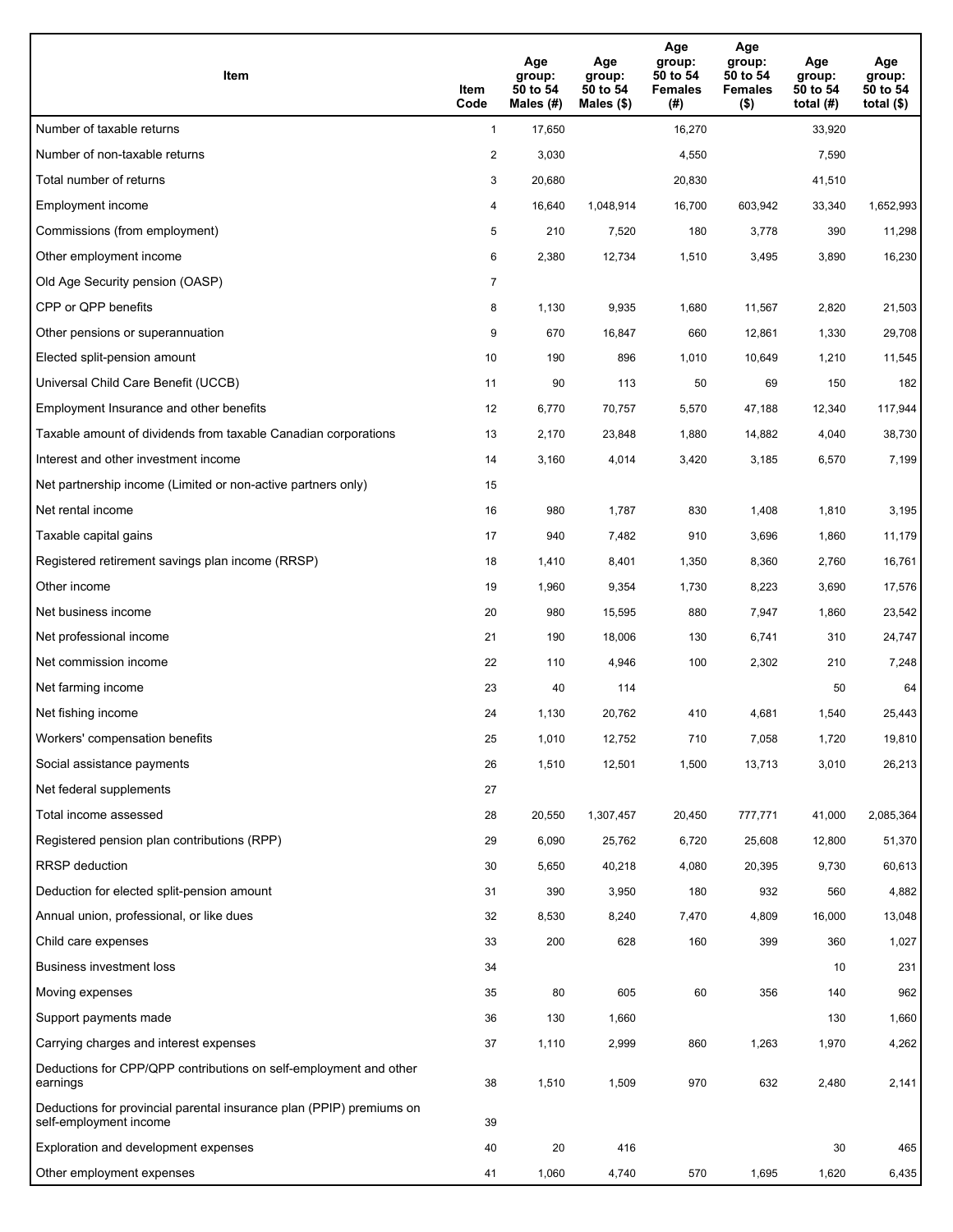| Item                                                              | Item<br>Code | Age<br>group:<br>50 to 54<br>Males (#) | Age<br>group:<br>50 to 54<br>Males (\$) | Age<br>group:<br>50 to 54<br><b>Females</b><br>(# ) | Age<br>group:<br>50 to 54<br><b>Females</b><br>$($ \$) | Age<br>group:<br>50 to 54<br>total $(H)$ | Age<br>group:<br>50 to 54<br>total $($)$ |
|-------------------------------------------------------------------|--------------|----------------------------------------|-----------------------------------------|-----------------------------------------------------|--------------------------------------------------------|------------------------------------------|------------------------------------------|
| Clergy residence deduction                                        | 42           | 70                                     | 665                                     | 30                                                  | 224                                                    | 90                                       | 890                                      |
| Other deductions                                                  | 43           | 920                                    | 1,003                                   | 840                                                 | 544                                                    | 1,760                                    | 1,547                                    |
| Total deductions before adjustments                               | 44           | 13,980                                 | 92,557                                  | 11,820                                              | 56,975                                                 | 25,800                                   | 149,532                                  |
| Social benefits repayment                                         | 45           | 1,460                                  | 2,422                                   | 90                                                  | 136                                                    | 1,550                                    | 2,558                                    |
| Net income after adjustments                                      | 46           | 20,510                                 | 1,212,998                               | 20,380                                              | 721,121                                                | 40,890                                   | 1,934,255                                |
| Canadian Forces personnel and police deduction                    | 47           |                                        |                                         |                                                     |                                                        |                                          |                                          |
| Security options deductions                                       | 48           |                                        |                                         |                                                     |                                                        |                                          |                                          |
| Other payments deductions                                         | 49           | 2,490                                  | 25,253                                  | 2,200                                               | 20,771                                                 | 4,700                                    | 46,024                                   |
| Non-capital losses of other years                                 | 50           |                                        |                                         | 20                                                  | 83                                                     | 30                                       | 219                                      |
| Net capital losses of other years                                 | 51           | 170                                    | 296                                     | 130                                                 | 222                                                    | 300                                      | 518                                      |
| Capital gains deduction                                           | 52           | 40                                     | 3,470                                   | 20                                                  | 717                                                    | 70                                       | 4,187                                    |
| Northern residents deductions                                     | 53           | 920                                    | 5,605                                   | 530                                                 | 2,392                                                  | 1,450                                    | 7,998                                    |
| Additional deductions                                             | 54           | 30                                     | 123                                     | 50                                                  | 335                                                    | 80                                       | 457                                      |
| Farming/fishing losses of prior years                             | 55           |                                        |                                         |                                                     |                                                        |                                          |                                          |
| Total deductions from net income                                  | 56           | 3,660                                  | 39,600                                  | 2,930                                               | 24,585                                                 | 6,590                                    | 64,185                                   |
| Taxable income assessed                                           | 57           | 19,230                                 | 1,173,422                               | 19,220                                              | 696,592                                                | 38,450                                   | 1,870,150                                |
| Basic personal amount                                             | 58           | 20,680                                 | 223,292                                 | 20,830                                              | 224,884                                                | 41,510                                   | 448,204                                  |
| Age amount                                                        | 59           |                                        |                                         |                                                     |                                                        |                                          |                                          |
| Spouse or common-law partner amount                               | 60           | 2,250                                  | 17,758                                  | 690                                                 | 4,478                                                  | 2,940                                    | 22,236                                   |
| Amount for eligible dependant                                     | 61           | 200                                    | 1,886                                   | 550                                                 | 5,103                                                  | 740                                      | 6,989                                    |
| Amount for children 17 and under                                  | 62           | 2,360                                  | 7,245                                   | 1,080                                               | 2,947                                                  | 3,440                                    | 10,192                                   |
| Amount for infirm dependants age 18 or older                      | 63           | 60                                     | 301                                     | 40                                                  | 214                                                    | 90                                       | 514                                      |
| CPP or QPP contributions through employment                       | 64           | 15,940                                 | 28,387                                  | 15,230                                              | 21,096                                                 | 31,170                                   | 49,483                                   |
| CPP or QPP contributions on self-employment and other<br>earnings | 65           | 1,510                                  | 1,509                                   | 970                                                 | 632                                                    | 2,480                                    | 2,141                                    |
| Employment Insurance premiums                                     | 66           | 16,060                                 | 10,678                                  | 15,370                                              | 8,250                                                  | 31,430                                   | 18,928                                   |
| PPIP premiums paid                                                | 67           |                                        |                                         |                                                     |                                                        |                                          |                                          |
| PPIP premiums payable on employment income                        | 68           |                                        |                                         |                                                     |                                                        |                                          |                                          |
| PPIP premiums payable on self-employment income                   | 69           |                                        |                                         |                                                     |                                                        |                                          |                                          |
| Volunteer firefighters' amount                                    | 70           | 600                                    | 1,806                                   | 20                                                  | 66                                                     | 620                                      | 1,872                                    |
| Canada employment amount                                          | 71           | 16,600                                 | 17,966                                  | 16,100                                              | 17,332                                                 | 32,700                                   | 35,300                                   |
| Public transit amount                                             | 72           | 60                                     | 24                                      | 80                                                  | 39                                                     | 140                                      | 62                                       |
| Children's fitness amount                                         | 73           | 930                                    | 504                                     | 390                                                 | 201                                                    | 1,320                                    | 705                                      |
| Children's arts amount                                            | 74           | 390                                    | 208                                     | 160                                                 | 77                                                     | 540                                      | 285                                      |
| Home buyers' amount                                               | 75           | 50                                     | 219                                     | 30                                                  | 117                                                    | 70                                       | 336                                      |
| Pension income amount                                             | 76           | 850                                    | 1,645                                   | 1,610                                               | 3,159                                                  | 2,460                                    | 4,804                                    |
| Caregiver amount                                                  | 77           | 590                                    | 2,829                                   | 390                                                 | 1,704                                                  | 990                                      | 4,532                                    |
| Disability amount                                                 | 78           | 670                                    | 5,025                                   | 600                                                 | 4,504                                                  | 1,270                                    | 9,529                                    |
| Disability amount transferred from a dependant                    | 79           | 470                                    | 4,196                                   | 310                                                 | 2,730                                                  | 780                                      | 6,926                                    |
| Interest paid on student loans                                    | 80           | 60                                     | 19                                      | 90                                                  | 50                                                     | 150                                      | 69                                       |
| Tuition, education, and textbook amounts                          | 81           | 470                                    | 1,213                                   | 510                                                 | 1,581                                                  | 980                                      | 2,794                                    |
| Tuition, education, and textbook amounts transferred from a child | 82           | 2,100                                  | 10,281                                  | 1,200                                               | 5,771                                                  | 3,300                                    | 16,052                                   |
| Amounts transferred from spouse or common-law partner             | 83           | 380                                    | 1,913                                   | 410                                                 | 2,375                                                  | 780                                      | 4,288                                    |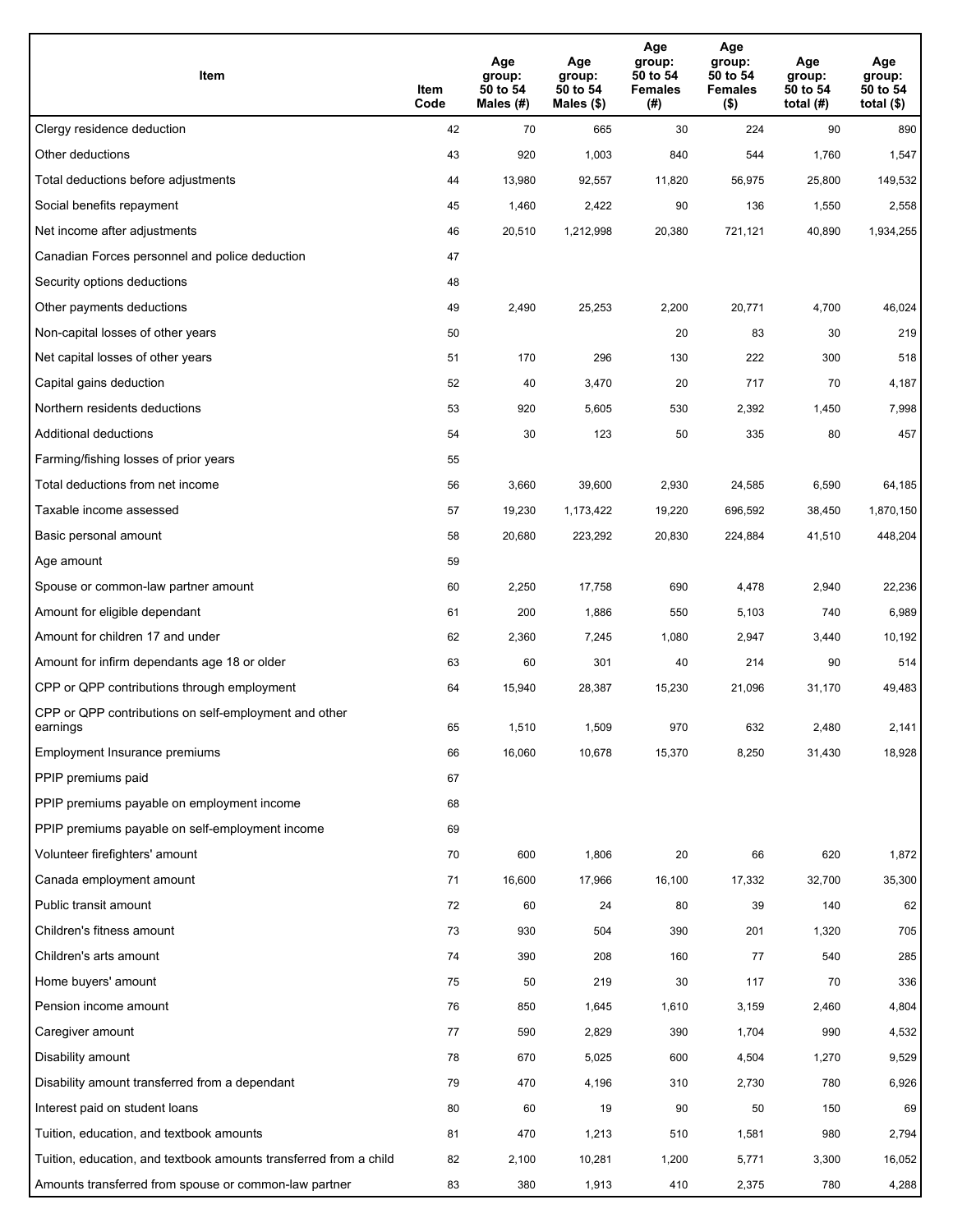| <b>Item</b>                                         | Item<br>Code | Age<br>group:<br>50 to 54<br>Males (#) | Age<br>group:<br>50 to 54<br>Males $(\$)$ | Age<br>group:<br>50 to 54<br><b>Females</b><br>(#) | Age<br>group:<br>50 to 54<br><b>Females</b><br>$($ \$) | Age<br>group:<br>50 to 54<br>total $(H)$ | Age<br>group:<br>50 to 54<br>total $($)$ |
|-----------------------------------------------------|--------------|----------------------------------------|-------------------------------------------|----------------------------------------------------|--------------------------------------------------------|------------------------------------------|------------------------------------------|
| Medical expenses                                    | 84           | 3,640                                  | 7,270                                     | 6,710                                              | 12,853                                                 | 10,350                                   | 20,123                                   |
| Total tax credits on personal amounts               | 85           | 20,680                                 | 51,926                                    | 20,830                                             | 48,024                                                 | 41,510                                   | 99,955                                   |
| Allowable charitable donations and government gifts | 86           | 5,460                                  | 5,788                                     | 4,360                                              | 3,365                                                  | 9,810                                    | 9,153                                    |
| Eligible cultural and ecological gifts              | 87           |                                        |                                           |                                                    |                                                        | 10                                       | 3                                        |
| Total tax credit on donations and gifts             | 88           | 5,370                                  | 1,564                                     | 4,310                                              | 885                                                    | 9,680                                    | 2,450                                    |
| Total federal non-refundable tax credits            | 89           | 20,680                                 | 53,490                                    | 20,830                                             | 48,910                                                 | 41,510                                   | 102,404                                  |
| Federal dividend tax credit                         | 90           | 2,120                                  | 3,287                                     | 1,760                                              | 2,011                                                  | 3,880                                    | 5,298                                    |
| Overseas employment tax credit                      | 91           | 70                                     | 759                                       |                                                    |                                                        | 80                                       | 784                                      |
| Minimum tax carryover                               | 92           | 40                                     | 101                                       | 10                                                 | 39                                                     | 50                                       | 140                                      |
| Basic federal tax                                   | 93           | 17,190                                 | 170,231                                   | 15,220                                             | 73,644                                                 | 32,420                                   | 243,904                                  |
| Federal Foreign Tax Credit                          | 94           | 490                                    | 1,529                                     | 360                                                | 70                                                     | 840                                      | 1,599                                    |
| Federal Political contribution tax credit           | 95           | 50                                     | 13                                        | 40                                                 | $\overline{7}$                                         | 90                                       | 19                                       |
| <b>Investment Tax Credit</b>                        | 96           | 140                                    | 245                                       | 10                                                 | 14                                                     | 160                                      | 258                                      |
| Labour-sponsored funds tax credit                   | 97           |                                        |                                           |                                                    |                                                        |                                          |                                          |
| Alternative minimum tax payable                     | 98           | 50                                     | 140                                       | 10                                                 | 24                                                     | 60                                       | 165                                      |
| Net federal tax                                     | 99           | 17,170                                 | 168,443                                   | 15,220                                             | 73,562                                                 | 32,390                                   | 242,034                                  |
| CPP contributions on self-employment                | 100          | 1,510                                  | 3,018                                     | 970                                                | 1,265                                                  | 2,480                                    | 4,282                                    |
| Social Benefits repayment                           | 101          | 1,460                                  | 2,422                                     | 90                                                 | 136                                                    | 1,550                                    | 2,558                                    |
| <b>Net Provincial Tax</b>                           | 102          | 17,320                                 | 101,423                                   | 15,870                                             | 47,574                                                 | 33,190                                   | 149,013                                  |
| Total tax payable                                   | 103          | 17,650                                 | 275,307                                   | 16,270                                             | 122,537                                                | 33,920                                   | 397,887                                  |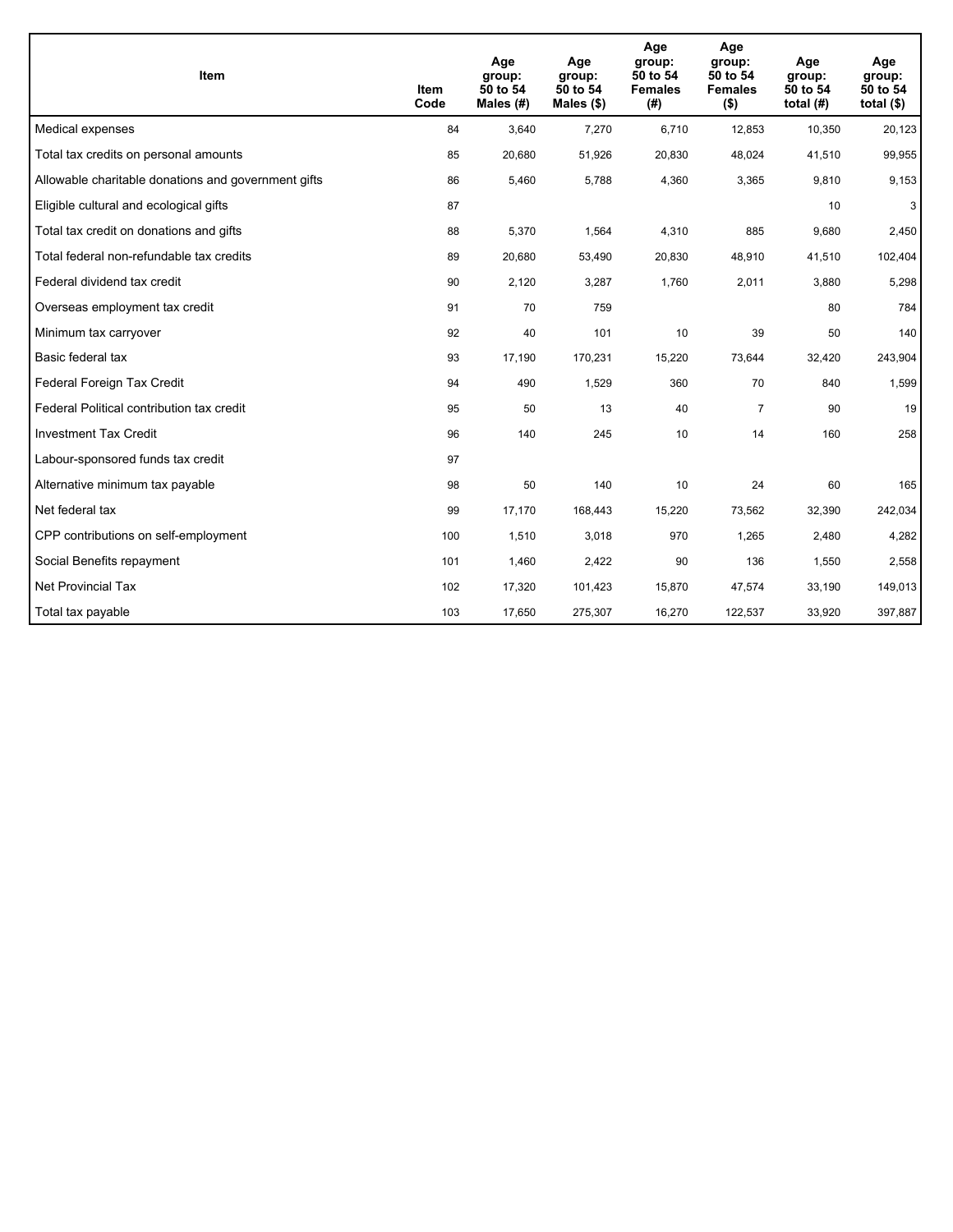| Item                                                                                           | Item<br>Code   | Age<br>group:<br>55 to 59<br>Males (#) | Age<br>group:<br>55 to 59<br>Males $(\$)$ | Age<br>group:<br>55 to 59<br><b>Females</b><br>(#) | Age<br>group:<br>55 to 59<br><b>Females</b><br>$($ \$) | Age<br>group:<br>55 to 59<br>total $(#)$ | Age<br>group:<br>55 to 59<br>total $($ |
|------------------------------------------------------------------------------------------------|----------------|----------------------------------------|-------------------------------------------|----------------------------------------------------|--------------------------------------------------------|------------------------------------------|----------------------------------------|
| Number of taxable returns                                                                      | $\mathbf{1}$   | 17,150                                 |                                           | 15,900                                             |                                                        | 33,050                                   |                                        |
| Number of non-taxable returns                                                                  | $\overline{a}$ | 3,400                                  |                                           | 5,010                                              |                                                        | 8,410                                    |                                        |
| Total number of returns                                                                        | 3              | 20,540                                 |                                           | 20,910                                             |                                                        | 41,460                                   |                                        |
| Employment income                                                                              | 4              | 14,810                                 | 860,072                                   | 14,330                                             | 430,894                                                | 29,140                                   | 1,290,966                              |
| Commissions (from employment)                                                                  | 5              | 170                                    | 7,052                                     | 140                                                | 1,725                                                  | 300                                      | 8,777                                  |
| Other employment income                                                                        | 6              | 3,340                                  | 14,238                                    | 2,450                                              | 4,168                                                  | 5,790                                    | 18,406                                 |
| Old Age Security pension (OASP)                                                                | 7              |                                        |                                           |                                                    |                                                        |                                          |                                        |
| CPP or QPP benefits                                                                            | 8              | 1,900                                  | 17,812                                    | 2,780                                              | 19,688                                                 | 4,680                                    | 37,499                                 |
| Other pensions or superannuation                                                               | 9              | 2,940                                  | 92,487                                    | 2,850                                              | 72,491                                                 | 5,790                                    | 164,978                                |
| Elected split-pension amount                                                                   | 10             | 600                                    | 3,718                                     | 2,780                                              | 33,462                                                 | 3,380                                    | 37,180                                 |
| Universal Child Care Benefit (UCCB)                                                            | 11             | 20                                     | 27                                        | 10                                                 | 18                                                     | 40                                       | 45                                     |
| Employment Insurance and other benefits                                                        | 12             | 6,750                                  | 71,764                                    | 5,210                                              | 44,689                                                 | 11,960                                   | 116,453                                |
| Taxable amount of dividends from taxable Canadian corporations                                 | 13             | 2,540                                  | 23,677                                    | 2,160                                              | 16,798                                                 | 4,690                                    | 40,475                                 |
| Interest and other investment income                                                           | 14             | 3,990                                  | 5,833                                     | 4,250                                              | 4,695                                                  | 8,240                                    | 10,534                                 |
| Net partnership income (Limited or non-active partners only)                                   | 15             | 20                                     | $-51$                                     |                                                    |                                                        | 40                                       | 34                                     |
| Net rental income                                                                              | 16             | 900                                    | 1,882                                     | 780                                                | 1,584                                                  | 1,670                                    | 3,466                                  |
| Taxable capital gains                                                                          | 17             | 1,090                                  | 10,778                                    | 1,100                                              | 4,434                                                  | 2,190                                    | 15,212                                 |
| Registered retirement savings plan income (RRSP)                                               | 18             | 1,540                                  | 12,512                                    | 1,790                                              | 14,634                                                 | 3,340                                    | 27,147                                 |
| Other income                                                                                   | 19             | 3,160                                  | 23,200                                    | 3,010                                              | 22,869                                                 | 6,170                                    | 46,069                                 |
| Net business income                                                                            | 20             | 1,030                                  | 16,418                                    | 740                                                | 6,766                                                  | 1,770                                    | 23,184                                 |
| Net professional income                                                                        | 21             | 210                                    | 19,766                                    | 120                                                | 6,964                                                  | 330                                      | 26,729                                 |
| Net commission income                                                                          | 22             | 130                                    | 5,992                                     | 100                                                | 1,930                                                  | 230                                      | 7,922                                  |
| Net farming income                                                                             | 23             | 60                                     | 342                                       | 10                                                 | 21                                                     | 70                                       | 363                                    |
| Net fishing income                                                                             | 24             | 1,090                                  | 16,840                                    | 400                                                | 4,514                                                  | 1,490                                    | 21,353                                 |
| Workers' compensation benefits                                                                 | 25             | 1,100                                  | 14,232                                    | 730                                                | 7,690                                                  | 1,830                                    | 21,921                                 |
| Social assistance payments                                                                     | 26             | 1,570                                  | 13,507                                    | 1,440                                              | 12,663                                                 | 3,010                                    | 26,180                                 |
| Net federal supplements                                                                        | 27             |                                        |                                           |                                                    |                                                        |                                          |                                        |
| Total income assessed                                                                          | 28             | 20,410                                 | 1,232,118                                 | 20,480                                             | 714,616                                                | 40,890                                   | 1,946,748                              |
| Registered pension plan contributions (RPP)                                                    | 29             | 4,900                                  | 18,628                                    | 4,880                                              | 15,997                                                 | 9,780                                    | 34,626                                 |
| <b>RRSP</b> deduction                                                                          | 30             | 5,350                                  | 43,885                                    | 3,510                                              | 19,552                                                 | 8,860                                    | 63,437                                 |
| Deduction for elected split-pension amount                                                     | 31             | 1,720                                  | 21,627                                    | 820                                                | 5,313                                                  | 2,540                                    | 26,940                                 |
| Annual union, professional, or like dues                                                       | 32             | 7,490                                  | 6,842                                     | 6,020                                              | 3,377                                                  | 13,510                                   | 10,219                                 |
| Child care expenses                                                                            | 33             | 50                                     | 137                                       | 20                                                 | 47                                                     | 70                                       | 184                                    |
| Business investment loss                                                                       | 34             |                                        |                                           |                                                    |                                                        | 10                                       | 217                                    |
| Moving expenses                                                                                | 35             | 60                                     | 528                                       | 50                                                 | 220                                                    | 100                                      | 748                                    |
| Support payments made                                                                          | 36             | 140                                    | 2,129                                     |                                                    |                                                        | 140                                      | 2,184                                  |
| Carrying charges and interest expenses                                                         | 37             | 1,340                                  | 2,707                                     | 1,060                                              | 1,347                                                  | 2,410                                    | 4,054                                  |
| Deductions for CPP/QPP contributions on self-employment and other<br>earnings                  | 38             | 1,560                                  | 1,438                                     | 860                                                | 554                                                    | 2,420                                    | 1,993                                  |
| Deductions for provincial parental insurance plan (PPIP) premiums on<br>self-employment income | 39             |                                        |                                           |                                                    |                                                        |                                          |                                        |
| Exploration and development expenses                                                           | 40             | 30                                     | 618                                       |                                                    |                                                        | 40                                       | 993                                    |
| Other employment expenses                                                                      | 41             | 890                                    | 4,505                                     | 430                                                | 1,276                                                  | 1,320                                    | 5,781                                  |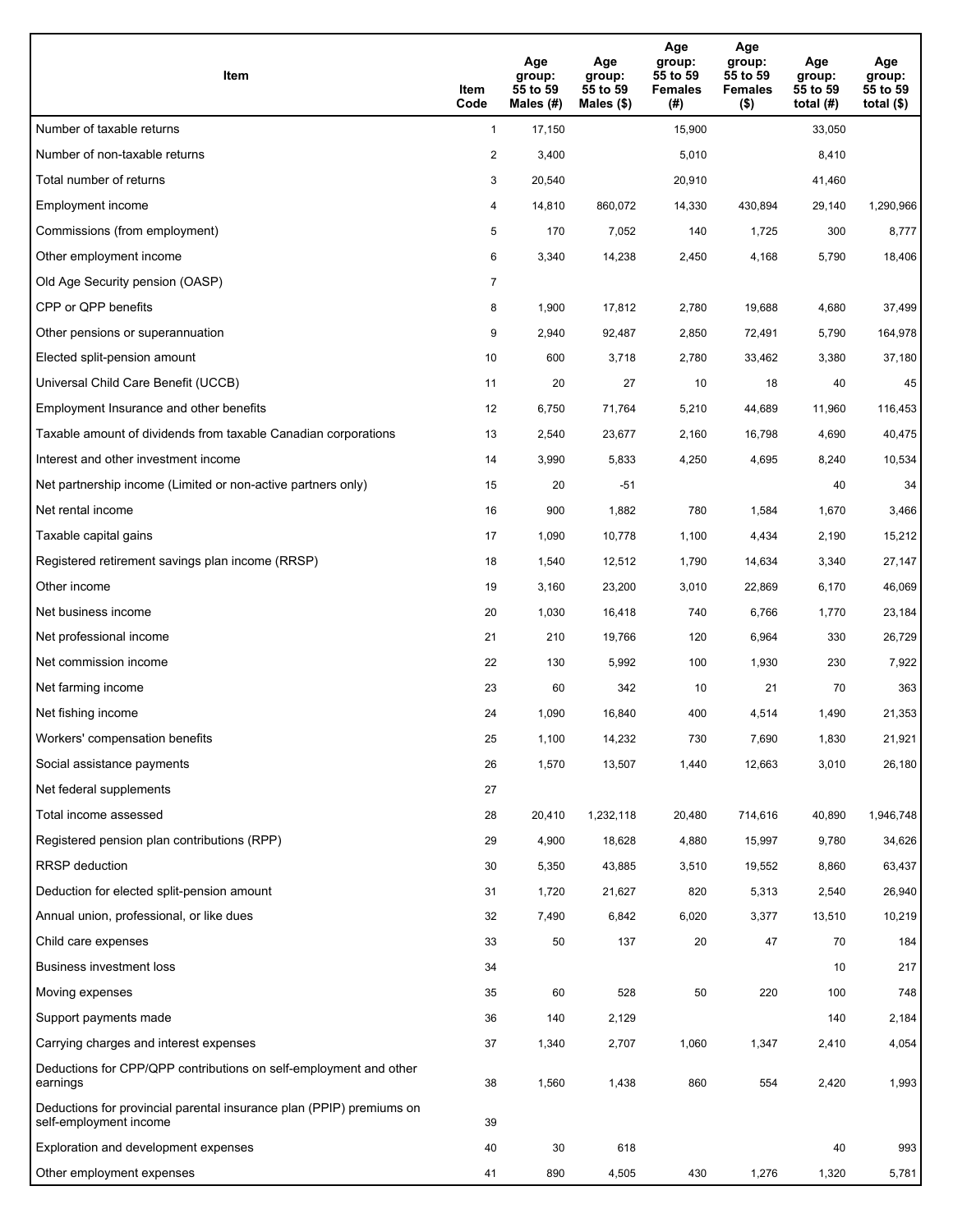| Item                                                              | Item<br>Code | Age<br>group:<br>55 to 59<br>Males (#) | Age<br>group:<br>55 to 59<br>Males (\$) | Age<br>group:<br>55 to 59<br><b>Females</b><br>(#) | Age<br>group:<br>55 to 59<br><b>Females</b><br>$($ \$) | Age<br>group:<br>55 to 59<br>total $(H)$ | Age<br>group:<br>55 to 59<br>total $($)$ |
|-------------------------------------------------------------------|--------------|----------------------------------------|-----------------------------------------|----------------------------------------------------|--------------------------------------------------------|------------------------------------------|------------------------------------------|
| Clergy residence deduction                                        | 42           | 80                                     | 796                                     | 40                                                 | 367                                                    | 120                                      | 1,163                                    |
| Other deductions                                                  | 43           | 850                                    | 1,098                                   | 800                                                | 869                                                    | 1,650                                    | 1,967                                    |
| Total deductions before adjustments                               | 44           | 13,350                                 | 105,008                                 | 10,270                                             | 49,509                                                 | 23,610                                   | 154,517                                  |
| Social benefits repayment                                         | 45           | 1,370                                  | 2,407                                   | 110                                                | 168                                                    | 1,480                                    | 2,574                                    |
| Net income after adjustments                                      | 46           | 20,360                                 | 1,125,356                               | 20,430                                             | 665,377                                                | 40,780                                   | 1,790,747                                |
| Canadian Forces personnel and police deduction                    | 47           |                                        |                                         |                                                    |                                                        |                                          |                                          |
| Security options deductions                                       | 48           | 20                                     | 583                                     |                                                    |                                                        | 20                                       | 584                                      |
| Other payments deductions                                         | 49           | 2,650                                  | 27,739                                  | 2,160                                              | 20,355                                                 | 4,810                                    | 48,104                                   |
| Non-capital losses of other years                                 | 50           | 20                                     | 197                                     | 20                                                 | 130                                                    | 40                                       | 328                                      |
| Net capital losses of other years                                 | 51           | 210                                    | 364                                     | 180                                                | 225                                                    | 400                                      | 589                                      |
| Capital gains deduction                                           | 52           | 60                                     | 5,940                                   | 20                                                 | 1,993                                                  | 90                                       | 7,933                                    |
| Northern residents deductions                                     | 53           | 880                                    | 5,093                                   | 440                                                | 1,877                                                  | 1,320                                    | 6,971                                    |
| Additional deductions                                             | 54           | 20                                     | 187                                     |                                                    |                                                        | 50                                       | 332                                      |
| Farming/fishing losses of prior years                             | 55           | 20                                     | 212                                     |                                                    |                                                        | 20                                       | 212                                      |
| Total deductions from net income                                  | 56           | 3,810                                  | 40,317                                  | 2,820                                              | 24,728                                                 | 6,640                                    | 65,054                                   |
| Taxable income assessed                                           | 57           | 18,980                                 | 1,085,101                               | 19,290                                             | 640,666                                                | 38,270                                   | 1,725,772                                |
| Basic personal amount                                             | 58           | 20,540                                 | 221,888                                 | 20,910                                             | 225,854                                                | 41,450                                   | 447,770                                  |
| Age amount                                                        | 59           |                                        |                                         |                                                    |                                                        |                                          |                                          |
| Spouse or common-law partner amount                               | 60           | 2,800                                  | 22,199                                  | 690                                                | 4,026                                                  | 3,480                                    | 26,226                                   |
| Amount for eligible dependant                                     | 61           | 100                                    | 883                                     | 140                                                | 1,228                                                  | 240                                      | 2,111                                    |
| Amount for children 17 and under                                  | 62           | 720                                    | 2,115                                   | 220                                                | 562                                                    | 940                                      | 2,677                                    |
| Amount for infirm dependants age 18 or older                      | 63           | 50                                     | 235                                     | 30                                                 | 130                                                    | 70                                       | 365                                      |
| CPP or QPP contributions through employment                       | 64           | 13,970                                 | 23,487                                  | 12,510                                             | 15,402                                                 | 26,480                                   | 38,889                                   |
| CPP or QPP contributions on self-employment and other<br>earnings | 65           | 1,560                                  | 1,438                                   | 860                                                | 554                                                    | 2,420                                    | 1,993                                    |
| Employment Insurance premiums                                     | 66           | 14,100                                 | 8,856                                   | 12,630                                             | 6,100                                                  | 26,730                                   | 14,955                                   |
| PPIP premiums paid                                                | 67           |                                        |                                         |                                                    |                                                        |                                          |                                          |
| PPIP premiums payable on employment income                        | 68           |                                        |                                         |                                                    |                                                        |                                          |                                          |
| PPIP premiums payable on self-employment income                   | 69           |                                        |                                         |                                                    |                                                        |                                          |                                          |
| Volunteer firefighters' amount                                    | 70           | 470                                    | 1,401                                   | 10                                                 | 42                                                     | 480                                      | 1,443                                    |
| Canada employment amount                                          | 71           | 15,320                                 | 16,063                                  | 14,330                                             | 14,638                                                 | 29,650                                   | 30,700                                   |
| Public transit amount                                             | 72           | 50                                     | 22                                      | 80                                                 | 48                                                     | 130                                      | 70                                       |
| Children's fitness amount                                         | 73           | 220                                    | 112                                     | 50                                                 | 23                                                     | 270                                      | 134                                      |
| Children's arts amount                                            | 74           | 90                                     | 44                                      | 20                                                 | 10                                                     | 110                                      | 54                                       |
| Home buyers' amount                                               | 75           | 20                                     | 83                                      | 20                                                 | 87                                                     | 40                                       | 170                                      |
| Pension income amount                                             | 76           | 3,440                                  | 6,764                                   | 5,200                                              | 10,216                                                 | 8,650                                    | 16,980                                   |
| Caregiver amount                                                  | 77           | 450                                    | 2,235                                   | 320                                                | 1,449                                                  | 770                                      | 3,684                                    |
| Disability amount                                                 | 78           | 970                                    | 7,241                                   | 820                                                | 6,164                                                  | 1,790                                    | 13,406                                   |
| Disability amount transferred from a dependant                    | 79           | 350                                    | 2,879                                   | 250                                                | 1,935                                                  | 590                                      | 4,814                                    |
| Interest paid on student loans                                    | 80           | 30                                     | 24                                      | 50                                                 | 24                                                     | 80                                       | 47                                       |
| Tuition, education, and textbook amounts                          | 81           | 320                                    | 730                                     | 240                                                | 594                                                    | 560                                      | 1,323                                    |
| Tuition, education, and textbook amounts transferred from a child | 82           | 1,160                                  | 5,700                                   | 550                                                | 2,597                                                  | 1,720                                    | 8,297                                    |
| Amounts transferred from spouse or common-law partner             | 83           | 560                                    | 2,837                                   | 720                                                | 4,167                                                  | 1,270                                    | 7,004                                    |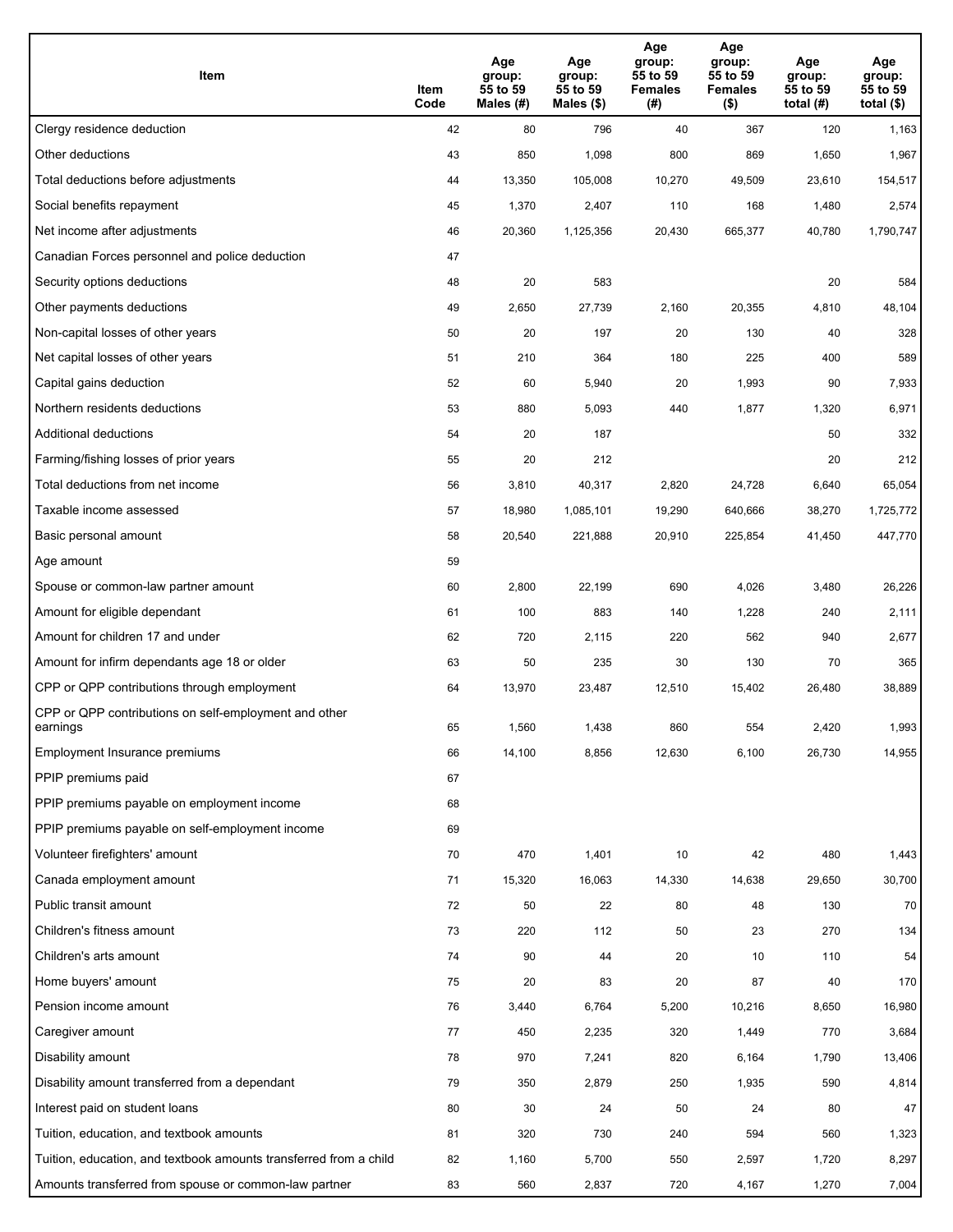| <b>Item</b>                                         | Item<br>Code | Age<br>group:<br>55 to 59<br>Males $(H)$ | Age<br>group:<br>55 to 59<br>Males $(\$)$ | Age<br>group:<br>55 to 59<br><b>Females</b><br>(#) | Age<br>group:<br>55 to 59<br><b>Females</b><br>$($ \$) | Age<br>group:<br>55 to 59<br>total $(H)$ | Age<br>group:<br>55 to 59<br>total $($)$ |
|-----------------------------------------------------|--------------|------------------------------------------|-------------------------------------------|----------------------------------------------------|--------------------------------------------------------|------------------------------------------|------------------------------------------|
| Medical expenses                                    | 84           | 4,080                                    | 8,694                                     | 7,120                                              | 14,581                                                 | 11,200                                   | 23,275                                   |
| Total tax credits on personal amounts               | 85           | 20,540                                   | 50,389                                    | 20,910                                             | 46,565                                                 | 41,460                                   | 96,958                                   |
| Allowable charitable donations and government gifts | 86           | 6,140                                    | 7,720                                     | 4,780                                              | 3,972                                                  | 10,920                                   | 11,692                                   |
| Eligible cultural and ecological gifts              | 87           |                                          |                                           |                                                    |                                                        |                                          |                                          |
| Total tax credit on donations and gifts             | 88           | 6,080                                    | 2,100                                     | 4,730                                              | 1,047                                                  | 10,820                                   | 3,147                                    |
| Total federal non-refundable tax credits            | 89           | 20,540                                   | 52,489                                    | 20,910                                             | 47,611                                                 | 41,460                                   | 100,105                                  |
| Federal dividend tax credit                         | 90           | 2,450                                    | 3,204                                     | 2,000                                              | 2,259                                                  | 4,450                                    | 5,464                                    |
| Overseas employment tax credit                      | 91           | 40                                       | 451                                       |                                                    |                                                        | 50                                       | 534                                      |
| Minimum tax carryover                               | 92           | 40                                       | 131                                       | 20                                                 | 43                                                     | 50                                       | 174                                      |
| Basic federal tax                                   | 93           | 16,460                                   | 154,019                                   | 14.690                                             | 64,291                                                 | 31,160                                   | 218,310                                  |
| Federal Foreign Tax Credit                          | 94           | 510                                      | 1,480                                     | 440                                                | 59                                                     | 950                                      | 1,539                                    |
| Federal Political contribution tax credit           | 95           | 80                                       | 19                                        | 50                                                 | 9                                                      | 130                                      | 29                                       |
| <b>Investment Tax Credit</b>                        | 96           | 160                                      | 157                                       | 20                                                 | 11                                                     | 170                                      | 168                                      |
| Labour-sponsored funds tax credit                   | 97           |                                          |                                           |                                                    |                                                        |                                          |                                          |
| Alternative minimum tax payable                     | 98           | 50                                       | 262                                       | 10                                                 | 135                                                    | 60                                       | 396                                      |
| Net federal tax                                     | 99           | 16,430                                   | 152,363                                   | 14,680                                             | 64,212                                                 | 31,120                                   | 216,575                                  |
| CPP contributions on self-employment                | 100          | 1,560                                    | 2,876                                     | 860                                                | 1,109                                                  | 2,420                                    | 3,985                                    |
| Social Benefits repayment                           | 101          | 1,370                                    | 2,407                                     | 110                                                | 168                                                    | 1,480                                    | 2,574                                    |
| <b>Net Provincial Tax</b>                           | 102          | 16,730                                   | 91,460                                    | 15,540                                             | 41,591                                                 | 32,260                                   | 133,051                                  |
| Total tax payable                                   | 103          | 17,150                                   | 249,106                                   | 15,900                                             | 107,080                                                | 33,050                                   | 356,186                                  |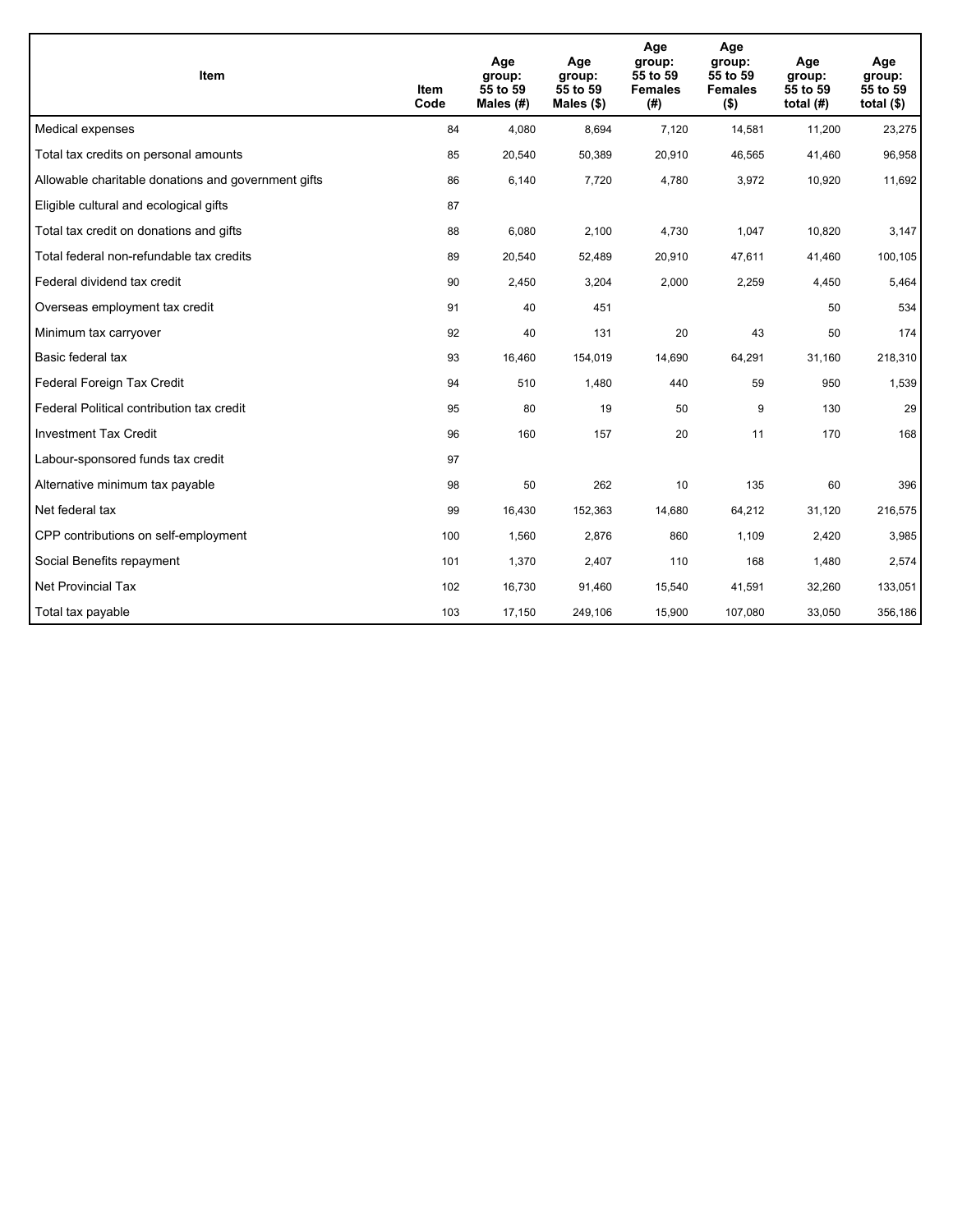| Item                                                                                           | Item<br>Code   | Age<br>group:<br>60 to 64<br>Males (#) | Age<br>group:<br>60 to 64<br>Males $(\$)$ | Age<br>group:<br>60 to 64<br><b>Females</b><br>(#) | Age<br>group:<br>60 to 64<br><b>Females</b><br>$($ \$) | Age<br>group:<br>60 to 64<br>total $(H)$ | Age<br>group:<br>60 to 64<br>total $($ |
|------------------------------------------------------------------------------------------------|----------------|----------------------------------------|-------------------------------------------|----------------------------------------------------|--------------------------------------------------------|------------------------------------------|----------------------------------------|
| Number of taxable returns                                                                      | $\mathbf{1}$   | 15,760                                 |                                           | 13,370                                             |                                                        | 29,130                                   |                                        |
| Number of non-taxable returns                                                                  | $\overline{2}$ | 3,710                                  |                                           | 6,400                                              |                                                        | 10,120                                   |                                        |
| Total number of returns                                                                        | 3              | 19,470                                 |                                           | 19,770                                             |                                                        | 39,240                                   |                                        |
| Employment income                                                                              | 4              | 10,440                                 | 499,561                                   | 8,180                                              | 196,891                                                | 18,620                                   | 696,452                                |
| Commissions (from employment)                                                                  | 5              | 110                                    | 4,408                                     | 80                                                 | 1,130                                                  | 190                                      | 5,538                                  |
| Other employment income                                                                        | 6              | 4,200                                  | 9,318                                     | 2,880                                              | 2,933                                                  | 7,080                                    | 12,252                                 |
| Old Age Security pension (OASP)                                                                | 7              |                                        |                                           |                                                    |                                                        |                                          |                                        |
| CPP or QPP benefits                                                                            | 8              | 16,420                                 | 97,826                                    | 16,510                                             | 73,328                                                 | 32,940                                   | 171,154                                |
| Other pensions or superannuation                                                               | 9              | 6,080                                  | 177,002                                   | 4,890                                              | 104,529                                                | 10,980                                   | 281,543                                |
| Elected split-pension amount                                                                   | 10             | 980                                    | 6,386                                     | 4,190                                              | 50,105                                                 | 5,170                                    | 56,491                                 |
| Universal Child Care Benefit (UCCB)                                                            | 11             | 10                                     | 15                                        |                                                    |                                                        | 20                                       | 28                                     |
| Employment Insurance and other benefits                                                        | 12             | 6,000                                  | 64,963                                    | 3,730                                              | 30,781                                                 | 9,730                                    | 95,745                                 |
| Taxable amount of dividends from taxable Canadian corporations                                 | 13             | 2,580                                  | 37,453                                    | 2,070                                              | 14,334                                                 | 4,650                                    | 51,787                                 |
| Interest and other investment income                                                           | 14             | 4,330                                  | 7,061                                     | 4,390                                              | 6,087                                                  | 8,720                                    | 13,156                                 |
| Net partnership income (Limited or non-active partners only)                                   | 15             | 20                                     | 110                                       | 10                                                 | $-12$                                                  | 40                                       | 97                                     |
| Net rental income                                                                              | 16             | 780                                    | 3,085                                     | 570                                                | 1,549                                                  | 1,360                                    | 4,636                                  |
| Taxable capital gains                                                                          | 17             | 1,190                                  | 9,874                                     | 1,080                                              | 5,865                                                  | 2,280                                    | 15,739                                 |
| Registered retirement savings plan income (RRSP)                                               | 18             | 1,740                                  | 16,538                                    | 1,860                                              | 14,615                                                 | 3,600                                    | 31,153                                 |
| Other income                                                                                   | 19             | 4,270                                  | 32,947                                    | 3,770                                              | 25,652                                                 | 8,040                                    | 58,599                                 |
| Net business income                                                                            | 20             | 1,010                                  | 14,203                                    | 570                                                | 5,669                                                  | 1,570                                    | 19,873                                 |
| Net professional income                                                                        | 21             | 220                                    | 18,399                                    | 90                                                 | 3,262                                                  | 310                                      | 21,662                                 |
| Net commission income                                                                          | 22             | 140                                    | 4,598                                     | 80                                                 | 2,443                                                  | 230                                      | 7,041                                  |
| Net farming income                                                                             | 23             | 50                                     | 84                                        | 20                                                 | 115                                                    | 70                                       | 199                                    |
| Net fishing income                                                                             | 24             | 890                                    | 16,814                                    | 260                                                | 3,058                                                  | 1,150                                    | 19,872                                 |
| Workers' compensation benefits                                                                 | 25             | 1,050                                  | 15,063                                    | 600                                                | 6,516                                                  | 1,650                                    | 21,580                                 |
| Social assistance payments                                                                     | 26             | 1,430                                  | 11,158                                    | 1,070                                              | 8,569                                                  | 2,500                                    | 19,726                                 |
| Net federal supplements                                                                        | 27             |                                        |                                           |                                                    |                                                        | 3,760                                    | 20,623                                 |
| Total income assessed                                                                          | 28             | 19,420                                 | 1,048,980                                 | 19,660                                             | 577,634                                                | 39,090                                   | 1,626,637                              |
| Registered pension plan contributions (RPP)                                                    | 29             | 2,590                                  | 9,009                                     | 2,010                                              | 5,689                                                  | 4,600                                    | 14,698                                 |
| <b>RRSP</b> deduction                                                                          | 30             | 3,430                                  | 26,922                                    | 1,880                                              | 10,077                                                 | 5,300                                    | 36,999                                 |
| Deduction for elected split-pension amount                                                     | 31             | 3,730                                  | 45,428                                    | 1,110                                              | 7,309                                                  | 4,840                                    | 52,736                                 |
| Annual union, professional, or like dues                                                       | 32             | 5,150                                  | 4,373                                     | 3,100                                              | 1,421                                                  | 8,250                                    | 5,794                                  |
| Child care expenses                                                                            | 33             | 20                                     | 57                                        |                                                    |                                                        | 20                                       | 75                                     |
| Business investment loss                                                                       | 34             |                                        |                                           |                                                    |                                                        | 10                                       | 139                                    |
| Moving expenses                                                                                | 35             | 40                                     | 169                                       | 20                                                 | 72                                                     | 60                                       | 241                                    |
| Support payments made                                                                          | 36             | 100                                    | 1,455                                     |                                                    |                                                        | 100                                      | 1,457                                  |
| Carrying charges and interest expenses                                                         | 37             | 1,590                                  | 2,649                                     | 1,110                                              | 1,503                                                  | 2,710                                    | 4,163                                  |
| Deductions for CPP/QPP contributions on self-employment and other<br>earnings                  | 38             | 1,450                                  | 1,287                                     | 630                                                | 413                                                    | 2,070                                    | 1,699                                  |
| Deductions for provincial parental insurance plan (PPIP) premiums on<br>self-employment income | 39             |                                        |                                           |                                                    |                                                        |                                          |                                        |
| Exploration and development expenses                                                           | 40             | 30                                     | 395                                       | 20                                                 | 224                                                    | 50                                       | 619                                    |
| Other employment expenses                                                                      | 41             | 670                                    | 2,929                                     | 290                                                | 765                                                    | 960                                      | 3,695                                  |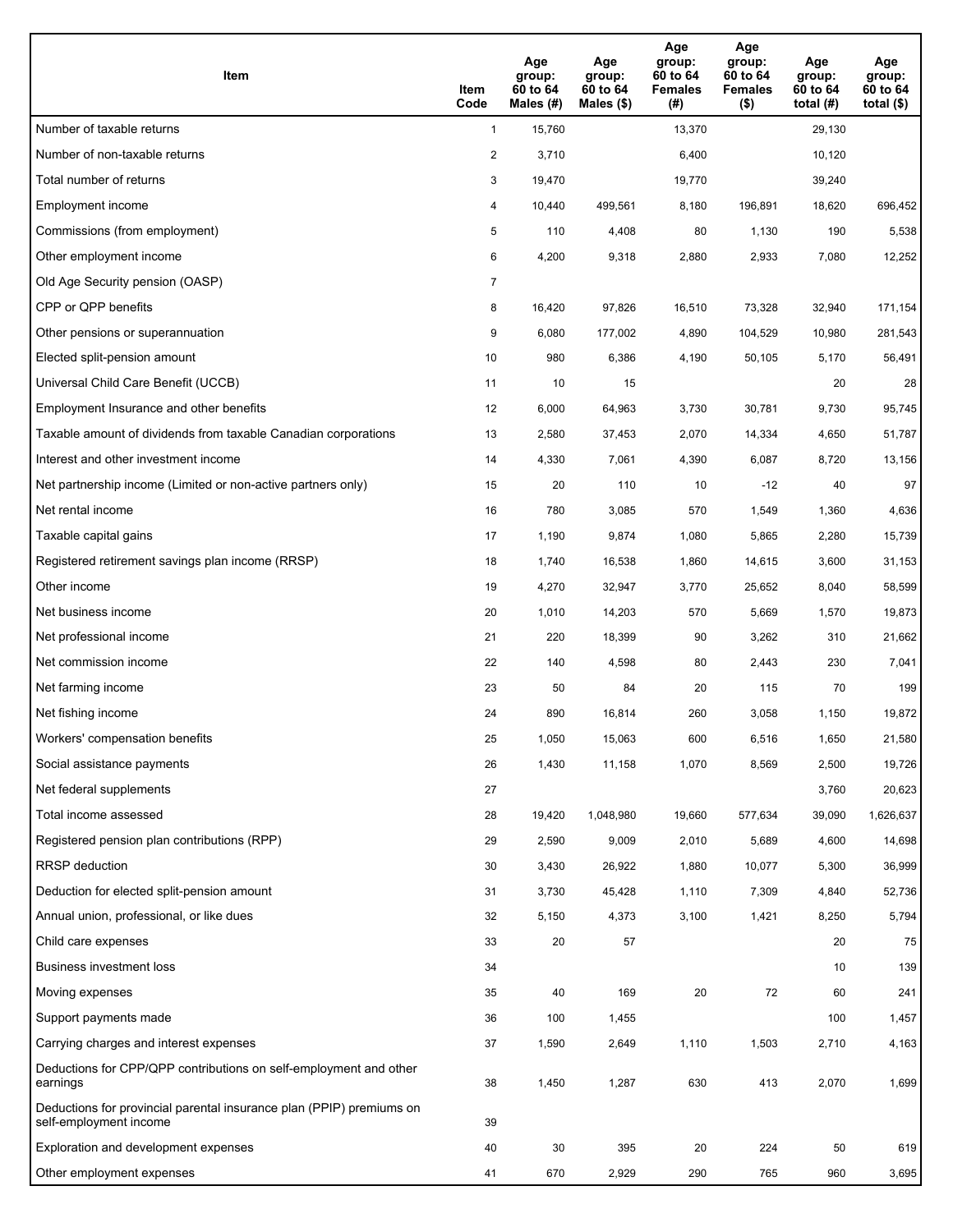| Item                                                              | Item<br>Code | Age<br>group:<br>60 to 64<br>Males (#) | Age<br>group:<br>60 to 64<br>Males (\$) | Age<br>group:<br>60 to 64<br><b>Females</b><br>(#) | Age<br>group:<br>60 to 64<br><b>Females</b><br>$($ \$) | Age<br>group:<br>60 to 64<br>total $(H)$ | Age<br>group:<br>60 to 64<br>total (\$) |
|-------------------------------------------------------------------|--------------|----------------------------------------|-----------------------------------------|----------------------------------------------------|--------------------------------------------------------|------------------------------------------|-----------------------------------------|
| Clergy residence deduction                                        | 42           | 70                                     | 664                                     | 30                                                 | 204                                                    | 100                                      | 868                                     |
| Other deductions                                                  | 43           | 1,090                                  | 1,053                                   | 790                                                | 794                                                    | 1,890                                    | 1,848                                   |
| Total deductions before adjustments                               | 44           | 11,600                                 | 96,474                                  | 6,820                                              | 28,547                                                 | 18,420                                   | 125,033                                 |
| Social benefits repayment                                         | 45           | 1,330                                  | 2,660                                   | 100                                                | 164                                                    | 1,430                                    | 2,824                                   |
| Net income after adjustments                                      | 46           | 19,390                                 | 950,124                                 | 19,640                                             | 549,068                                                | 39,040                                   | 1,499,206                               |
| Canadian Forces personnel and police deduction                    | 47           |                                        |                                         |                                                    |                                                        |                                          |                                         |
| Security options deductions                                       | 48           | 10                                     | 93                                      |                                                    |                                                        |                                          |                                         |
| Other payments deductions                                         | 49           | 2,790                                  | 28,282                                  | 4,900                                              | 33,636                                                 | 7,690                                    | 61,918                                  |
| Non-capital losses of other years                                 | 50           | 10                                     | 65                                      | 20                                                 | 183                                                    | 30                                       | 248                                     |
| Net capital losses of other years                                 | 51           | 240                                    | 522                                     | 200                                                | 216                                                    | 440                                      | 738                                     |
| Capital gains deduction                                           | 52           | 80                                     | 7,218                                   | 20                                                 | 1,729                                                  | 100                                      | 8,946                                   |
| Northern residents deductions                                     | 53           | 770                                    | 4,282                                   | 340                                                | 1,504                                                  | 1,110                                    | 5,786                                   |
| Additional deductions                                             | 54           | 30                                     | 216                                     | 40                                                 | 501                                                    | 70                                       | 718                                     |
| Farming/fishing losses of prior years                             | 55           |                                        |                                         |                                                    |                                                        |                                          |                                         |
| Total deductions from net income                                  | 56           | 3,890                                  | 40,695                                  | 5,460                                              | 37,798                                                 | 9,350                                    | 78,495                                  |
| Taxable income assessed                                           | 57           | 19,010                                 | 909,706                                 | 18,970                                             | 511,302                                                | 37,980                                   | 1,421,021                               |
| Basic personal amount                                             | 58           | 19,470                                 | 210,353                                 | 19,770                                             | 213,615                                                | 39,240                                   | 423,990                                 |
| Age amount                                                        | 59           |                                        |                                         |                                                    |                                                        |                                          |                                         |
| Spouse or common-law partner amount                               | 60           | 3,000                                  | 21,955                                  | 520                                                | 2,568                                                  | 3,520                                    | 24,523                                  |
| Amount for eligible dependant                                     | 61           | 40                                     | 313                                     | 80                                                 | 671                                                    | 120                                      | 984                                     |
| Amount for children 17 and under                                  | 62           | 230                                    | 669                                     | 50                                                 | 163                                                    | 280                                      | 832                                     |
| Amount for infirm dependants age 18 or older                      | 63           | 50                                     | 253                                     | 30                                                 | 136                                                    | 80                                       | 389                                     |
| CPP or QPP contributions through employment                       | 64           | 9,330                                  | 13,804                                  | 6,830                                              | 6,821                                                  | 16,160                                   | 20,625                                  |
| CPP or QPP contributions on self-employment and other<br>earnings | 65           | 1,450                                  | 1,287                                   | 630                                                | 413                                                    | 2,070                                    | 1,699                                   |
| Employment Insurance premiums                                     | 66           | 9,850                                  | 5,471                                   | 7,070                                              | 2,793                                                  | 16,920                                   | 8,263                                   |
| PPIP premiums paid                                                | 67           |                                        |                                         |                                                    |                                                        |                                          |                                         |
| PPIP premiums payable on employment income                        | 68           |                                        |                                         |                                                    |                                                        |                                          |                                         |
| PPIP premiums payable on self-employment income                   | 69           |                                        |                                         |                                                    |                                                        |                                          |                                         |
| Volunteer firefighters' amount                                    | 70           | 310                                    | 918                                     |                                                    |                                                        | 310                                      | 942                                     |
| Canada employment amount                                          | 71           | 12,230                                 | 11,645                                  | 9,740                                              | 8,718                                                  | 21,970                                   | 20,363                                  |
| Public transit amount                                             | 72           | 40                                     | 19                                      | 40                                                 | 19                                                     | 80                                       | 38                                      |
| Children's fitness amount                                         | 73           | 70                                     | 36                                      | 20                                                 | 4                                                      | 80                                       | 40                                      |
| Children's arts amount                                            | 74           | 40                                     | 21                                      |                                                    |                                                        | 40                                       | 23                                      |
| Home buyers' amount                                               | 75           |                                        |                                         |                                                    |                                                        | 20                                       | 81                                      |
| Pension income amount                                             | 76           | 6,810                                  | 13,341                                  | 7,940                                              | 15,549                                                 | 14,750                                   | 28,892                                  |
| Caregiver amount                                                  | 77           | 390                                    | 1,919                                   | 250                                                | 1,080                                                  | 640                                      | 2,999                                   |
| Disability amount                                                 | 78           | 1,290                                  | 9,656                                   | 890                                                | 6,688                                                  | 2,180                                    | 16,344                                  |
| Disability amount transferred from a dependant                    | 79           | 290                                    | 2,289                                   | 190                                                | 1,376                                                  | 470                                      | 3,665                                   |
| Interest paid on student loans                                    | 80           | 10                                     | 5                                       | 20                                                 | $\overline{7}$                                         | 30                                       | 11                                      |
| Tuition, education, and textbook amounts                          | 81           | 170                                    | 237                                     | 110                                                | 249                                                    | 280                                      | 486                                     |
| Tuition, education, and textbook amounts transferred from a child | 82           | 450                                    | 2,158                                   | 140                                                | 652                                                    | 590                                      | 2,810                                   |
| Amounts transferred from spouse or common-law partner             | 83           | 1,020                                  | 4,944                                   | 1,710                                              | 9,325                                                  | 2,730                                    | 14,269                                  |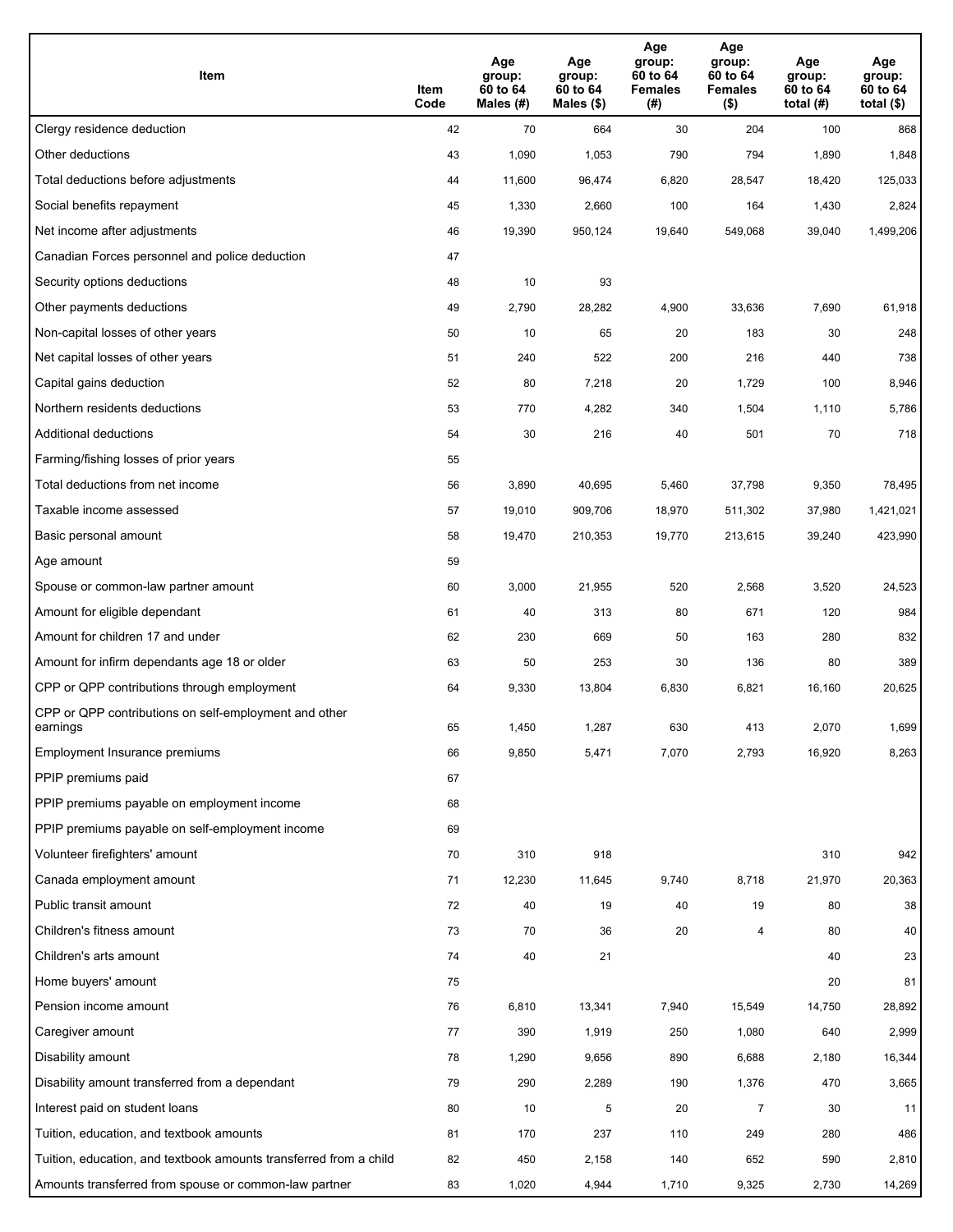| <b>Item</b>                                         | Item<br>Code | Age<br>group:<br>60 to 64<br>Males (#) | Age<br>group:<br>60 to 64<br>Males $(\$)$ | Age<br>group:<br>60 to 64<br><b>Females</b><br>(#) | Age<br>group:<br>60 to 64<br><b>Females</b><br>$($ \$) | Age<br>group:<br>60 to 64<br>total $(H)$ | Age<br>group:<br>60 to 64<br>total $($)$ |
|-----------------------------------------------------|--------------|----------------------------------------|-------------------------------------------|----------------------------------------------------|--------------------------------------------------------|------------------------------------------|------------------------------------------|
| Medical expenses                                    | 84           | 4.710                                  | 10,492                                    | 6,790                                              | 14,579                                                 | 11,500                                   | 25,071                                   |
| Total tax credits on personal amounts               | 85           | 19,470                                 | 46,773                                    | 19,770                                             | 42,824                                                 | 39,240                                   | 89,601                                   |
| Allowable charitable donations and government gifts | 86           | 6,960                                  | 10,733                                    | 4,680                                              | 5,025                                                  | 11,640                                   | 15,758                                   |
| Eligible cultural and ecological gifts              | 87           |                                        |                                           |                                                    |                                                        | 10                                       | 6                                        |
| Total tax credit on donations and gifts             | 88           | 6,910                                  | 2,350                                     | 4,650                                              | 1,345                                                  | 11,560                                   | 3,695                                    |
| Total federal non-refundable tax credits            | 89           | 19,470                                 | 49,123                                    | 19,770                                             | 44,169                                                 | 39,240                                   | 93,296                                   |
| Federal dividend tax credit                         | 90           | 2,460                                  | 5,285                                     | 1,820                                              | 1,897                                                  | 4,280                                    | 7,182                                    |
| Overseas employment tax credit                      | 91           | 40                                     | 385                                       |                                                    |                                                        | 40                                       | 458                                      |
| Minimum tax carryover                               | 92           | 40                                     | 132                                       | 20                                                 | 42                                                     | 60                                       | 175                                      |
| Basic federal tax                                   | 93           | 15,020                                 | 118,138                                   | 12,000                                             | 47,086                                                 | 27,020                                   | 165,224                                  |
| Federal Foreign Tax Credit                          | 94           | 530                                    | 308                                       | 460                                                | 74                                                     | 990                                      | 381                                      |
| Federal Political contribution tax credit           | 95           | 90                                     | 17                                        | 60                                                 | 10                                                     | 140                                      | 27                                       |
| <b>Investment Tax Credit</b>                        | 96           | 120                                    | 132                                       | 20                                                 | 16                                                     | 130                                      | 148                                      |
| Labour-sponsored funds tax credit                   | 97           |                                        |                                           |                                                    |                                                        |                                          |                                          |
| Alternative minimum tax payable                     | 98           | 40                                     | 172                                       | 10                                                 | 76                                                     | 60                                       | 248                                      |
| Net federal tax                                     | 99           | 15,000                                 | 117,681                                   | 11,990                                             | 46,991                                                 | 26,990                                   | 164,672                                  |
| CPP contributions on self-employment                | 100          | 1,450                                  | 2,573                                     | 630                                                | 825                                                    | 2,070                                    | 3,399                                    |
| Social Benefits repayment                           | 101          | 1,330                                  | 2,660                                     | 100                                                | 164                                                    | 1,430                                    | 2,824                                    |
| <b>Net Provincial Tax</b>                           | 102          | 15,350                                 | 70,936                                    | 13,110                                             | 30,740                                                 | 28,460                                   | 101,676                                  |
| Total tax payable                                   | 103          | 15,760                                 | 193,850                                   | 13,370                                             | 78,720                                                 | 29,130                                   | 272,571                                  |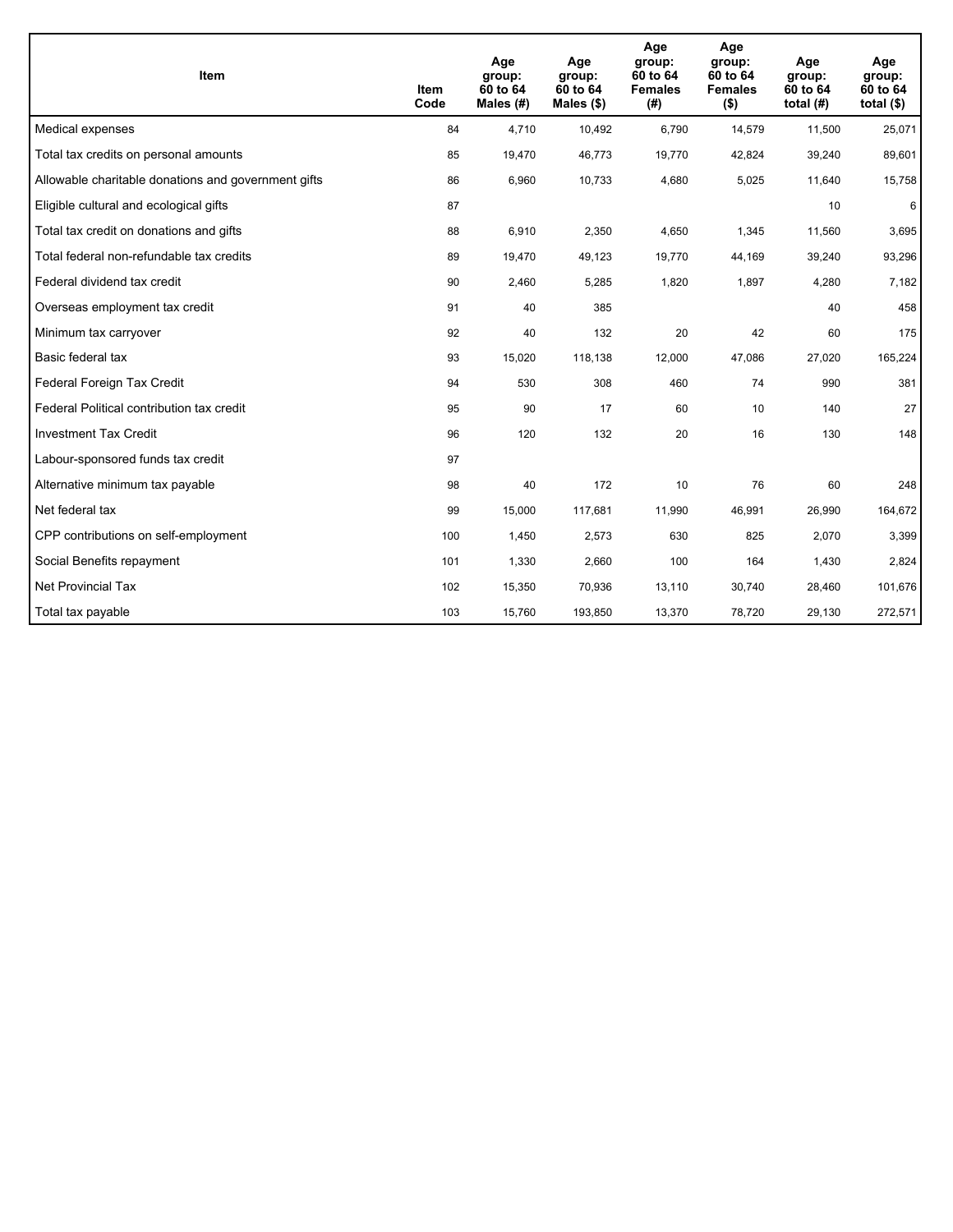| Item                                                                                           | Item<br>Code   | Age<br>group:<br>65 to 69<br>Males $(H)$ | Age<br>group:<br>65 to 69<br>Males (\$) | Age<br>group:<br>65 to 69<br><b>Females</b><br>(# ) | Age<br>group:<br>65 to 69<br><b>Females</b><br>$($ \$) | Age<br>group:<br>65 to 69<br>total $(H)$ | Age<br>group:<br>65 to 69<br>total $($ |
|------------------------------------------------------------------------------------------------|----------------|------------------------------------------|-----------------------------------------|-----------------------------------------------------|--------------------------------------------------------|------------------------------------------|----------------------------------------|
| Number of taxable returns                                                                      | $\mathbf{1}$   | 10,250                                   |                                         | 7,990                                               |                                                        | 18,240                                   |                                        |
| Number of non-taxable returns                                                                  | 2              | 5,580                                    |                                         | 8,170                                               |                                                        | 13,750                                   |                                        |
| Total number of returns                                                                        | 3              | 15,830                                   |                                         | 16,160                                              |                                                        | 31,990                                   |                                        |
| Employment income                                                                              | 4              | 4,400                                    | 174,931                                 | 2,580                                               | 54,619                                                 | 6,970                                    | 229,549                                |
| Commissions (from employment)                                                                  | 5              | 40                                       | 1,271                                   | 20                                                  | 141                                                    | 60                                       | 1,413                                  |
| Other employment income                                                                        | 6              | 1,900                                    | 2,489                                   | 900                                                 | 702                                                    | 2,790                                    | 3,191                                  |
| Old Age Security pension (OASP)                                                                | $\overline{7}$ | 15,690                                   | 87,894                                  | 16,040                                              | 91,171                                                 | 31,730                                   | 179,066                                |
| CPP or QPP benefits                                                                            | 8              | 15,480                                   | 98,203                                  | 15,080                                              | 67,149                                                 | 30,560                                   | 165,352                                |
| Other pensions or superannuation                                                               | 9              | 7,800                                    | 160,206                                 | 5,510                                               | 76,725                                                 | 13,300                                   | 236,932                                |
| Elected split-pension amount                                                                   | 10             | 840                                      | 5,425                                   | 3,710                                               | 37,883                                                 | 4,550                                    | 43,308                                 |
| Universal Child Care Benefit (UCCB)                                                            | 11             |                                          |                                         |                                                     |                                                        |                                          |                                        |
| Employment Insurance and other benefits                                                        | 12             | 2,740                                    | 30,604                                  | 1,060                                               | 8,438                                                  | 3,800                                    | 39,042                                 |
| Taxable amount of dividends from taxable Canadian corporations                                 | 13             | 2,100                                    | 23,609                                  | 1,470                                               | 8,159                                                  | 3,570                                    | 31,769                                 |
| Interest and other investment income                                                           | 14             | 3,660                                    | 5,407                                   | 3,330                                               | 4,532                                                  | 6,990                                    | 9,939                                  |
| Net partnership income (Limited or non-active partners only)                                   | 15             |                                          |                                         |                                                     |                                                        |                                          |                                        |
| Net rental income                                                                              | 16             | 520                                      | 1,647                                   | 400                                                 | 1,074                                                  | 910                                      | 2,721                                  |
| Taxable capital gains                                                                          | 17             | 970                                      | 7,741                                   | 790                                                 | 3,065                                                  | 1,750                                    | 10,806                                 |
| Registered retirement savings plan income (RRSP)                                               | 18             | 1,220                                    | 10,087                                  | 1,030                                               | 7,309                                                  | 2,250                                    | 17,397                                 |
| Other income                                                                                   | 19             | 2,000                                    | 8,976                                   | 1,440                                               | 4,312                                                  | 3,440                                    | 13,288                                 |
| Net business income                                                                            | 20             | 610                                      | 8,103                                   | 280                                                 | 1,639                                                  | 890                                      | 9,742                                  |
| Net professional income                                                                        | 21             | 170                                      | 9,788                                   | 40                                                  | 737                                                    | 210                                      | 10,524                                 |
| Net commission income                                                                          | 22             | 110                                      | 3,045                                   | 40                                                  | 748                                                    | 150                                      | 3,793                                  |
| Net farming income                                                                             | 23             | 30                                       | $-29$                                   | 10                                                  | 11                                                     | 40                                       | $-17$                                  |
| Net fishing income                                                                             | 24             | 410                                      | 5,695                                   | 60                                                  | 860                                                    | 470                                      | 6,555                                  |
| Workers' compensation benefits                                                                 | 25             | 650                                      | 4,809                                   | 260                                                 | 1,862                                                  | 900                                      | 6,671                                  |
| Social assistance payments                                                                     | 26             | 260                                      | 1,148                                   | 180                                                 | 849                                                    | 440                                      | 1,997                                  |
| Net federal supplements                                                                        | 27             | 6,410                                    | 25,391                                  | 7,750                                               | 32,785                                                 | 14,160                                   | 58,176                                 |
| Total income assessed                                                                          | 28             | 15,830                                   | 676,596                                 | 16,150                                              | 405,856                                                | 31,980                                   | 1,082,452                              |
| Registered pension plan contributions (RPP)                                                    | 29             | 770                                      | 2,966                                   | 560                                                 | 1,259                                                  | 1,330                                    | 4,225                                  |
| <b>RRSP</b> deduction                                                                          | 30             | 1,400                                    | 11,173                                  | 650                                                 | 3,675                                                  | 2,060                                    | 14,848                                 |
| Deduction for elected split-pension amount                                                     | 31             | 4,350                                    | 46,530                                  | 810                                                 | 4,768                                                  | 5,160                                    | 51,298                                 |
| Annual union, professional, or like dues                                                       | 32             | 1,930                                    | 1,215                                   | 900                                                 | 320                                                    | 2,830                                    | 1,536                                  |
| Child care expenses                                                                            | 33             |                                          |                                         |                                                     |                                                        |                                          |                                        |
| Business investment loss                                                                       | 34             |                                          |                                         |                                                     |                                                        |                                          |                                        |
| Moving expenses                                                                                | 35             | 10                                       | 38                                      |                                                     |                                                        | 10                                       | 43                                     |
| Support payments made                                                                          | 36             | 60                                       | 839                                     |                                                     |                                                        | 60                                       | 840                                    |
| Carrying charges and interest expenses                                                         | 37             | 1,290                                    | 2,212                                   | 820                                                 | 1,088                                                  | 2,100                                    | 3,300                                  |
| Deductions for CPP/QPP contributions on self-employment and other<br>earnings                  | 38             | 520                                      | 388                                     | 160                                                 | 76                                                     | 690                                      | 464                                    |
| Deductions for provincial parental insurance plan (PPIP) premiums on<br>self-employment income | 39             |                                          |                                         |                                                     |                                                        |                                          |                                        |
| Exploration and development expenses                                                           | 40             | 30                                       | 315                                     |                                                     |                                                        | 40                                       | 337                                    |
| Other employment expenses                                                                      | 41             | 280                                      | 1,230                                   | 100                                                 | 342                                                    | 380                                      | 1,572                                  |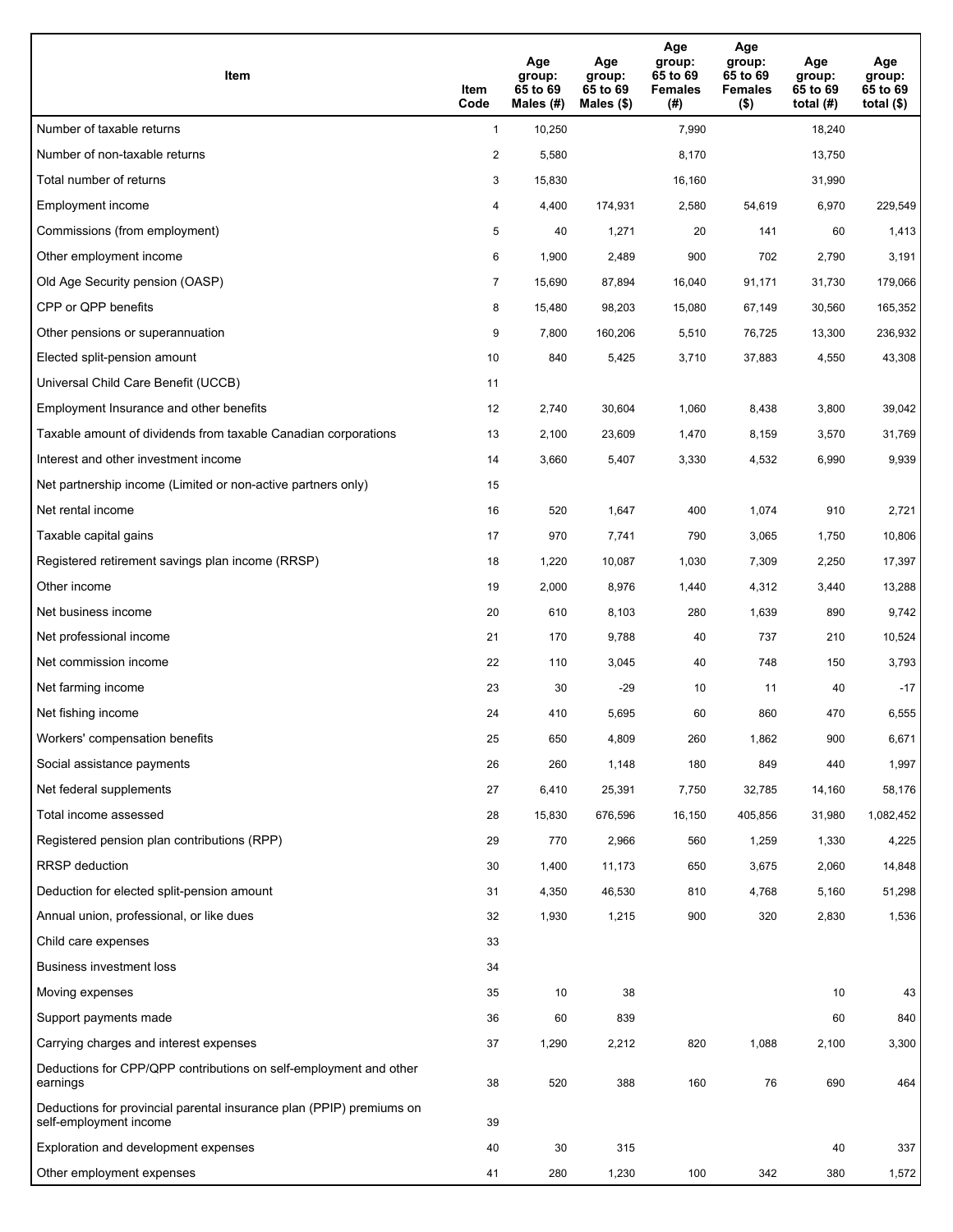| Item                                                              | Item<br>Code | Age<br>group:<br>65 to 69<br>Males (#) | Age<br>group:<br>65 to 69<br>Males (\$) | Age<br>group:<br>65 to 69<br><b>Females</b><br>(# ) | Age<br>group:<br>65 to 69<br>Females<br>$($ \$) | Age<br>group:<br>65 to 69<br>total $(H)$ | Age<br>group:<br>65 to 69<br>total $($)$ |
|-------------------------------------------------------------------|--------------|----------------------------------------|-----------------------------------------|-----------------------------------------------------|-------------------------------------------------|------------------------------------------|------------------------------------------|
| Clergy residence deduction                                        | 42           | 50                                     | 352                                     | 20                                                  | 114                                             | 60                                       | 466                                      |
| Other deductions                                                  | 43           | 480                                    | 605                                     | 300                                                 | 679                                             | 780                                      | 1,284                                    |
| Total deductions before adjustments                               | 44           | 7,300                                  | 67,915                                  | 2,980                                               | 12,352                                          | 10,280                                   | 80,267                                   |
| Social benefits repayment                                         | 45           | 1,420                                  | 4,885                                   | 350                                                 | 941                                             | 1,760                                    | 5,826                                    |
| Net income after adjustments                                      | 46           | 15,820                                 | 603,976                                 | 16,150                                              | 392,648                                         | 31,970                                   | 996,625                                  |
| Canadian Forces personnel and police deduction                    | 47           |                                        |                                         |                                                     |                                                 |                                          |                                          |
| Security options deductions                                       | 48           |                                        |                                         |                                                     |                                                 |                                          |                                          |
| Other payments deductions                                         | 49           | 6,750                                  | 31,341                                  | 7,920                                               | 35,495                                          | 14,670                                   | 66,836                                   |
| Non-capital losses of other years                                 | 50           |                                        |                                         |                                                     |                                                 | 10                                       | 83                                       |
| Net capital losses of other years                                 | 51           | 220                                    | 548                                     | 150                                                 | 293                                             | 380                                      | 841                                      |
| Capital gains deduction                                           | 52           | 50                                     | 3,518                                   | 20                                                  | 1,163                                           | 70                                       | 4,681                                    |
| Northern residents deductions                                     | 53           | 400                                    | 2,088                                   | 190                                                 | 890                                             | 590                                      | 2,978                                    |
| Additional deductions                                             | 54           | 70                                     | 164                                     | 110                                                 | 856                                             | 170                                      | 1,021                                    |
| Farming/fishing losses of prior years                             | 55           |                                        |                                         |                                                     |                                                 |                                          |                                          |
| Total deductions from net income                                  | 56           | 7,370                                  | 37,961                                  | 8,290                                               | 38,703                                          | 15,660                                   | 76,664                                   |
| Taxable income assessed                                           | 57           | 15,810                                 | 566,154                                 | 16,120                                              | 353,974                                         | 31,930                                   | 920,128                                  |
| Basic personal amount                                             | 58           | 15,830                                 | 171,001                                 | 16,160                                              | 174,643                                         | 31,990                                   | 345,644                                  |
| Age amount                                                        | 59           | 14,760                                 | 88,367                                  | 15,910                                              | 101,518                                         | 30,670                                   | 189,886                                  |
| Spouse or common-law partner amount                               | 60           | 2,580                                  | 12,081                                  | 210                                                 | 869                                             | 2,790                                    | 12,949                                   |
| Amount for eligible dependant                                     | 61           | 20                                     | 156                                     | 40                                                  | 292                                             | 60                                       | 448                                      |
| Amount for children 17 and under                                  | 62           | 70                                     | 183                                     | 20                                                  | 46                                              | 90                                       | 229                                      |
| Amount for infirm dependants age 18 or older                      | 63           | 40                                     | 154                                     | 10                                                  | 70                                              | 50                                       | 224                                      |
| CPP or QPP contributions through employment                       | 64           | 2,400                                  | 2,690                                   | 1,370                                               | 1,050                                           | 3,770                                    | 3,740                                    |
| CPP or QPP contributions on self-employment and other<br>earnings | 65           | 520                                    | 388                                     | 160                                                 | 76                                              | 690                                      | 464                                      |
| Employment Insurance premiums                                     | 66           | 3,780                                  | 1,741                                   | 1,990                                               | 678                                             | 5,760                                    | 2,419                                    |
| PPIP premiums paid                                                | 67           |                                        |                                         |                                                     |                                                 |                                          |                                          |
| PPIP premiums payable on employment income                        | 68           |                                        |                                         |                                                     |                                                 |                                          |                                          |
| PPIP premiums payable on self-employment income                   | 69           |                                        |                                         |                                                     |                                                 |                                          |                                          |
| Volunteer firefighters' amount                                    | 70           | 120                                    | 359                                     |                                                     |                                                 | 120                                      | 365                                      |
| Canada employment amount                                          | 71           | 5,570                                  | 4,896                                   | 3,210                                               | 2,789                                           | 8,770                                    | 7,686                                    |
| Public transit amount                                             | 72           | 20                                     | $\overline{7}$                          | 30                                                  | 12                                              | 50                                       | 20                                       |
| Children's fitness amount                                         | 73           | 20                                     | 6                                       |                                                     |                                                 | 20                                       | 7 <sup>1</sup>                           |
| Children's arts amount                                            | 74           |                                        |                                         |                                                     |                                                 |                                          |                                          |
| Home buyers' amount                                               | 75           |                                        |                                         |                                                     |                                                 |                                          |                                          |
| Pension income amount                                             | 76           | 8,300                                  | 15,942                                  | 7,960                                               | 15,269                                          | 16,250                                   | 31,211                                   |
| Caregiver amount                                                  | 77           | 190                                    | 936                                     | 120                                                 | 528                                             | 310                                      | 1,464                                    |
| Disability amount                                                 | 78           | 970                                    | 7,256                                   | 580                                                 | 4,373                                           | 1,550                                    | 11,629                                   |
| Disability amount transferred from a dependant                    | 79           | 170                                    | 1,322                                   | 90                                                  | 681                                             | 270                                      | 2,004                                    |
| Interest paid on student loans                                    | 80           |                                        |                                         |                                                     |                                                 | 10                                       | $\overline{7}$                           |
| Tuition, education, and textbook amounts                          | 81           | 40                                     | 91                                      | 30                                                  | 36                                              | 70                                       | 127                                      |
| Tuition, education, and textbook amounts transferred from a child | 82           | 110                                    | 503                                     | 30                                                  | 121                                             | 130                                      | 625                                      |
| Amounts transferred from spouse or common-law partner             | 83           | 2,510                                  | 13,829                                  | 1,770                                               | 8,838                                           | 4,280                                    | 22,667                                   |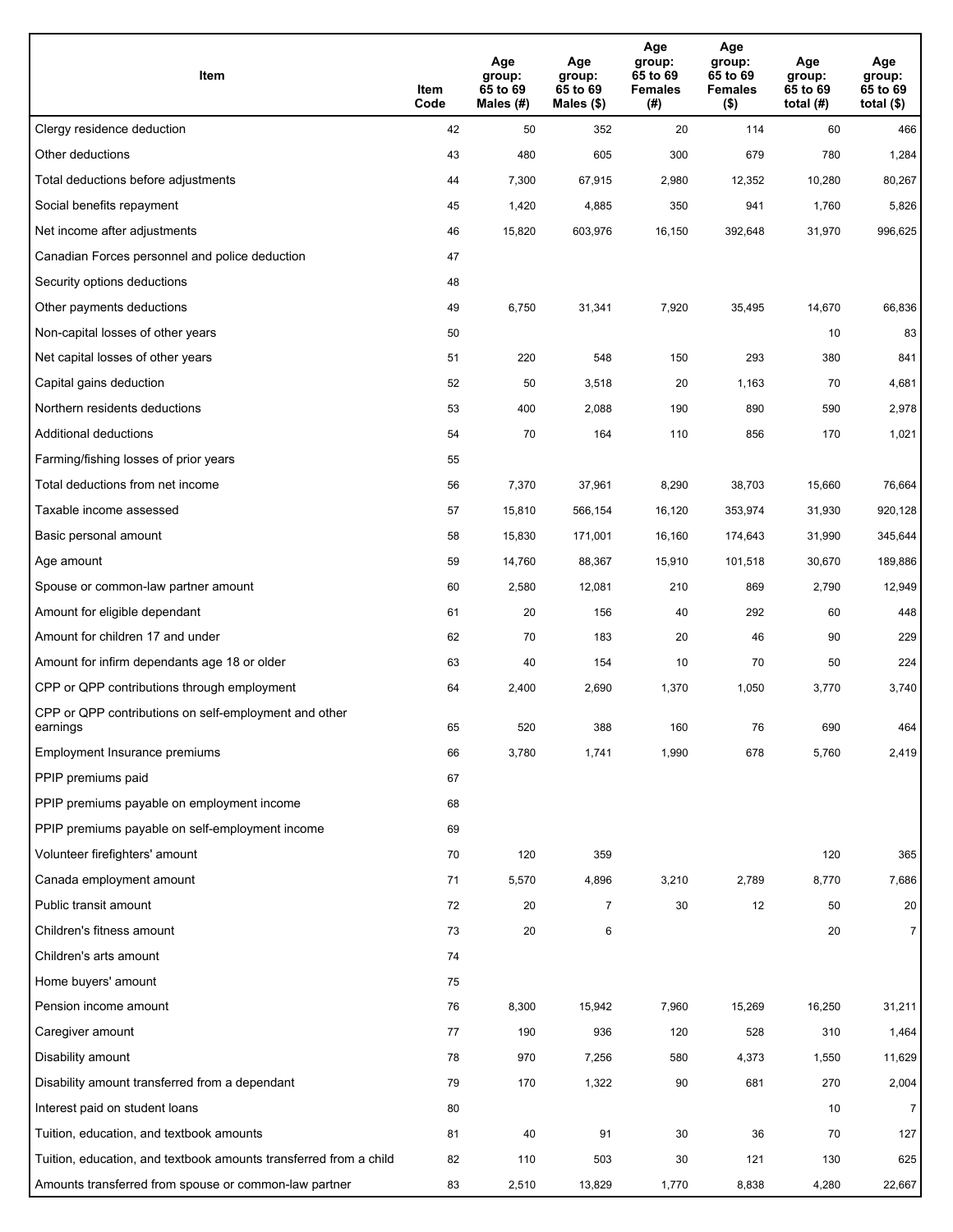| <b>Item</b>                                         | <b>Item</b><br>Code | Age<br>group:<br>65 to 69<br>Males $(H)$ | Age<br>group:<br>65 to 69<br>Males $(\$)$ | Age<br>group:<br>65 to 69<br><b>Females</b><br>(#) | Age<br>group:<br>65 to 69<br><b>Females</b><br>$($ \$) | Age<br>group:<br>65 to 69<br>total $(H)$ | Age<br>group:<br>65 to 69<br>total $($)$ |
|-----------------------------------------------------|---------------------|------------------------------------------|-------------------------------------------|----------------------------------------------------|--------------------------------------------------------|------------------------------------------|------------------------------------------|
| Medical expenses                                    | 84                  | 4.130                                    | 10,111                                    | 4,170                                              | 9,173                                                  | 8,290                                    | 19,285                                   |
| Total tax credits on personal amounts               | 85                  | 15,830                                   | 49,808                                    | 16,160                                             | 48,163                                                 | 31,990                                   | 97,971                                   |
| Allowable charitable donations and government gifts | 86                  | 5,110                                    | 6,783                                     | 3,120                                              | 3,346                                                  | 8,230                                    | 10,129                                   |
| Eligible cultural and ecological gifts              | 87                  |                                          |                                           |                                                    |                                                        | 10                                       | 6                                        |
| Total tax credit on donations and gifts             | 88                  | 5,060                                    | 1,840                                     | 3,100                                              | 893                                                    | 8,160                                    | 2,733                                    |
| Total federal non-refundable tax credits            | 89                  | 15,830                                   | 51,647                                    | 16,160                                             | 49,056                                                 | 31,990                                   | 100,703                                  |
| Federal dividend tax credit                         | 90                  | 1,800                                    | 3,191                                     | 1,170                                              | 1,084                                                  | 2,970                                    | 4,275                                    |
| Overseas employment tax credit                      | 91                  |                                          |                                           |                                                    |                                                        |                                          |                                          |
| Minimum tax carryover                               | 92                  | 20                                       | 50                                        |                                                    |                                                        | 30                                       | 63                                       |
| Basic federal tax                                   | 93                  | 8,590                                    | 53,588                                    | 6,170                                              | 18,908                                                 | 14,760                                   | 72,496                                   |
| Federal Foreign Tax Credit                          | 94                  | 450                                      | 215                                       | 320                                                | 59                                                     | 770                                      | 274                                      |
| Federal Political contribution tax credit           | 95                  | 100                                      | 14                                        | 50                                                 | 8                                                      | 150                                      | 22                                       |
| <b>Investment Tax Credit</b>                        | 96                  | 50                                       | 60                                        |                                                    |                                                        | 60                                       | 64                                       |
| Labour-sponsored funds tax credit                   | 97                  |                                          |                                           |                                                    |                                                        |                                          |                                          |
| Alternative minimum tax payable                     | 98                  | 10                                       | 62                                        |                                                    |                                                        | 20                                       | 71                                       |
| Net federal tax                                     | 99                  | 8,580                                    | 53,300                                    | 6,170                                              | 18,837                                                 | 14,750                                   | 72,137                                   |
| CPP contributions on self-employment                | 100                 | 520                                      | 775                                       | 160                                                | 153                                                    | 690                                      | 928                                      |
| Social Benefits repayment                           | 101                 | 1,420                                    | 4,885                                     | 350                                                | 941                                                    | 1,760                                    | 5,826                                    |
| Net Provincial Tax                                  | 102                 | 10,200                                   | 34,770                                    | 7,970                                              | 14,263                                                 | 18,170                                   | 49,034                                   |
| Total tax payable                                   | 103                 | 10,250                                   | 93,731                                    | 7,990                                              | 34,194                                                 | 18,240                                   | 127,925                                  |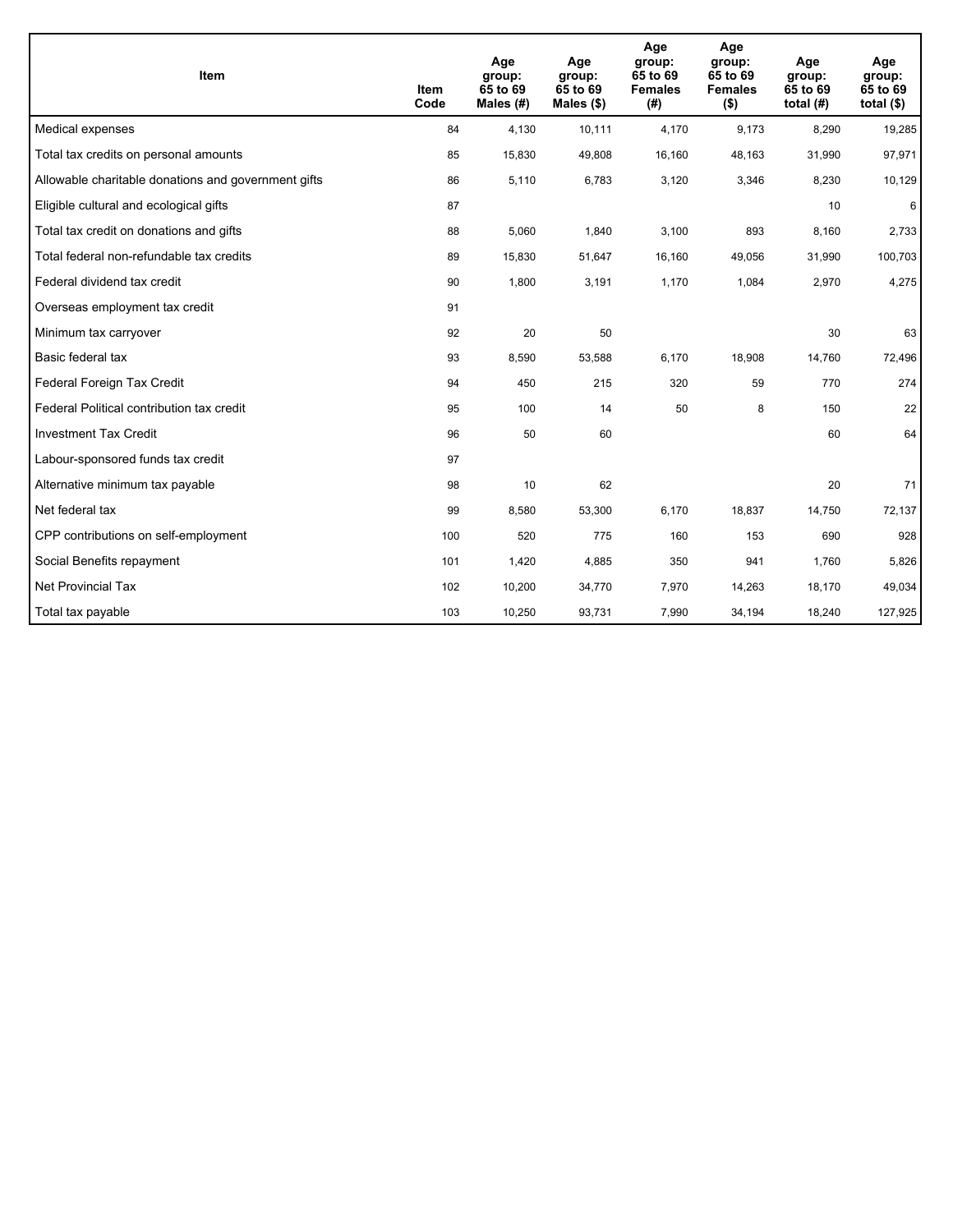| <b>Item</b>                                                                                    | Item<br>Code            | Age<br>group:<br>70 to 74<br>Males (#) | Age<br>group:<br>70 to 74<br>Males (\$) | Age<br>group:<br>70 to 74<br><b>Females</b><br>(#) | Age<br>group:<br>70 to 74<br><b>Females</b><br>$($ \$) | Age<br>group:<br>70 to 74<br>total $(H)$ | Age<br>group:<br>70 to 74<br>total $($)$ |
|------------------------------------------------------------------------------------------------|-------------------------|----------------------------------------|-----------------------------------------|----------------------------------------------------|--------------------------------------------------------|------------------------------------------|------------------------------------------|
| Number of taxable returns                                                                      | $\mathbf{1}$            | 5,420                                  |                                         | 4,500                                              |                                                        | 9,920                                    |                                          |
| Number of non-taxable returns                                                                  | $\overline{\mathbf{c}}$ | 5,020                                  |                                         | 6,320                                              |                                                        | 11,340                                   |                                          |
| Total number of returns                                                                        | 3                       | 10,440                                 |                                         | 10,820                                             |                                                        | 21,260                                   |                                          |
| Employment income                                                                              | 4                       | 1,040                                  | 32,735                                  | 530                                                | 11,533                                                 | 1,570                                    | 44,268                                   |
| Commissions (from employment)                                                                  | 5                       |                                        |                                         |                                                    |                                                        | 10                                       | 251                                      |
| Other employment income                                                                        | 6                       | 690                                    | 539                                     | 210                                                | 207                                                    | 890                                      | 746                                      |
| Old Age Security pension (OASP)                                                                | $\overline{7}$          | 10,420                                 | 66,736                                  | 10,800                                             | 69,527                                                 | 21,220                                   | 136,269                                  |
| CPP or QPP benefits                                                                            | 8                       | 10,330                                 | 68,330                                  | 9,850                                              | 46,909                                                 | 20,180                                   | 115,239                                  |
| Other pensions or superannuation                                                               | 9                       | 5,770                                  | 107,881                                 | 4,130                                              | 54,851                                                 | 9,900                                    | 162,736                                  |
| Elected split-pension amount                                                                   | 10                      | 480                                    | 2,948                                   | 2,180                                              | 21,559                                                 | 2,660                                    | 24,508                                   |
| Universal Child Care Benefit (UCCB)                                                            | 11                      |                                        |                                         |                                                    |                                                        |                                          |                                          |
| Employment Insurance and other benefits                                                        | 12                      | 480                                    | 5,144                                   | 110                                                | 778                                                    | 590                                      | 5,922                                    |
| Taxable amount of dividends from taxable Canadian corporations                                 | 13                      | 1,130                                  | 18,173                                  | 870                                                | 9,874                                                  | 2,010                                    | 28,109                                   |
| Interest and other investment income                                                           | 14                      | 2,300                                  | 3,757                                   | 2,170                                              | 3,240                                                  | 4,470                                    | 6,997                                    |
| Net partnership income (Limited or non-active partners only)                                   | 15                      |                                        |                                         |                                                    |                                                        |                                          |                                          |
| Net rental income                                                                              | 16                      | 250                                    | 1,395                                   | 170                                                | 625                                                    | 420                                      | 2,020                                    |
| Taxable capital gains                                                                          | 17                      | 500                                    | 11,392                                  | 450                                                | 1,895                                                  | 950                                      | 13,287                                   |
| Registered retirement savings plan income (RRSP)                                               | 18                      | 440                                    | 2,646                                   | 370                                                | 1,943                                                  | 820                                      | 4,589                                    |
| Other income                                                                                   | 19                      | 980                                    | 2,662                                   | 770                                                | 1,985                                                  | 1,750                                    | 4,647                                    |
| Net business income                                                                            | 20                      | 280                                    | 2,397                                   | 120                                                | 563                                                    | 410                                      | 2,963                                    |
| Net professional income                                                                        | 21                      | 100                                    | 5,224                                   | 20                                                 | 183                                                    | 110                                      | 5,406                                    |
| Net commission income                                                                          | 22                      | 40                                     | 621                                     |                                                    |                                                        | 50                                       | 738                                      |
| Net farming income                                                                             | 23                      | 20                                     | -9                                      |                                                    |                                                        | 20                                       | $-13$                                    |
| Net fishing income                                                                             | 24                      | 110                                    | 897                                     |                                                    |                                                        | 120                                      | 936                                      |
| Workers' compensation benefits                                                                 | 25                      | 330                                    | 1,678                                   | 100                                                | 604                                                    | 430                                      | 2,282                                    |
| Social assistance payments                                                                     | 26                      | 10                                     | 66                                      | 10                                                 | 28                                                     | 20                                       | 93                                       |
| Net federal supplements                                                                        | 27                      | 5,560                                  | 22,142                                  | 6,380                                              | 28,163                                                 | 11,930                                   | 50,305                                   |
| Total income assessed                                                                          | 28                      | 10,440                                 | 357,686                                 | 10,820                                             | 254,839                                                | 21,260                                   | 612,600                                  |
| Registered pension plan contributions (RPP)                                                    | 29                      | 140                                    | 428                                     | 100                                                | 251                                                    | 240                                      | 679                                      |
| RRSP deduction                                                                                 | 30                      | 190                                    | 1,511                                   | 80                                                 | 294                                                    | 270                                      | 1,805                                    |
| Deduction for elected split-pension amount                                                     | 31                      | 2,830                                  | 28,392                                  | 430                                                | 2,689                                                  | 3,260                                    | 31,081                                   |
| Annual union, professional, or like dues                                                       | 32                      | 490                                    | 147                                     | 190                                                | 60                                                     | 680                                      | 208                                      |
| Child care expenses                                                                            | 33                      |                                        |                                         |                                                    |                                                        |                                          |                                          |
| <b>Business investment loss</b>                                                                | 34                      |                                        |                                         |                                                    |                                                        |                                          |                                          |
| Moving expenses                                                                                | 35                      |                                        |                                         |                                                    |                                                        |                                          |                                          |
| Support payments made                                                                          | 36                      | 40                                     | 735                                     |                                                    |                                                        | 40                                       | 735                                      |
| Carrying charges and interest expenses                                                         | 37                      | 780                                    | 872                                     | 530                                                | 612                                                    | 1,310                                    | 1,485                                    |
| Deductions for CPP/QPP contributions on self-employment and other<br>earnings                  | 38                      | 50                                     | 22                                      | 20                                                 | 10                                                     | 70                                       | 32                                       |
| Deductions for provincial parental insurance plan (PPIP) premiums on<br>self-employment income | 39                      |                                        |                                         |                                                    |                                                        |                                          |                                          |
| Exploration and development expenses                                                           | 40                      |                                        |                                         |                                                    |                                                        |                                          |                                          |
| Other employment expenses                                                                      | 41                      | 80                                     | 353                                     | 20                                                 | 68                                                     | 100                                      | 421                                      |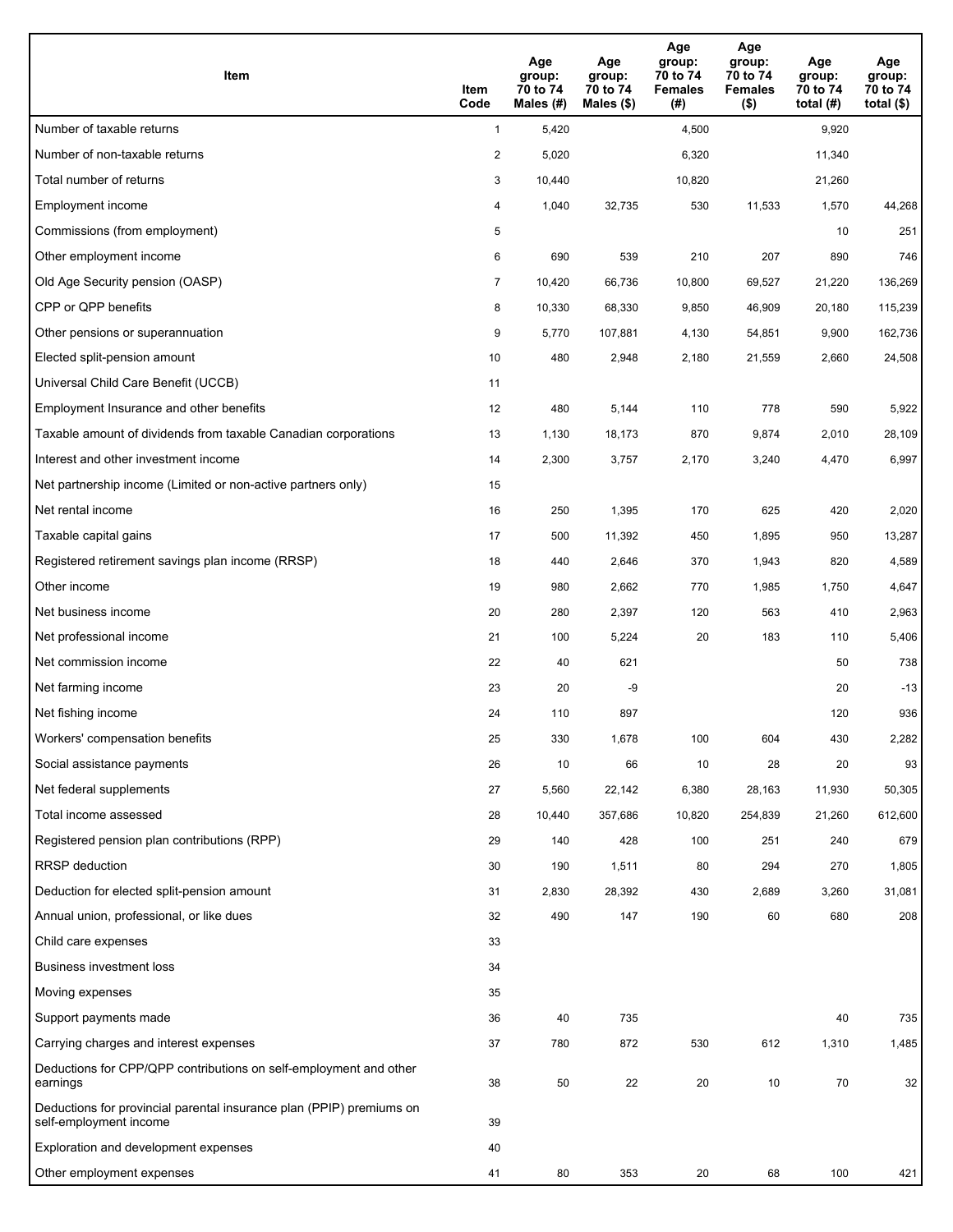| Item                                                              | Item<br>Code | Age<br>group:<br>70 to 74<br>Males (#) | Age<br>group:<br>70 to 74<br>Males (\$) | Age<br>group:<br>70 to 74<br><b>Females</b><br>(#) | Age<br>group:<br>70 to 74<br><b>Females</b><br>$($ \$) | Age<br>group:<br>70 to 74<br>total $(H)$ | Age<br>group:<br>70 to 74<br>total $($)$ |
|-------------------------------------------------------------------|--------------|----------------------------------------|-----------------------------------------|----------------------------------------------------|--------------------------------------------------------|------------------------------------------|------------------------------------------|
| Clergy residence deduction                                        | 42           | 20                                     | 114                                     |                                                    |                                                        | 20                                       | 127                                      |
| Other deductions                                                  | 43           | 170                                    | 345                                     | 100                                                | 1,212                                                  | 280                                      | 1,557                                    |
| Total deductions before adjustments                               | 44           | 3,670                                  | 32,952                                  | 1,200                                              | 5,218                                                  | 4,870                                    | 38,170                                   |
| Social benefits repayment                                         | 45           | 410                                    | 1,490                                   | 180                                                | 575                                                    | 590                                      | 2,064                                    |
| Net income after adjustments                                      | 46           | 10,440                                 | 323,266                                 | 10,810                                             | 249,103                                                | 21,250                                   | 572,444                                  |
| Canadian Forces personnel and police deduction                    | 47           |                                        |                                         |                                                    |                                                        |                                          |                                          |
| Security options deductions                                       | 48           |                                        |                                         |                                                    |                                                        |                                          |                                          |
| Other payments deductions                                         | 49           | 5,690                                  | 23,875                                  | 6,420                                              | 28,795                                                 | 12,100                                   | 52,670                                   |
| Non-capital losses of other years                                 | 50           |                                        |                                         |                                                    |                                                        |                                          |                                          |
| Net capital losses of other years                                 | 51           | 120                                    | 211                                     | 100                                                | 192                                                    | 220                                      | 403                                      |
| Capital gains deduction                                           | 52           | 20                                     | 1,727                                   |                                                    |                                                        | 30                                       | 1,975                                    |
| Northern residents deductions                                     | 53           | 200                                    | 943                                     | 110                                                | 455                                                    | 310                                      | 1,398                                    |
| Additional deductions                                             | 54           | 70                                     | 126                                     | 100                                                | 1,011                                                  | 170                                      | 1,138                                    |
| Farming/fishing losses of prior years                             | 55           |                                        |                                         |                                                    |                                                        |                                          |                                          |
| Total deductions from net income                                  | 56           | 6,000                                  | 27,046                                  | 6,640                                              | 30,715                                                 | 12,650                                   | 57,761                                   |
| Taxable income assessed                                           | 57           | 10,430                                 | 296,241                                 | 10,790                                             | 218,389                                                | 21,220                                   | 514,705                                  |
| Basic personal amount                                             | 58           | 10,440                                 | 112,860                                 | 10,820                                             | 116,941                                                | 21,260                                   | 229,833                                  |
| Age amount                                                        | 59           | 10,160                                 | 64,192                                  | 10,700                                             | 69,122                                                 | 20,850                                   | 133,329                                  |
| Spouse or common-law partner amount                               | 60           | 1,390                                  | 4,126                                   |                                                    |                                                        | 1,510                                    | 4,682                                    |
| Amount for eligible dependant                                     | 61           |                                        |                                         | 30                                                 | 182                                                    | 30                                       | 239                                      |
| Amount for children 17 and under                                  | 62           | 20                                     | 50                                      |                                                    |                                                        | 20                                       | 71                                       |
| Amount for infirm dependants age 18 or older                      | 63           | 20                                     | 107                                     |                                                    |                                                        | 30                                       | 151                                      |
| CPP or QPP contributions through employment                       | 64           | 130                                    | 76                                      | 60                                                 | 30                                                     | 190                                      | 106                                      |
| CPP or QPP contributions on self-employment and other<br>earnings | 65           | 50                                     | 22                                      | 20                                                 | 10                                                     | 70                                       | 32                                       |
| Employment Insurance premiums                                     | 66           | 770                                    | 283                                     | 350                                                | 114                                                    | 1,120                                    | 398                                      |
| PPIP premiums paid                                                | 67           |                                        |                                         |                                                    |                                                        |                                          |                                          |
| PPIP premiums payable on employment income                        | 68           |                                        |                                         |                                                    |                                                        |                                          |                                          |
| PPIP premiums payable on self-employment income                   | 69           |                                        |                                         |                                                    |                                                        |                                          |                                          |
| Volunteer firefighters' amount                                    | 70           |                                        |                                         |                                                    |                                                        |                                          |                                          |
| Canada employment amount                                          | 71           | 1,590                                  | 1,178                                   | 700                                                | 581                                                    | 2,290                                    | 1,759                                    |
| Public transit amount                                             | 72           | 10                                     | 5                                       | 10                                                 | 5                                                      | 20                                       | 9                                        |
| Children's fitness amount                                         | 73           |                                        |                                         |                                                    |                                                        |                                          |                                          |
| Children's arts amount                                            | 74           |                                        |                                         |                                                    |                                                        |                                          |                                          |
| Home buyers' amount                                               | 75           |                                        |                                         |                                                    |                                                        |                                          |                                          |
| Pension income amount                                             | 76           | 6,030                                  | 11,444                                  | 5,440                                              | 10,207                                                 | 11,470                                   | 21,653                                   |
| Caregiver amount                                                  | 77           | 80                                     | 377                                     | 50                                                 | 230                                                    | 120                                      | 608                                      |
| Disability amount                                                 | 78           | 620                                    | 4,650                                   | 340                                                | 2,502                                                  | 950                                      | 7,153                                    |
| Disability amount transferred from a dependant                    | 79           | 80                                     | 580                                     | 40                                                 | 309                                                    | 120                                      | 889                                      |
| Interest paid on student loans                                    | 80           |                                        |                                         |                                                    |                                                        |                                          |                                          |
| Tuition, education, and textbook amounts                          | 81           |                                        |                                         |                                                    |                                                        | 20                                       | 14                                       |
| Tuition, education, and textbook amounts transferred from a child | 82           | 40                                     | 144                                     |                                                    |                                                        | 40                                       | 158                                      |
| Amounts transferred from spouse or common-law partner             | 83           | 2,770                                  | 16,309                                  | 1,230                                              | 5,979                                                  | 4,000                                    | 22,288                                   |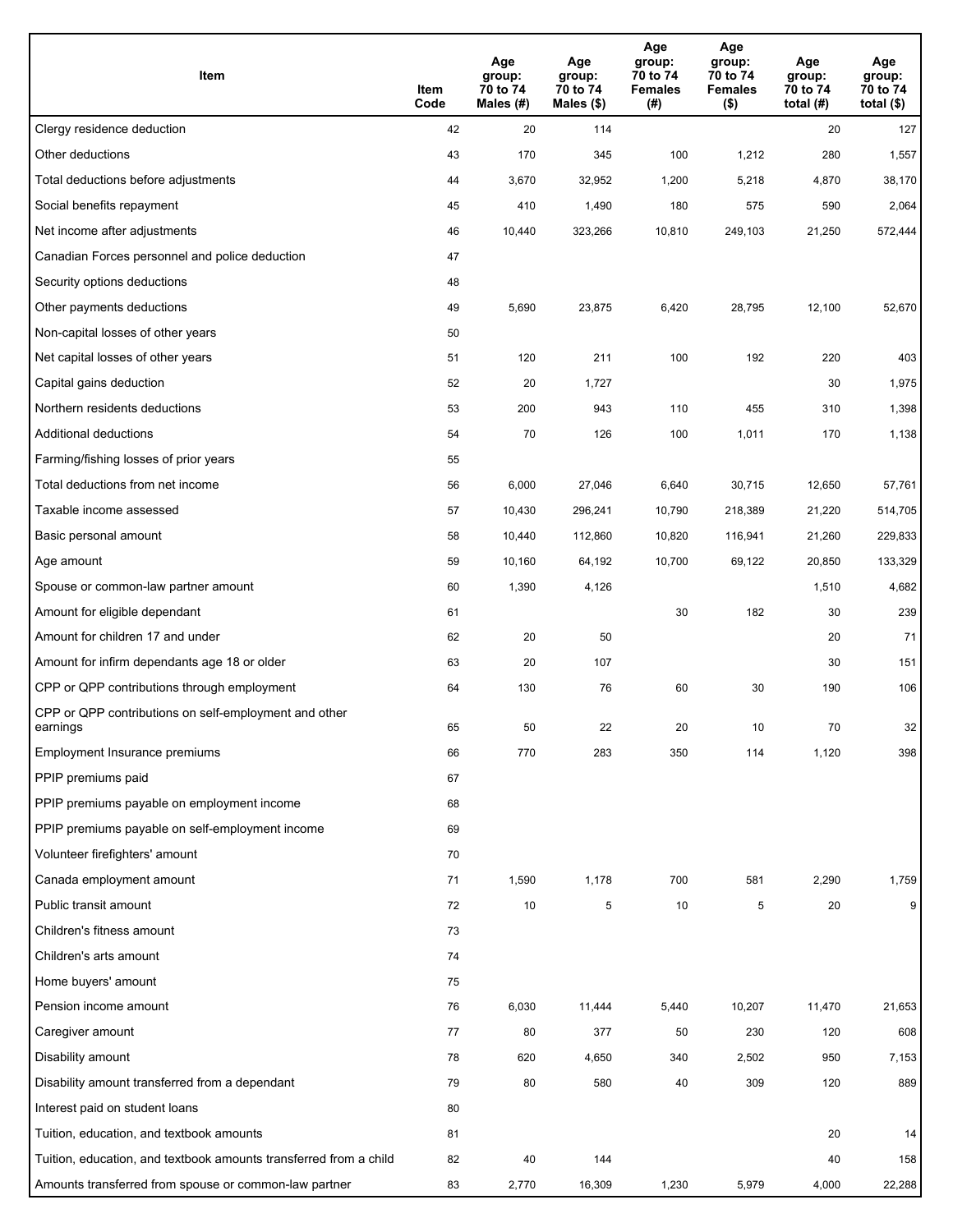| <b>Item</b>                                         | <b>Item</b><br>Code | Age<br>group:<br>70 to 74<br>Males (#) | Age<br>group:<br>70 to 74<br>Males $(\$)$ | Age<br>group:<br>70 to 74<br><b>Females</b><br>(#) | Age<br>group:<br>70 to 74<br><b>Females</b><br>$($ \$) | Age<br>group:<br>70 to 74<br>total $(H)$ | Age<br>group:<br>70 to 74<br>total $($)$ |
|-----------------------------------------------------|---------------------|----------------------------------------|-------------------------------------------|----------------------------------------------------|--------------------------------------------------------|------------------------------------------|------------------------------------------|
| Medical expenses                                    | 84                  | 2,710                                  | 6,705                                     | 2,340                                              | 5,210                                                  | 5,040                                    | 11,915                                   |
| Total tax credits on personal amounts               | 85                  | 10,440                                 | 33,487                                    | 10,820                                             | 31,809                                                 | 21,260                                   | 65,305                                   |
| Allowable charitable donations and government gifts | 86                  | 3,080                                  | 3,937                                     | 2,120                                              | 2,335                                                  | 5,190                                    | 6,272                                    |
| Eligible cultural and ecological gifts              | 87                  |                                        |                                           |                                                    |                                                        | 10                                       | $\overline{7}$                           |
| Total tax credit on donations and gifts             | 88                  | 3,070                                  | 1,064                                     | 2,110                                              | 623                                                    | 5,180                                    | 1,687                                    |
| Total federal non-refundable tax credits            | 89                  | 10,440                                 | 34,550                                    | 10,820                                             | 32,432                                                 | 21,260                                   | 66,992                                   |
| Federal dividend tax credit                         | 90                  | 910                                    | 2,463                                     | 720                                                | 1,357                                                  | 1,630                                    | 3,829                                    |
| Overseas employment tax credit                      | 91                  |                                        |                                           |                                                    |                                                        |                                          |                                          |
| Minimum tax carryover                               | 92                  | 10                                     | 40                                        |                                                    |                                                        | 10                                       | 46                                       |
| Basic federal tax                                   | 93                  | 4,010                                  | 21,938                                    | 3,240                                              | 10,677                                                 | 7,250                                    | 32,617                                   |
| Federal Foreign Tax Credit                          | 94                  |                                        |                                           | 200                                                | 70                                                     | 420                                      | 132                                      |
| Federal Political contribution tax credit           | 95                  | 50                                     | 10                                        | 30                                                 | 5                                                      | 80                                       | 14                                       |
| <b>Investment Tax Credit</b>                        | 96                  | 10                                     | 11                                        |                                                    |                                                        | 10                                       | 11                                       |
| Labour-sponsored funds tax credit                   | 97                  |                                        |                                           |                                                    |                                                        |                                          |                                          |
| Alternative minimum tax payable                     | 98                  |                                        |                                           |                                                    |                                                        |                                          |                                          |
| Net federal tax                                     | 99                  | 4,010                                  | 21,856                                    | 3,240                                              | 10,602                                                 | 7,240                                    | 32,460                                   |
| CPP contributions on self-employment                | 100                 | 50                                     | 44                                        | 20                                                 | 19                                                     | 70                                       | 64                                       |
| Social Benefits repayment                           | 101                 | 410                                    | 1,490                                     | 180                                                | 575                                                    | 590                                      | 2,064                                    |
| Net Provincial Tax                                  | 102                 | 5,410                                  | 14,259                                    | 4,490                                              | 7,759                                                  | 9,900                                    | 22,021                                   |
| Total tax payable                                   | 103                 | 5,420                                  | 37,649                                    | 4,500                                              | 18,955                                                 | 9,920                                    | 56,609                                   |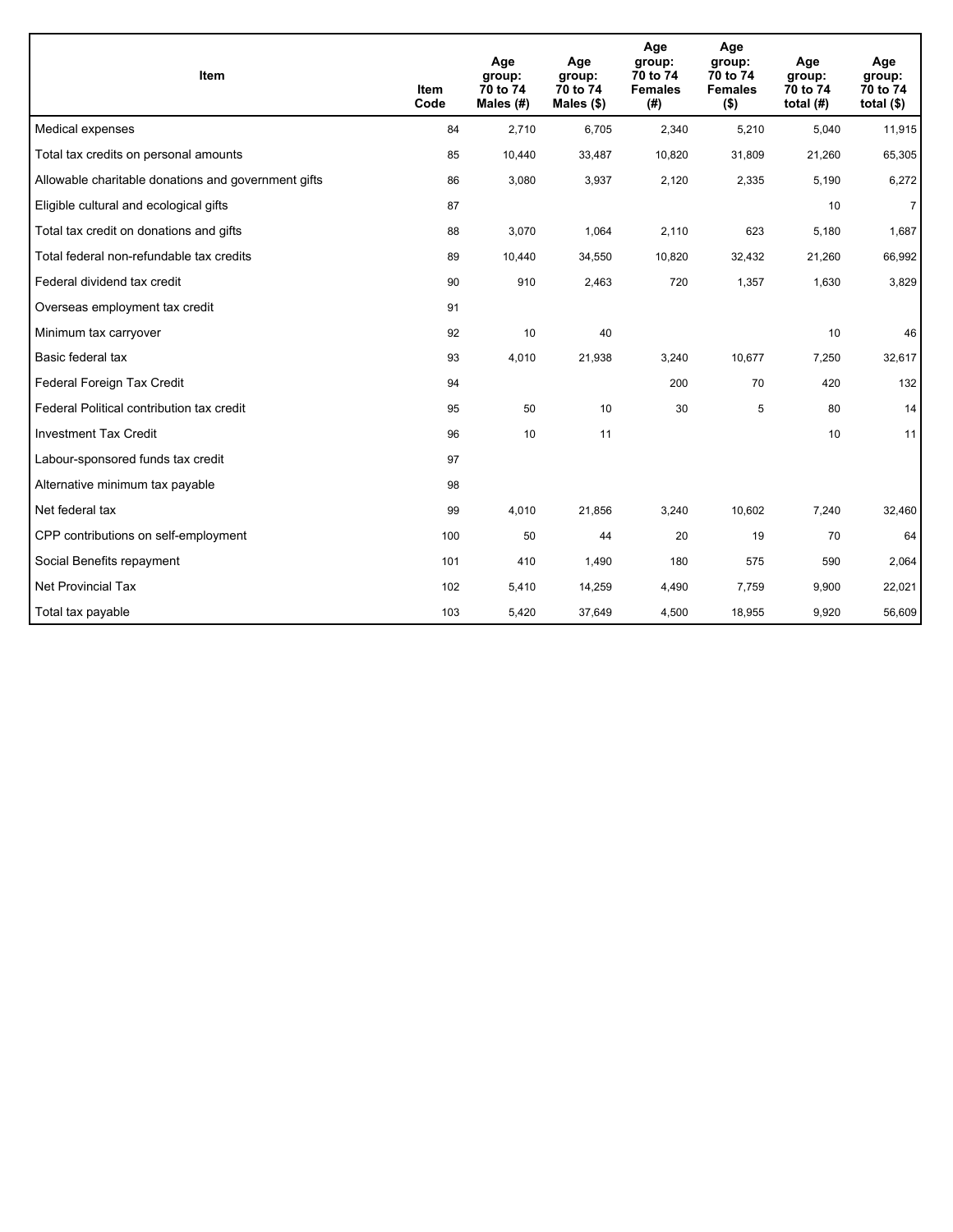| Item                                                                                           | Item<br>Code   | Age<br>group:<br>75 and<br>over<br>Males $(H)$ | Age<br>group:<br>75 and<br>over<br>Males (\$) | Age<br>group:<br>75 and<br>over<br><b>Females</b><br>(#) | Age<br>group:<br>75 and<br>over<br><b>Females</b><br>$($ \$) | Age<br>group:<br>75 and<br>over total<br>(# ) | Age<br>group:<br>75 and<br>over total<br>$($ \$) |
|------------------------------------------------------------------------------------------------|----------------|------------------------------------------------|-----------------------------------------------|----------------------------------------------------------|--------------------------------------------------------------|-----------------------------------------------|--------------------------------------------------|
| Number of taxable returns                                                                      | $\mathbf{1}$   | 6,350                                          |                                               | 6,440                                                    |                                                              | 12,790                                        |                                                  |
| Number of non-taxable returns                                                                  | $\overline{2}$ | 8,840                                          |                                               | 14,210                                                   |                                                              | 23,040                                        |                                                  |
| Total number of returns                                                                        | 3              | 15,190                                         |                                               | 20,650                                                   |                                                              | 35,840                                        |                                                  |
| Employment income                                                                              | 4              | 330                                            | 37,513                                        | 170                                                      | 4,181                                                        | 500                                           | 41,694                                           |
| Commissions (from employment)                                                                  | 5              |                                                |                                               |                                                          |                                                              |                                               |                                                  |
| Other employment income                                                                        | 6              | 730                                            | 752                                           | 160                                                      | 278                                                          | 880                                           | 1,030                                            |
| Old Age Security pension (OASP)                                                                | $\overline{7}$ | 15,120                                         | 95,258                                        | 20,580                                                   | 131,022                                                      | 35,700                                        | 226,280                                          |
| CPP or QPP benefits                                                                            | 8              | 14,960                                         | 103,184                                       | 17,870                                                   | 96,135                                                       | 32,830                                        | 199,319                                          |
| Other pensions or superannuation                                                               | 9              | 8,250                                          | 132,910                                       | 8,000                                                    | 88,052                                                       | 16,240                                        | 220,962                                          |
| Elected split-pension amount                                                                   | 10             | 530                                            | 3,377                                         | 1,960                                                    | 19,098                                                       | 2,490                                         | 22,475                                           |
| Universal Child Care Benefit (UCCB)                                                            | 11             |                                                |                                               |                                                          |                                                              |                                               |                                                  |
| Employment Insurance and other benefits                                                        | 12             | 100                                            | 975                                           | 20                                                       | 109                                                          | 120                                           | 1,084                                            |
| Taxable amount of dividends from taxable Canadian corporations                                 | 13             | 1,400                                          | 19,155                                        | 1,310                                                    | 11,298                                                       | 2,710                                         | 30,453                                           |
| Interest and other investment income                                                           | 14             | 3,410                                          | 8,898                                         | 4,080                                                    | 8,584                                                        | 7,480                                         | 17,482                                           |
| Net partnership income (Limited or non-active partners only)                                   | 15             |                                                |                                               | 10                                                       | $-11$                                                        | 30                                            | 53                                               |
| Net rental income                                                                              | 16             | 250                                            | 905                                           | 170                                                      | 716                                                          | 420                                           | 1,621                                            |
| Taxable capital gains                                                                          | 17             | 570                                            | 9,299                                         | 680                                                      | 7,407                                                        | 1,250                                         | 16,706                                           |
| Registered retirement savings plan income (RRSP)                                               | 18             | 440                                            | 2,277                                         | 420                                                      | 2,618                                                        | 850                                           | 4,895                                            |
| Other income                                                                                   | 19             | 1,190                                          | 5,757                                         | 1,180                                                    | 4,468                                                        | 2,370                                         | 10,225                                           |
| Net business income                                                                            | 20             | 170                                            | 1,691                                         | 50                                                       | 35                                                           | 220                                           | 1,726                                            |
| Net professional income                                                                        | 21             | 60                                             | 3,516                                         |                                                          |                                                              | 70                                            | 3,647                                            |
| Net commission income                                                                          | 22             | 30                                             | 320                                           |                                                          |                                                              | 40                                            | 360                                              |
| Net farming income                                                                             | 23             | 20                                             | -65                                           |                                                          |                                                              | 20                                            | $-65$                                            |
| Net fishing income                                                                             | 24             | 40                                             | 826                                           |                                                          |                                                              | 50                                            | 852                                              |
| Workers' compensation benefits                                                                 | 25             | 300                                            | 1,320                                         | 170                                                      | 1,480                                                        | 470                                           | 2,800                                            |
| Social assistance payments                                                                     | 26             | 20                                             | 53                                            | 10                                                       | 32                                                           | 30                                            | 85                                               |
| Net federal supplements                                                                        | 27             | 9,240                                          | 35,712                                        | 14,700                                                   | 73,968                                                       | 23,940                                        | 109,679                                          |
| Total income assessed                                                                          | 28             | 15,190                                         | 463,721                                       | 20,650                                                   | 449,862                                                      | 35,830                                        | 913,583                                          |
| Registered pension plan contributions (RPP)                                                    | 29             | 50                                             | 98                                            | 40                                                       | 37                                                           | 90                                            | 135                                              |
| <b>RRSP</b> deduction                                                                          | 30             | 20                                             | 181                                           |                                                          |                                                              | 30                                            | 181                                              |
| Deduction for elected split-pension amount                                                     | 31             | 3,130                                          | 29,830                                        | 290                                                      | 1,752                                                        | 3,420                                         | 31,582                                           |
| Annual union, professional, or like dues                                                       | 32             | 310                                            | 42                                            | 130                                                      | 10                                                           | 440                                           | 52                                               |
| Child care expenses                                                                            | 33             |                                                |                                               |                                                          |                                                              |                                               |                                                  |
| <b>Business investment loss</b>                                                                | 34             |                                                |                                               |                                                          |                                                              |                                               |                                                  |
| Moving expenses                                                                                | 35             |                                                |                                               |                                                          |                                                              |                                               |                                                  |
| Support payments made                                                                          | 36             | 40                                             | 528                                           |                                                          |                                                              | 40                                            | 530                                              |
| Carrying charges and interest expenses                                                         | 37             | 1,060                                          | 2,481                                         | 1,050                                                    | 1,160                                                        | 2,110                                         | 3,641                                            |
| Deductions for CPP/QPP contributions on self-employment and other<br>earnings                  | 38             |                                                |                                               |                                                          |                                                              |                                               |                                                  |
| Deductions for provincial parental insurance plan (PPIP) premiums on<br>self-employment income | 39             |                                                |                                               |                                                          |                                                              |                                               |                                                  |
| Exploration and development expenses                                                           | 40             | 20                                             | 331                                           | 10                                                       | 176                                                          | 30                                            | 507                                              |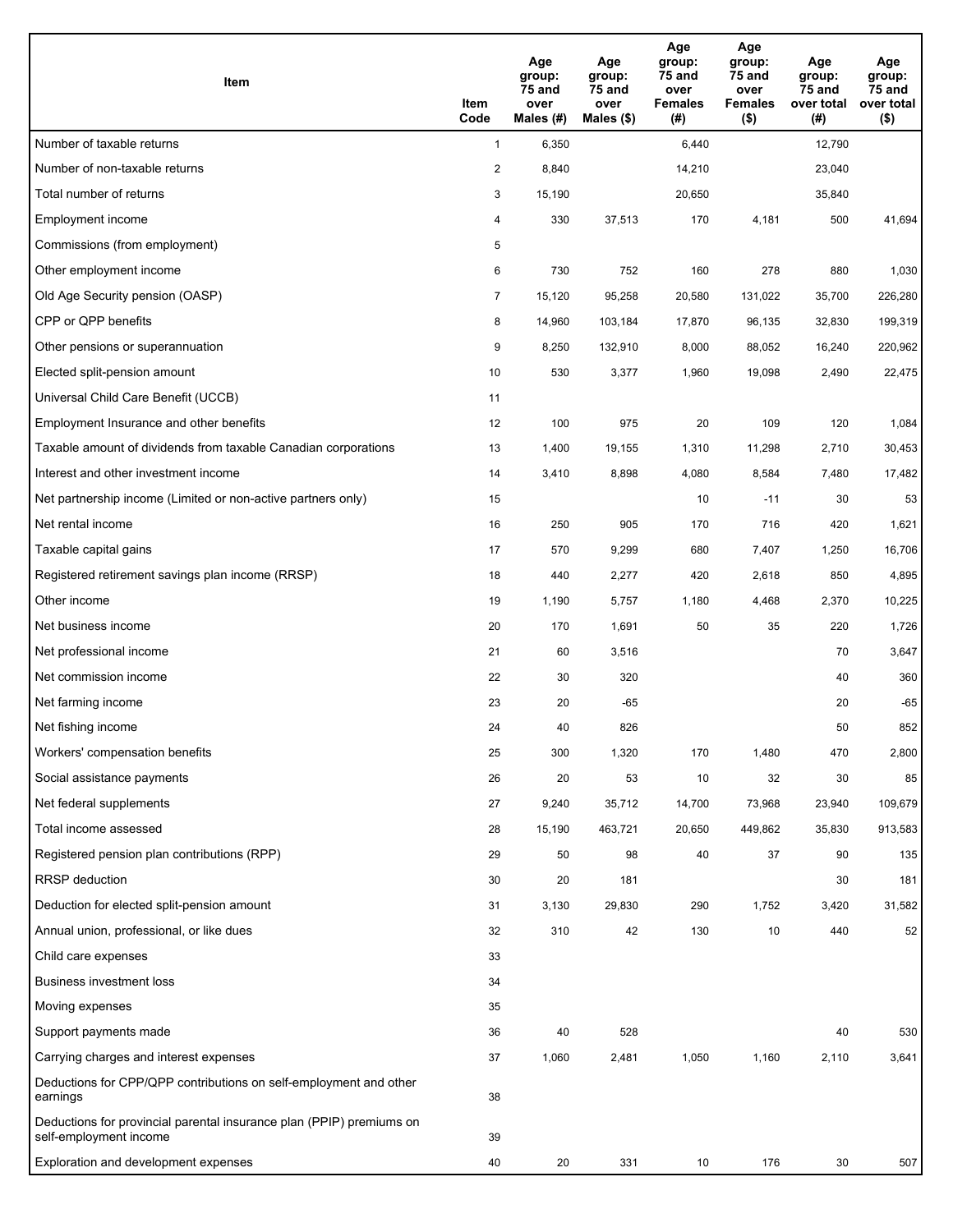| Item                                                              | Item<br>Code | Age<br>group:<br>75 and<br>over Males<br>(#) | Age<br>group:<br>75 and<br>over Males<br>$($ \$) | Age<br>group:<br>75 and<br>over<br><b>Females</b><br>(#) | Age<br>group:<br>75 and<br>over<br><b>Females</b><br>$($ \$) | Age<br>group:<br>$75$ and<br>over total<br>(#) | Age<br>group:<br>75 and<br>over total<br>$($ \$) |
|-------------------------------------------------------------------|--------------|----------------------------------------------|--------------------------------------------------|----------------------------------------------------------|--------------------------------------------------------------|------------------------------------------------|--------------------------------------------------|
| Other employment expenses                                         | 41           | 20                                           | 80                                               |                                                          |                                                              | 30                                             | 100                                              |
| Clergy residence deduction                                        | 42           |                                              |                                                  |                                                          |                                                              | 10                                             | 66                                               |
| Other deductions                                                  | 43           | 180                                          | 705                                              | 170                                                      | 1,944                                                        | 350                                            | 2,649                                            |
| Total deductions before adjustments                               | 44           | 3,910                                        | 34,377                                           | 1,520                                                    | 5,115                                                        | 5,430                                          | 39,492                                           |
| Social benefits repayment                                         | 45           | 330                                          | 1,209                                            | 280                                                      | 951                                                          | 610                                            | 2,159                                            |
| Net income after adjustments                                      | 46           | 15,190                                       | 428,170                                          | 20,650                                                   | 443,797                                                      | 35,830                                         | 871,967                                          |
| Canadian Forces personnel and police deduction                    | 47           |                                              |                                                  |                                                          |                                                              |                                                |                                                  |
| Security options deductions                                       | 48           |                                              |                                                  |                                                          |                                                              |                                                |                                                  |
| Other payments deductions                                         | 49           | 9,360                                        | 37,117                                           | 14,760                                                   | 75,471                                                       | 24,120                                         | 112,589                                          |
| Non-capital losses of other years                                 | 50           |                                              |                                                  |                                                          |                                                              |                                                |                                                  |
| Net capital losses of other years                                 | 51           | 130                                          | 340                                              | 120                                                      | 316                                                          | 250                                            | 656                                              |
| Capital gains deduction                                           | 52           | 20                                           | 1,706                                            | 10                                                       | 1,726                                                        | 30                                             | 3,432                                            |
| Northern residents deductions                                     | 53           | 200                                          | 905                                              | 130                                                      | 514                                                          | 330                                            | 1,419                                            |
| Additional deductions                                             | 54           | 130                                          | 445                                              | 250                                                      | 2,148                                                        | 380                                            | 2,593                                            |
| Farming/fishing losses of prior years                             | 55           |                                              |                                                  |                                                          |                                                              |                                                |                                                  |
| Total deductions from net income                                  | 56           | 9,710                                        | 40,586                                           | 15,090                                                   | 80,191                                                       | 24,790                                         | 120,777                                          |
| Taxable income assessed                                           | 57           | 15,170                                       | 387,616                                          | 20,590                                                   | 363,617                                                      | 35,760                                         | 751,234                                          |
| Basic personal amount                                             | 58           | 15,190                                       | 164,222                                          | 20,650                                                   | 223,304                                                      | 35,840                                         | 387,526                                          |
| Age amount                                                        | 59           | 14,930                                       | 96,796                                           | 20,450                                                   | 134,078                                                      | 35,390                                         | 230,874                                          |
| Spouse or common-law partner amount                               | 60           | 2,050                                        | 4,725                                            | 160                                                      | 863                                                          | 2,210                                          | 5,587                                            |
| Amount for eligible dependant                                     | 61           | 10                                           | 84                                               | 50                                                       | 367                                                          | 60                                             | 451                                              |
| Amount for children 17 and under                                  | 62           |                                              |                                                  |                                                          |                                                              | 10                                             | 33                                               |
| Amount for infirm dependants age 18 or older                      | 63           | 30                                           | 139                                              | 30                                                       | 146                                                          | 50                                             | 285                                              |
| CPP or QPP contributions through employment                       | 64           |                                              |                                                  |                                                          |                                                              |                                                |                                                  |
| CPP or QPP contributions on self-employment and other<br>earnings | 65           |                                              |                                                  |                                                          |                                                              |                                                |                                                  |
| Employment Insurance premiums                                     | 66           | 170                                          | 55                                               | 70                                                       | 19                                                           | 240                                            | 74                                               |
| PPIP premiums paid                                                | 67           |                                              |                                                  |                                                          |                                                              |                                                |                                                  |
| PPIP premiums payable on employment income                        | 68           |                                              |                                                  |                                                          |                                                              |                                                |                                                  |
| PPIP premiums payable on self-employment income                   | 69           |                                              |                                                  |                                                          |                                                              |                                                |                                                  |
| Volunteer firefighters' amount                                    | 70           |                                              |                                                  |                                                          |                                                              |                                                |                                                  |
| Canada employment amount                                          | 71           | 1,000                                        | 458                                              | 310                                                      | 203                                                          | 1,310                                          | 661                                              |
| Public transit amount                                             | 72           | $20\,$                                       | 9                                                | 30                                                       | 8                                                            | 50                                             | 17                                               |
| Children's fitness amount                                         | 73           |                                              |                                                  |                                                          |                                                              |                                                |                                                  |
| Children's arts amount                                            | 74           |                                              |                                                  |                                                          |                                                              |                                                |                                                  |
| Home buyers' amount                                               | 75           |                                              |                                                  |                                                          |                                                              |                                                |                                                  |
| Pension income amount                                             | 76           | 8,600                                        | 15,768                                           | 9,220                                                    | 16,948                                                       | 17,820                                         | 32,717                                           |
| Caregiver amount                                                  | 77           | 70                                           | 395                                              | 60                                                       | 290                                                          | 130                                            | 686                                              |
| Disability amount                                                 | 78           | 1,060                                        | 7,958                                            | 1,240                                                    | 9,311                                                        | 2,300                                          | 17,268                                           |
| Disability amount transferred from a dependant                    | 79           | 80                                           | 572                                              | 70                                                       | 516                                                          | 150                                            | 1,088                                            |
| Interest paid on student loans                                    | 80           |                                              |                                                  |                                                          |                                                              |                                                |                                                  |
| Tuition, education, and textbook amounts                          | 81           |                                              |                                                  |                                                          |                                                              | 10                                             | 5                                                |